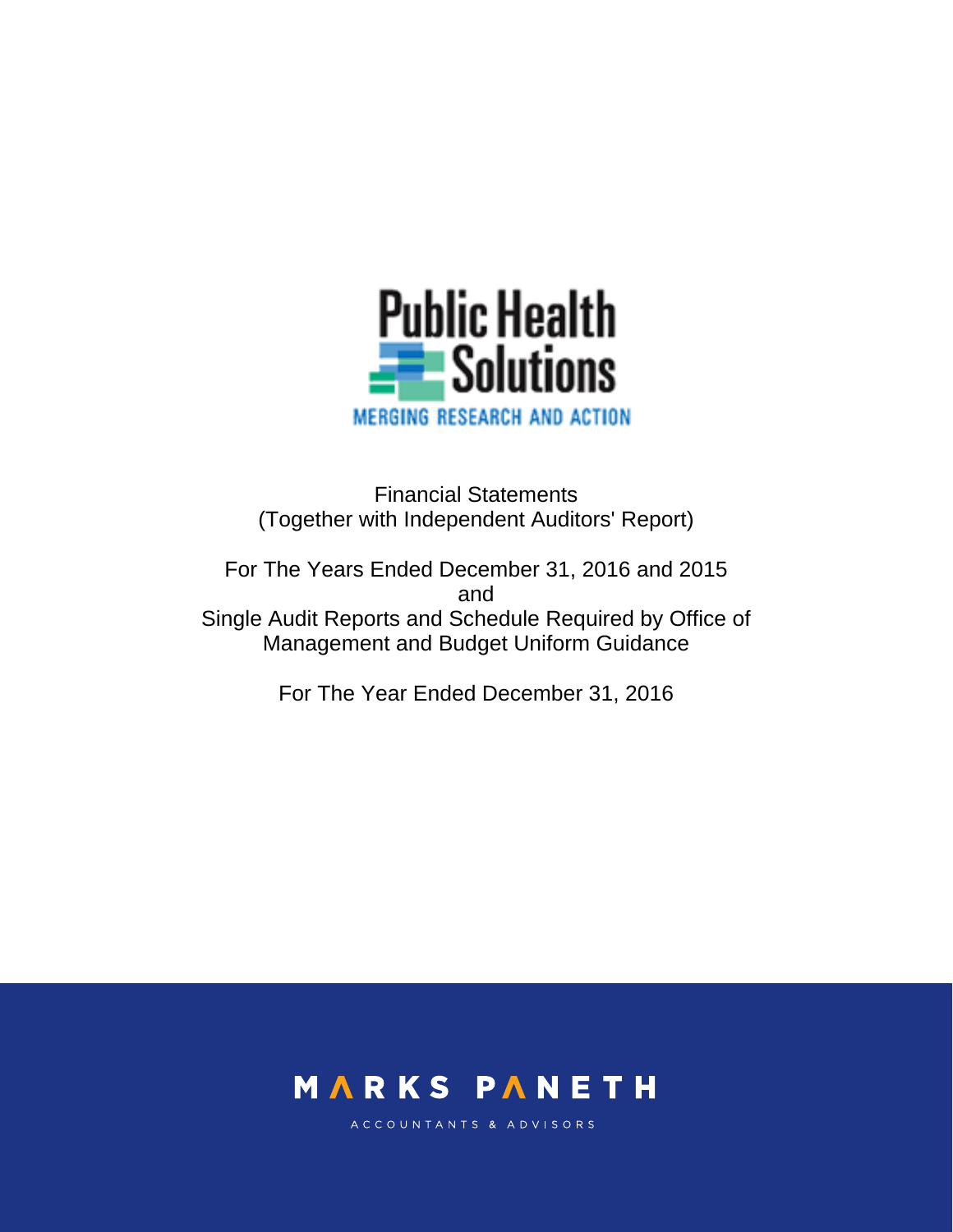#### **PUBLIC HEALTH SOLUTIONS FINANCIAL STATEMENTS (Together with Independent Auditors' Report)**

# **FOR THE YEARS ENDED DECEMBER 31, 2016 AND 2015**

#### **AND SINGLE AUDIT REPORTS AND SCHEDULE REQUIRED BY OFFICE OF MANAGEMENT AND BUDGET UNIFORM GUIDANCE**

## **FOR THE YEAR ENDED DECEMBER 31, 2016**

## **CONTENTS**

**Page** 

| <b>Financial Statements:</b> |  |
|------------------------------|--|
|                              |  |
|                              |  |
|                              |  |
|                              |  |
|                              |  |

## **Single Audit:**

| Independent Auditors' Report on Internal Control Over Financial Reporting and on Compliance<br>and Other Matters Based on an Audit of Financial Statements Performed in Accordance with |  |
|-----------------------------------------------------------------------------------------------------------------------------------------------------------------------------------------|--|
| Independent Auditors' Report on Compliance for Each Major Federal Program and Report on Internal                                                                                        |  |
|                                                                                                                                                                                         |  |
|                                                                                                                                                                                         |  |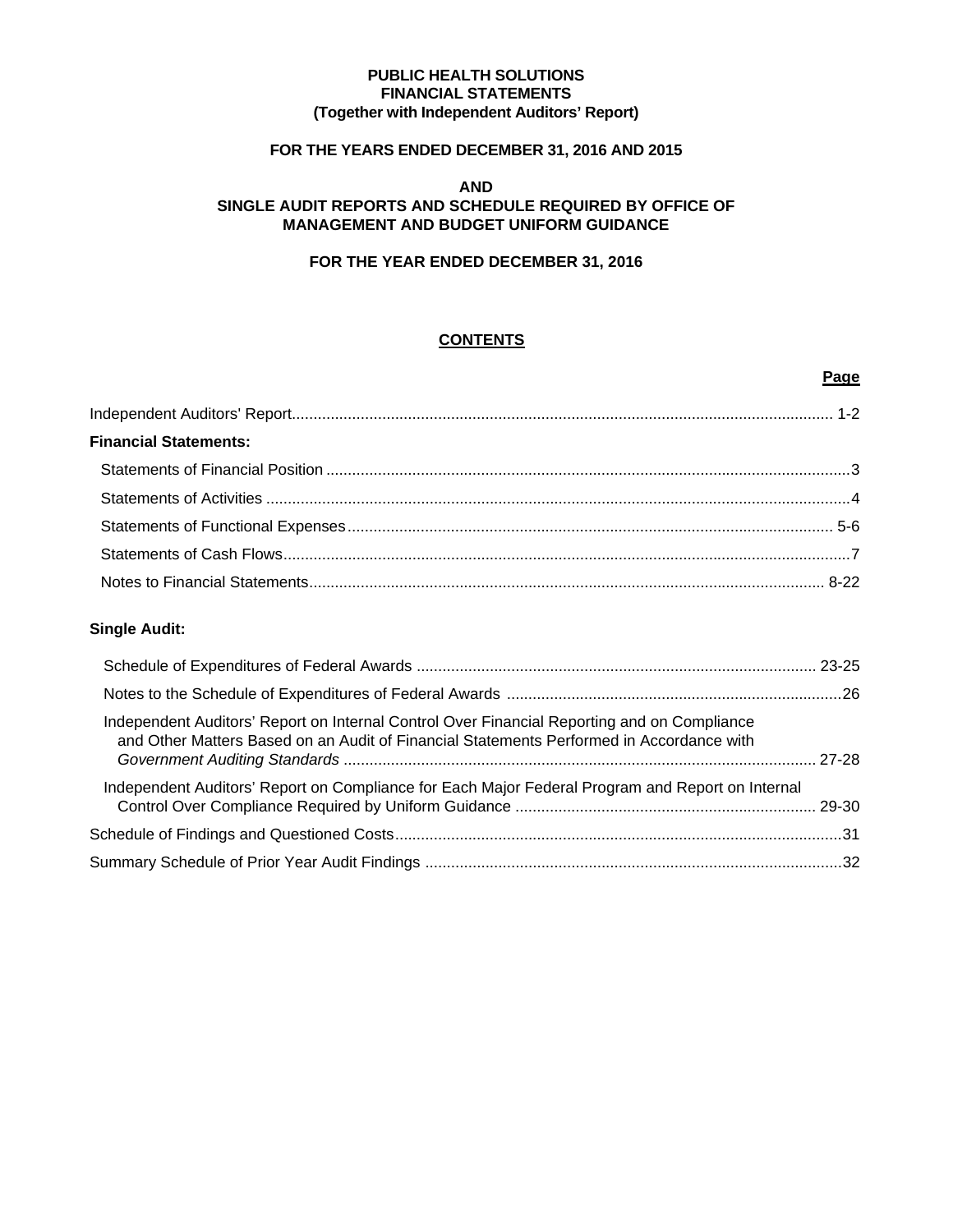Marks Paneth LLP New York 685 Third Avenue New Jersey New York, NY 10017 Pennsylvania P 212.503.8800 Washington, DC F 212.370.3759 Florida www.markspaneth.com



#### **INDEPENDENT AUDITORS' REPORT**

The Board of Directors of Public Health Solutions

#### **Report on the Financial Statements**

We have audited the accompanying financial statements of Public Health Solutions (the "Organization") which comprise the statements of financial position as of December 31, 2016 and 2015, and the related statements of activities, functional expenses, and cash flows for the years then ended, and the related notes to the financial statements.

#### *Management's Responsibility for the Financial Statements*

Management is responsible for the preparation and fair presentation of these financial statements in accordance with accounting principles generally accepted in the United States of America; this includes the design, implementation, and maintenance of internal control relevant to the preparation and fair presentation of financial statements that are free from material misstatement, whether due to fraud or error.

#### *Auditors' Responsibility*

Our responsibility is to express an opinion on these financial statements based on our audits. We conducted our audits in accordance with auditing standards generally accepted in the United States of America, and the standards applicable to financial audits contained in *Government Auditing Standards*, issued by the Comptroller General of the United States. Those standards require that we plan and perform the audit to obtain reasonable assurance about whether the financial statements are free from material misstatement.

An audit involves performing procedures to obtain audit evidence about the amounts and disclosures in the financial statements. The procedures selected depend on the auditor's judgment, including the assessment of the risks of material misstatement of the financial statements, whether due to fraud or error. In making those risk assessments, the auditor considers internal control relevant to the entity's preparation and fair presentation of the financial statements in order to design audit procedures that are appropriate in the circumstances, but not for the purpose of expressing an opinion on the effectiveness of the entity's internal control. Accordingly, we express no such opinion. An audit also includes evaluating the appropriateness of accounting policies used and the reasonableness of significant accounting estimates made by management, as well as evaluating the overall presentation of the financial statements.

We believe that the audit evidence we have obtained is sufficient and appropriate to provide a basis for our audit opinion.

#### *Opinion*

In our opinion, the financial statements referred to above present fairly, in all material respects, the financial position of Public Health Solutions as of December 31, 2016 and 2015, and the changes in its net assets and its cash flows for the years then ended in accordance with accounting principles generally accepted in the United States of America.

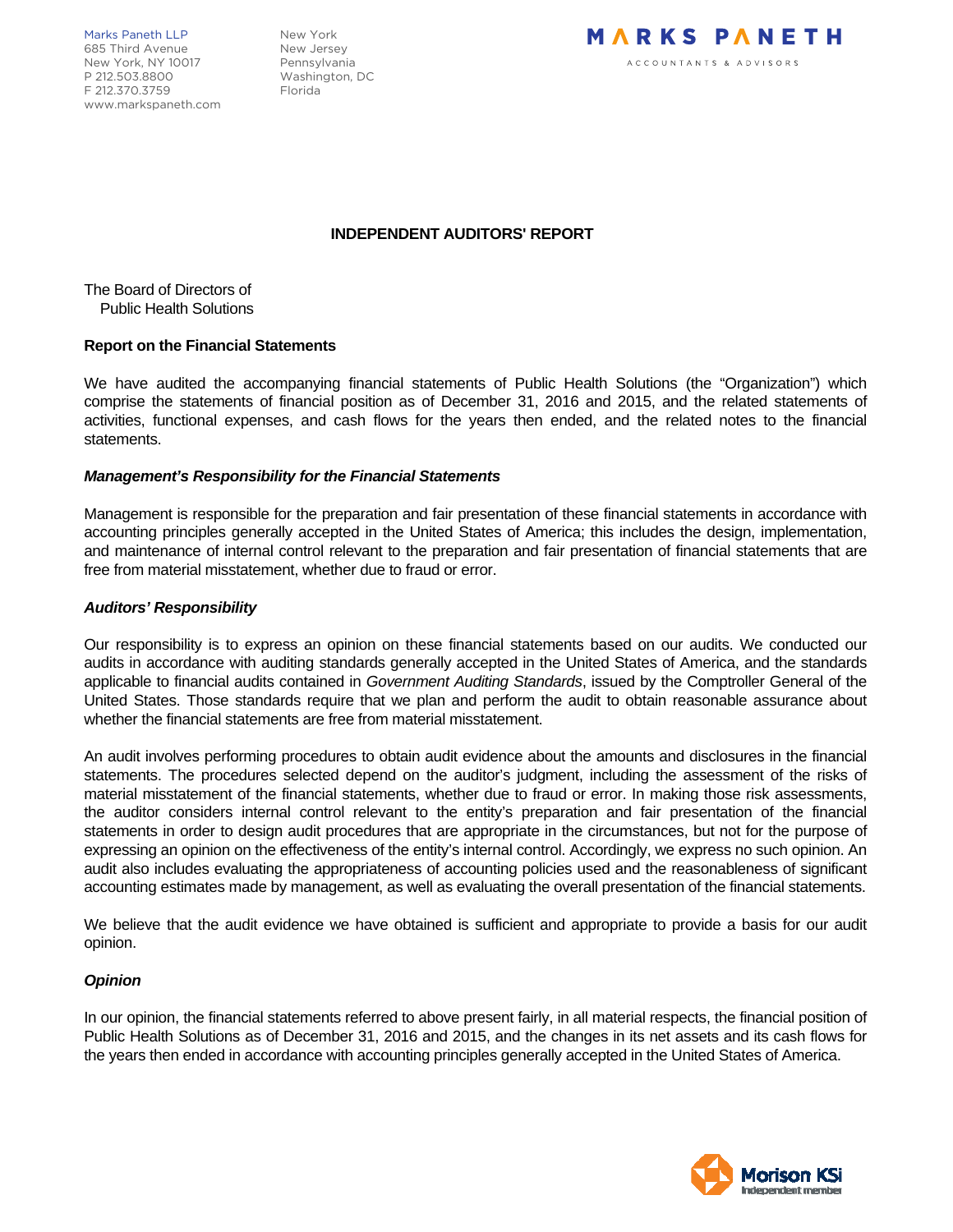#### *Other Matters*

Our audits were conducted for the purpose of forming an opinion on the financial statements as a whole. The accompanying schedule of expenditures of federal awards, for the year ended December 31, 2016, (shown on pages 23-25) as required by Title 2 U.S. Code of Federal Regulations ("CFR") Part 200, *Uniform Administrative Requirements, Cost Principles, and Audit Requirements for Federal Awards* (the "Uniform Guidance"), is presented for purposes of additional analysis and is not a required part of the financial statements. Such information is the responsibility of management and was derived from and relates directly to the underlying accounting and other records used to prepare the financial statements. The information has been subjected to the auditing procedures applied in the audits of the financial statements and certain additional procedures, including comparing and reconciling such information directly to the underlying accounting and other records used to prepare the financial statements or to the financial statements themselves, and other additional procedures in accordance with auditing standards generally accepted in the United States of America. In our opinion, the information is fairly stated in all material respects in relation to the financial statements as a whole.

#### **Other Reporting Required by** *Government Auditing Standards*

In accordance with *Government Auditing Standards,* we have also issued our report dated June 20, 2017 on our consideration of the Organization's internal control over financial reporting and on our tests of its compliance with certain provisions of laws, regulations, contracts and grant agreements and other matters. The purpose of that report is to describe the scope of our testing of internal control over financial reporting and compliance and the results of that testing, and not to provide an opinion on internal control over financial reporting or on compliance. That report is an integral part of an audit performed in accordance with *Government Auditing Standards* in considering the Organization's internal control over financial reporting and compliance.

Marks Pareth LLP

New York, NY June 20, 2017, except for the Schedule of Expenditures of Federal Awards as to which the date is September 22, 2017.



ACCOUNTANTS & ADVISORS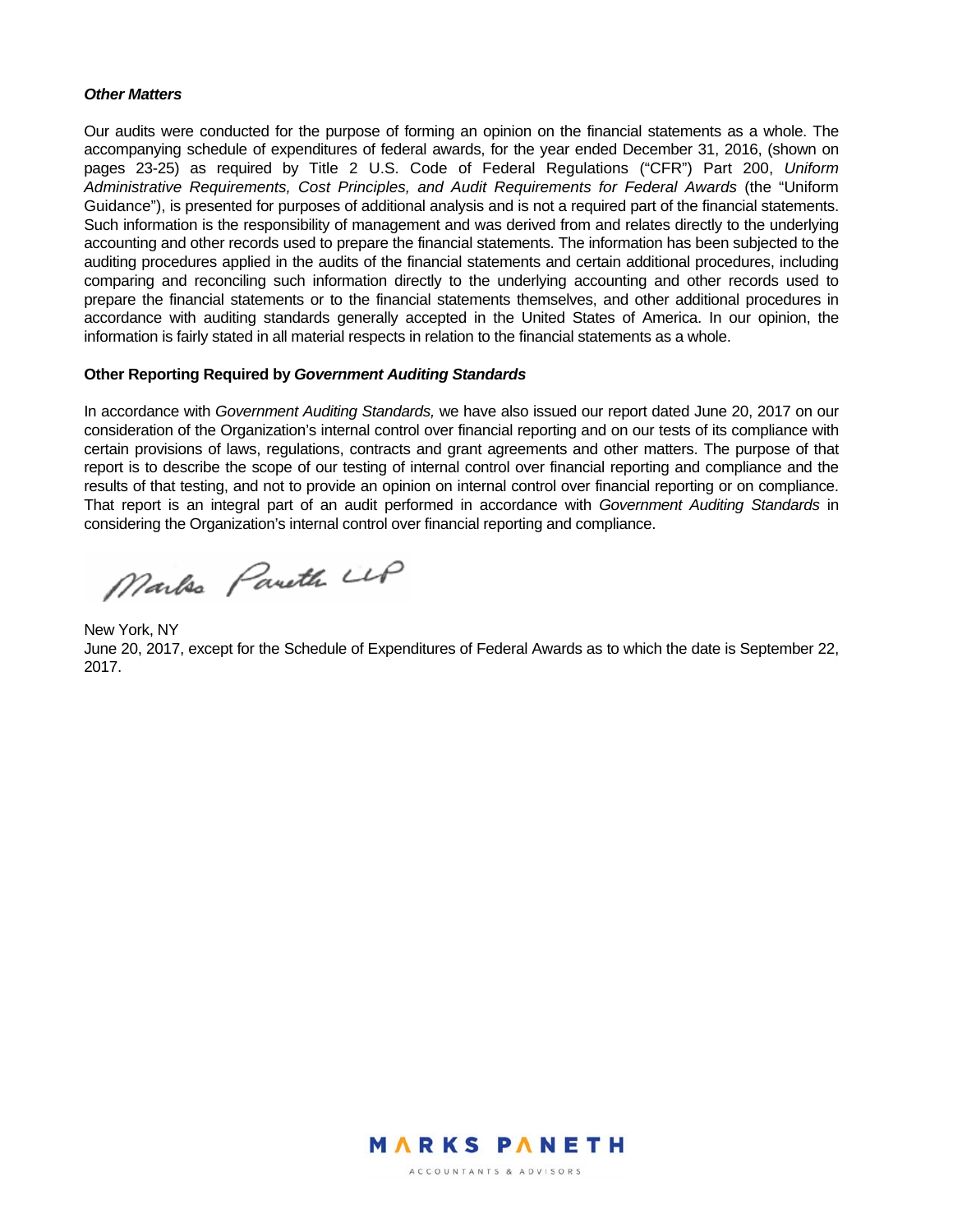#### **PUBLIC HEALTH SOLUTIONS STATEMENTS OF FINANCIAL POSITION AS OF DECEMBER 31, 2016 AND 2015**

|                                                          | 2016             | 2015             |
|----------------------------------------------------------|------------------|------------------|
| <b>ASSETS</b>                                            |                  |                  |
| <b>Current assets:</b>                                   |                  |                  |
| Cash and cash equivalents (Notes 2B and 3)               | \$<br>16,951,826 | \$<br>24,864,976 |
| Certificates of deposit (Notes 2C and 3)                 | 374,273          | 371,737          |
| Grants receivable (Notes 2D and 3):                      |                  |                  |
| Federal                                                  | 8,463,997        | 13,416,633       |
| New York State/New York City                             | 32,374,220       | 4,009,417        |
| Private                                                  | 791,384          | 1,235,263        |
| Contributions receivable (Note 2J)                       | 14,060           | 62,450           |
| Service reimbursement receivable (Notes 2K and 3)        | 850,333          | 1,049,587        |
| Supplies inventory (Note 2E)                             | 150,497          | 90,933           |
| Advances to subcontractors (Note 2G)                     | 261,451          | 979,021          |
| Deposits and other assets                                | 343,397          | 346,756          |
| Total current assets                                     | 60,575,438       | 46,426,773       |
| <b>Non-current assets:</b>                               |                  |                  |
| Property and equipment, net of accumulated               |                  |                  |
| depreciation and amortization (Notes 2F and 4)           | 1,701,133        | 888,658          |
| Deposits and other assets                                | 363,594          | 363,594          |
| Total non-current assets                                 | 2,064,727        | 1,252,252        |
| <b>TOTAL ASSETS</b>                                      | \$<br>62,640,165 | \$<br>47,679,025 |
| <b>LIABILITIES</b><br><b>Current liabilities:</b>        |                  |                  |
| Accounts payable and accrued liabilities (Note 9C)       | \$<br>55,871,553 | \$<br>32,863,448 |
| Borrowings under line of credit (Note 6)                 | 1,650,000        | 3,400,000        |
|                                                          |                  |                  |
| Advances from government and other agencies (Note 2H)    | 5,719,797        | 11,395,303       |
| <b>Total current liabilities</b>                         | 63,241,350       | 47,658,751       |
| <b>Non-current liabilities:</b>                          |                  |                  |
| Pension liability (Note 5)                               | 23,683,076       | 22,796,442       |
| <b>Total non-current liabilities</b>                     | 23,683,076       | 22,796,442       |
| <b>TOTAL LIABILITIES</b>                                 | 86,924,426       | 70,455,193       |
| <b>COMMITMENTS AND CONTINGENCIES (Notes 8 and 9)</b>     |                  |                  |
| <b>NET ASSETS (DEFICIT) (Note 2I)</b>                    |                  |                  |
| Unrestricted:                                            |                  |                  |
| Undesignated                                             | 12,383,053       | 11,368,412       |
| Net unrecognized actuarial loss on pension plan (Note 5) | (37,075,944)     | (34, 802, 229)   |
| <b>Total unrestricted</b>                                | (24, 692, 891)   | (23, 433, 817)   |
| Temporarily restricted (Note 7)                          | 91,847           | 393,046          |
| Permanently restricted (Note 7)                          | 316,783          | 264,603          |
| <b>TOTAL NET ASSETS (DEFICIT)</b>                        | (24, 284, 261)   | (22, 776, 168)   |
| TOTAL LIABILITIES AND NET ASSETS                         | \$<br>62,640,165 | \$<br>47,679,025 |

The accompanying notes are an integral part of these financial statements.  $\sim$  3 -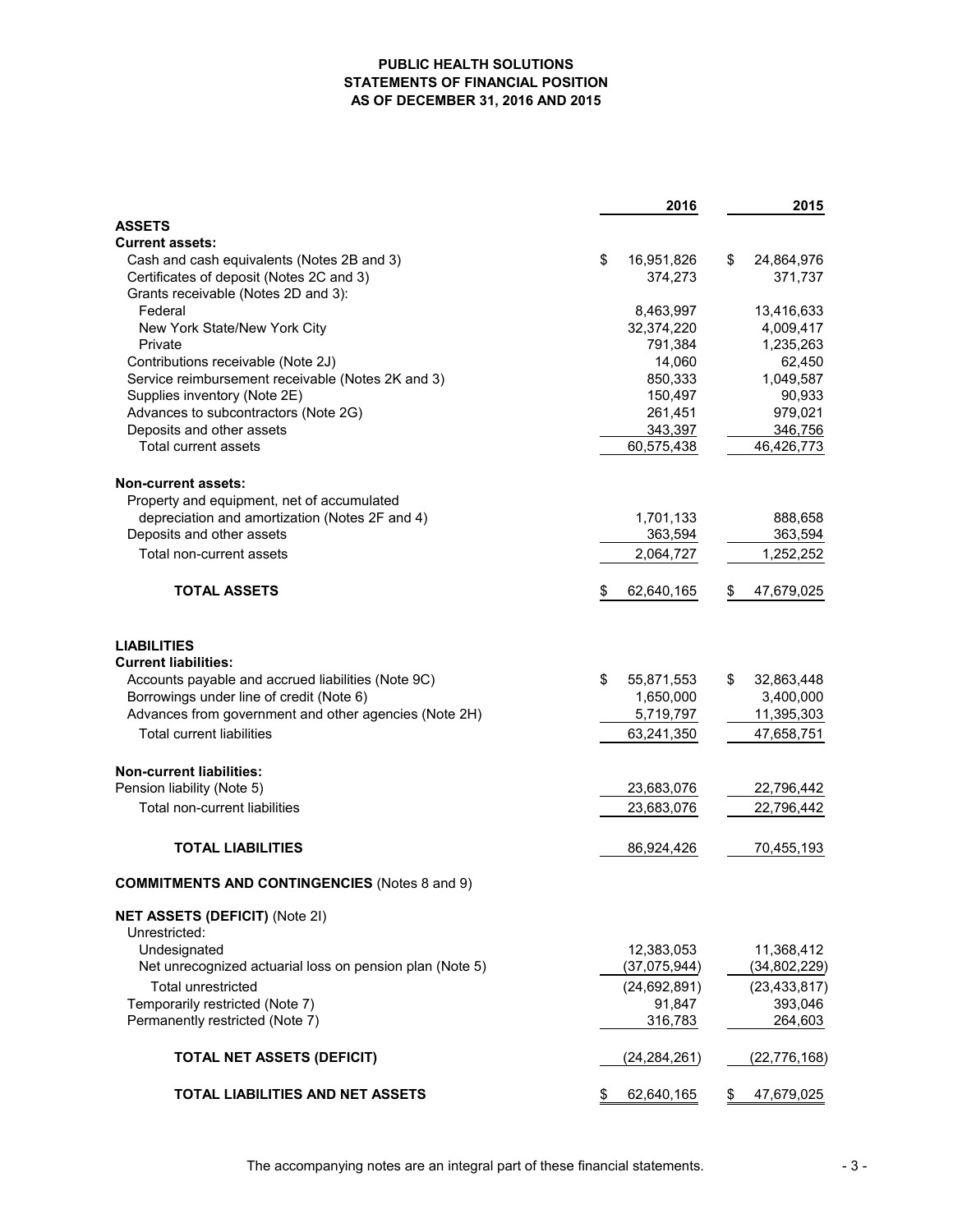#### **PUBLIC HEALTH SOLUTIONS STATEMENTS OF ACTIVITIES FOR THE YEARS ENDED DECEMBER 31, 2016 AND 2015**

|                                                   |   | Year Ended December 31, 2016 |                           |                           |                        |                      | Year Ended December 31, 2015 |                           |                       |  |
|---------------------------------------------------|---|------------------------------|---------------------------|---------------------------|------------------------|----------------------|------------------------------|---------------------------|-----------------------|--|
|                                                   |   | <b>Unrestricted</b>          | Temporarily<br>Restricted | Permanently<br>Restricted | Total<br>2016          | Unrestricted         | Temporarily<br>Restricted    | Permanently<br>Restricted | <b>Total</b><br>2015  |  |
| <b>REVENUES AND SUPPORT:</b>                      |   |                              |                           |                           |                        |                      |                              |                           |                       |  |
| Government grants, service contracts              |   |                              |                           |                           |                        |                      |                              |                           |                       |  |
| and medical reimbursements (Note 2K):             |   |                              |                           |                           |                        |                      |                              |                           |                       |  |
| New York State                                    | s | 18,590,280                   | \$                        | \$                        | 18,590,280<br><b>S</b> | s.<br>15,285,086     | \$                           | S.                        | \$<br>15,285,086      |  |
| New York City                                     |   | 163.242.609                  |                           |                           | 163,242,609            | 124,843,190          |                              |                           | 124,843,190           |  |
| Federal                                           |   | 42,063,596                   |                           |                           | 42,063,596             | 45,130,319           |                              |                           | 45,130,319            |  |
| Medicaid and other third party                    |   | 6,665,428                    |                           |                           | 6,665,428              | 7,205,811            |                              |                           | 7,205,811             |  |
| Interest income                                   |   | 14,229                       | 1,855                     |                           | 16,084                 | 20,540               | 927                          |                           | 21,467                |  |
| Other income                                      |   | 1,228,516                    |                           |                           | 1,228,516              | 1,578,750            |                              |                           | 1,578,750             |  |
| Nongovernment grants and contributions (Note 2J): |   |                              |                           |                           |                        |                      |                              |                           |                       |  |
| Foundations and private grants                    |   | 8,276,185                    |                           |                           | 8,276,185              | 12.377.687           |                              |                           | 12,377,687            |  |
| Contributions                                     |   | 603,658                      |                           | 52,180                    | 655,838                | 438,833              | 342,068                      | 264,603                   | 1,045,504             |  |
| Net assets released from restrictions (Note 7)    |   | 303,054                      | (303, 054)                |                           |                        | 1,205,110            | (1, 205, 110)                |                           |                       |  |
| TOTAL REVENUE AND SUPPORT                         |   | 240,987,555                  | (301, 199)                | 52,180                    | 240,738,536            | 208,085,326          | (862, 115)                   | 264,603                   | 207,487,814           |  |
| <b>EXPENSES</b> (Note 2M):                        |   |                              |                           |                           |                        |                      |                              |                           |                       |  |
| Program services:                                 |   |                              |                           |                           |                        |                      |                              |                           |                       |  |
| Reproductive health                               |   | 7,440,190                    |                           |                           | 7,440,190              | 8,283,997            |                              |                           | 8,283,997             |  |
| HIV/STD                                           |   | 140,012,229                  |                           |                           | 140,012,229            | 118,970,417          |                              |                           | 118,970,417           |  |
| Nutrition                                         |   | 9.276.325                    |                           |                           | 9,276,325              | 10.115.120           |                              |                           | 10,115,120            |  |
| Child health and development                      |   | 7,832,582                    |                           |                           | 7,832,582              | 8,567,419            |                              |                           | 8,567,419             |  |
| Emergency preparedness                            |   | 31,682,788                   |                           |                           | 31,682,788             | 35,317,686           |                              |                           | 35,317,686            |  |
| Training and technical assistance                 |   | 544,740                      |                           |                           | 544,740                | 1,280,049            |                              |                           | 1,280,049             |  |
| Other miscellaneous programs                      |   | 35,722,635                   |                           |                           | 35,722,635             | 17,005,963           |                              |                           | 17,005,963            |  |
| Total program services                            |   | 232,511,489                  |                           |                           | 232,511,489            | 199,540,651          |                              |                           | 199,540,651           |  |
| Management and general                            |   | 7,084,042                    |                           |                           | 7,084,042              | 7,195,092            |                              |                           | 7,195,092             |  |
| Fundraising and development                       |   | 377,383                      |                           |                           | 377,383                | 348,172              |                              |                           | 348,172               |  |
| <b>TOTAL EXPENSES</b>                             |   | 239,972,914                  |                           |                           | 239,972,914            | 207,083,915          |                              |                           | 207,083,915           |  |
| <b>CHANGE IN NET ASSETS BEFORE PENSION</b>        |   |                              |                           |                           |                        |                      |                              |                           |                       |  |
| <b>LIABILITY ADJUSTMENT</b>                       |   | 1,014,641                    | (301, 199)                | 52,180                    | 765,622                | 1,001,411            | (862, 115)                   | 264,603                   | 403,899               |  |
| Pension liability adjustment (Note 5)             |   | (2, 273, 715)                |                           |                           | (2, 273, 715)          | (345, 656)           |                              |                           | (345, 656)            |  |
| <b>CHANGE IN NET ASSETS</b>                       |   | (1,259,074)                  | (301, 199)                | 52,180                    | (1,508,093)            | 655,755              | (862, 115)                   | 264,603                   | 58,243                |  |
| Net assets - beginning of year                    |   | (23, 433, 817)               | 393,046                   | 264,603                   | (22, 776, 168)         | (24,089,572)         | 1,255,161                    | $\overline{\phantom{a}}$  | (22,834,411           |  |
| <b>NET ASSETS - END OF YEAR</b>                   |   | (24, 692, 891)               | 91,847<br>\$              | 316,783<br>S              | (24, 284, 261)         | (23, 433, 817)<br>-S | 393,046<br>\$                | 264,603<br>£.             | (22, 776, 168)<br>\$. |  |
|                                                   |   |                              |                           |                           |                        |                      |                              |                           |                       |  |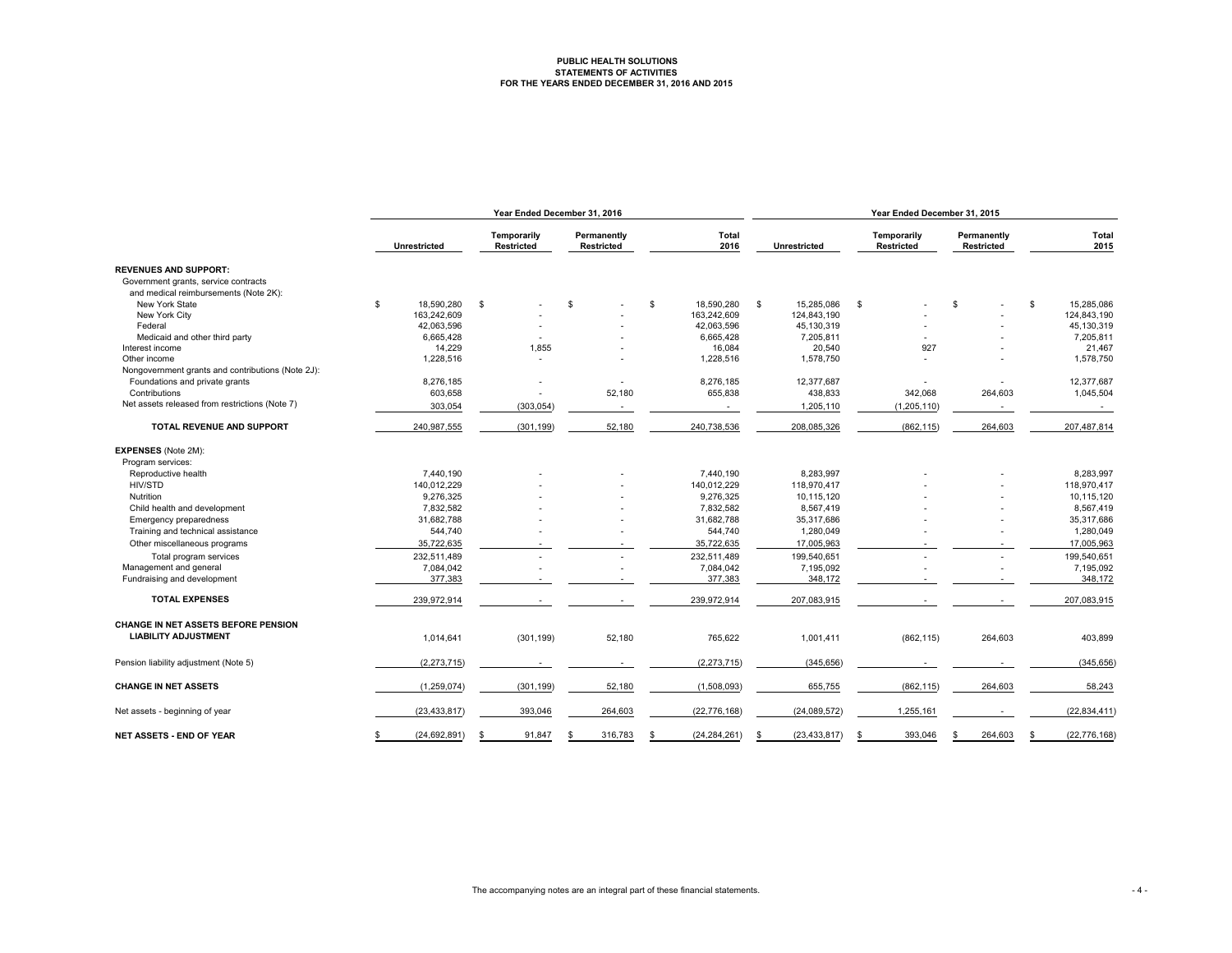# **PUBLIC HEALTH SOLUTIONS STATEMENT OF FUNCTIONAL EXPENSES FOR THE YEAR ENDED DECEMBER 31, 2016**

|                                                                                               | <b>Program Services</b> |                          |                          |                                 |                           |                                                              |                                          |                              |                              |                                                 |                            |
|-----------------------------------------------------------------------------------------------|-------------------------|--------------------------|--------------------------|---------------------------------|---------------------------|--------------------------------------------------------------|------------------------------------------|------------------------------|------------------------------|-------------------------------------------------|----------------------------|
|                                                                                               | Reproductive<br>Health  | <b>HIV/STD</b>           | <b>Nutrition</b>         | Child Health and<br>Development | Emergency<br>Preparedness | <b>Training and</b><br><b>Technical</b><br><b>Assistance</b> | Other<br><b>Miscellaneous</b><br>Program | Total<br>Program<br>Services | Management<br>and<br>General | <b>Fundraising</b><br>and<br><b>Development</b> | <b>TOTAL</b><br>2016       |
| Salaries and wages                                                                            | 2,880,184<br>S          | 4,904,526<br>-96         | S<br>5,939,693           | \$<br>5,236,823                 | 1,293,627<br>£.           | -96<br>47,995                                                | 5,483,166<br>\$                          | 25,786,014<br>s.             | 4,543,360<br>- \$            | -S<br>129,687                                   | 30,459,061<br>$\mathbf{S}$ |
| Payroll taxes and employee benefits                                                           |                         |                          |                          |                                 |                           |                                                              |                                          |                              |                              |                                                 |                            |
| excluding defined benefit plan (ERISA Funding) (Note 5)<br>Net periodic benefit cost (Note 5) | 691,486<br>(22, 084)    | 1,175,748<br>(37, 550)   | 1,423,903<br>(45, 476)   | 1,255,424<br>(40,095)           | 310,104<br>(9,904)        | 44,927<br>(1, 435)                                           | 1,313,652<br>(41, 955)                   | 6,215,244<br>(198, 499)      | 1,089,985<br>(34, 811)       | 31,090<br>(993)                                 | 7,336,319<br>(234, 303)    |
| Defined benefit plan (ERISA Funding) (Note 5)                                                 | 155,559                 | 264,500                  | 320,326                  | 282,424                         | 69,762                    | 10,107                                                       | 295,523                                  | 1,398,201                    | 245,206                      | 6,994                                           | 1,650,401                  |
|                                                                                               | 3,705,145               | 6,307,224                | 7,638,446                | 6,734,576                       | 1,663,589                 | 101,594                                                      | 7,050,386                                | 33,200,960                   | 5,843,740                    | 166,778                                         | 39,211,478                 |
| Subcontractors:                                                                               |                         |                          |                          |                                 |                           |                                                              |                                          |                              |                              |                                                 |                            |
| Title X                                                                                       | 2,170,307               | $\overline{\phantom{a}}$ |                          |                                 |                           |                                                              |                                          | 2,170,307                    |                              |                                                 | 2,170,307                  |
| Ryan White                                                                                    |                         | 88,840,387               |                          |                                 |                           |                                                              |                                          | 88,840,387                   |                              |                                                 | 88,840,387                 |
| <b>HIV Prevention</b>                                                                         |                         | 33,223,479               |                          |                                 |                           |                                                              |                                          | 33,223,479                   |                              |                                                 | 33,223,479                 |
| CTL Master Administrator                                                                      |                         |                          |                          |                                 |                           |                                                              | 17,255,772                               | 17,255,772                   |                              | $\overline{\phantom{a}}$                        | 17,255,772                 |
| <b>Emergency Preparedness</b>                                                                 |                         |                          |                          |                                 | 23,927,156                |                                                              |                                          | 23,927,156                   |                              |                                                 | 23,927,156                 |
| Various                                                                                       | 509,358                 | 2,131,180                | 5,000                    |                                 | $\sim$                    | 161,214                                                      | 4,876,457                                | 7,683,209                    |                              | $\overline{\phantom{a}}$                        | 7,683,209                  |
| Patient care                                                                                  | 199,736                 | $\overline{\phantom{a}}$ | $\overline{\phantom{a}}$ | $\sim$                          | $\sim$                    | $\sim$                                                       | $\sim$                                   | 199,736                      |                              | $\overline{\phantom{a}}$                        | 199,736                    |
| Purchased services                                                                            | 78,668                  | 191,274                  | 65.993                   | 76.385                          | 91.711                    | 233,455                                                      | 191.467                                  | 928,953                      | 67,287                       | 36                                              | 996,276                    |
| Occupancy (Note 8)                                                                            | 202,169                 | 560,536                  | 1,017,793                | 685,396                         | 74,200                    | $\sim$                                                       | 3,035,700                                | 5,575,794                    | 288,363                      | 14,747                                          | 5,878,904                  |
| Supplies                                                                                      | 138,658                 | 2,440,916                | 210,984                  | 67,399                          | 1,553,300                 | 7,823                                                        | 684,448                                  | 5,103,528                    | 139,855                      | 1,024                                           | 5,244,407                  |
| Communications                                                                                | 71.533                  | 38,236                   | 107.892                  | 144,790                         | 123.008                   |                                                              | 102.033                                  | 587.492                      | 80,912                       | 466                                             | 668,870                    |
| Maintenance and repairs                                                                       | 118,678                 | 376,514                  | 167,436                  | 49,473                          | 709,507                   | $\sim$                                                       | 125,670                                  | 1,547,278                    | 54,615                       | 1,578                                           | 1,603,471                  |
| Postage                                                                                       | 2,581                   | 10,804                   | 49,183                   | 18,207                          | 6,813                     | 264                                                          | 6,614                                    | 94,466                       | 15,963                       | 3,943                                           | 114,372                    |
| Marketing and promotion                                                                       | 12,209                  | 1,662,945                | 5,562                    | 32,982                          | 194,572                   |                                                              | 453,068                                  | 2,361,338                    | $\sim$                       |                                                 | 2,361,338                  |
| Printing                                                                                      | 5,180                   | 564,441                  | 98,200                   | 11,258                          | 42,456                    | 24,157                                                       | 135,933                                  | 881.625                      | 6,118                        | 18,053                                          | 905,796                    |
| Insurance                                                                                     | 122,093                 | 30,257                   | 21,513                   | 9,559                           | 851                       | 569                                                          | 13,401                                   | 198,243                      | 75,417                       |                                                 | 273,660                    |
| Travel                                                                                        | 63,242                  | 127,553                  | 41,988                   | 42,824                          | 11,877                    | 13,061                                                       | 101,444                                  | 401,989                      | 17,919                       | 142                                             | 420,050                    |
| Equipment rental                                                                              | 23,749                  | 115,958                  | 33,485                   | 64,321                          | 2,059                     |                                                              | 67,129                                   | 306,701                      | 26,467                       | 456                                             | 333,624                    |
| Professional fees                                                                             | 36,426                  | 2,803,863                | 22,805                   | 14,186                          | 3,202,206                 | (10, 145)                                                    | 1,601,414                                | 7,670,755                    | 556,707                      | 167,952                                         | 8,395,414                  |
| Recruitment and training                                                                      | 10,924                  | 551,460                  | 8,666                    | 24,579                          | 101,088                   | 20,751                                                       | 185,739                                  | 903,207                      | 56,844                       | 1,081                                           | 961,132                    |
| Interest expense                                                                              | 94,659                  |                          |                          | 16,128                          |                           |                                                              |                                          | 110,787                      | 860                          | 2,627                                           | 114,274                    |
| Sundry expenses                                                                               | 4,279                   | 236,979                  | 1,366                    | 8,191                           | 38,253                    | 669                                                          | 89,528                                   | 379,265                      | 37,911                       | 4,501                                           | 421,677                    |
|                                                                                               |                         |                          |                          |                                 |                           |                                                              |                                          |                              |                              |                                                 |                            |
| Total expenses before<br>depreciation and amortization                                        | 7,569,594               | 140,214,006              | 9,496,312                | 8,000,254                       | 31,742,646                | 553,412                                                      | 35,976,203                               | 233,552,427                  | 7,268,978                    | 383,384                                         | 241,204,789                |
|                                                                                               |                         |                          |                          |                                 |                           |                                                              |                                          |                              |                              |                                                 | 184,223                    |
| Depreciation and amortization                                                                 | 4,071                   | 25,173                   | 54,863                   | 74,657                          |                           |                                                              |                                          | 158,764                      | 25,459                       |                                                 |                            |
| Total expenses including                                                                      |                         |                          |                          |                                 |                           |                                                              |                                          |                              |                              |                                                 |                            |
| ERISA Funding, excluding NPBC (A)                                                             | 7,573,665               | 140,239,179              | 9,551,175                | 8,074,911                       | 31,742,646                | 553,412                                                      | 35,976,203                               | 233,711,191                  | 7,294,437                    | 383,384                                         | 241,389,012                |
| Net periodic benefit cost (Note 5)                                                            | 22,084                  | 37,550                   | 45,476                   | 40,095                          | 9,904                     | 1,435                                                        | 41,955                                   | 198,499                      | 34,811                       | 993                                             | 234,303                    |
| <b>ERISA Funding Adjustment</b>                                                               | (155, 559)              | (264, 500)               | (320, 326)               | (282, 424)                      | (69, 762)                 | (10, 107)                                                    | (295, 523)                               | (1,398,201)                  | (245, 206)                   | (6,994)                                         | (1,650,401)                |
| <b>TOTAL EXPENSES (B)</b>                                                                     | 7.440.190<br>S          | \$140.012.229            | 9,276,325<br>\$.         | 7.832.582<br>-96                | 31,682,788<br>\$.         | 544.740<br>S                                                 | 35.722.635                               | 232,511,489<br>S.            | 7.084.042<br>\$              | 377,383<br>£.                                   | 239,972,914<br>\$.         |

(A) Represents total expenses including \$1,650,401 cash payments in accordance with required ERISA funding standards and excluding \$243,303 in net periodic benefit cost.

(B) Represents total expenses after application of \$1,650,401 cash payments against pension liability and including \$243,303 in net period benefit cost in accordance with accounting principles generally accepted in the Uni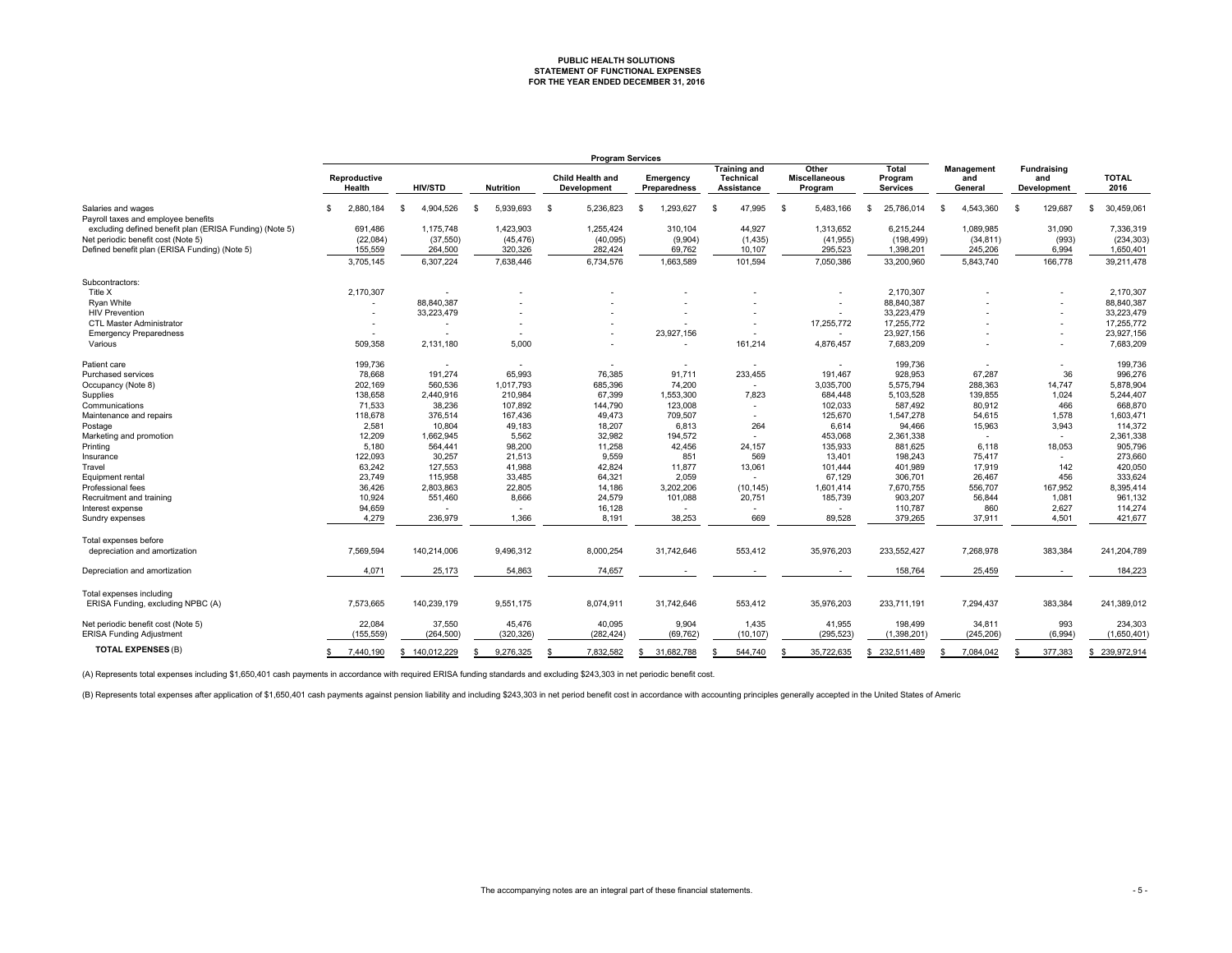# **PUBLIC HEALTH SOLUTIONS STATEMENT OF FUNCTIONAL EXPENSES FOR THE YEAR ENDED DECEMBER 31, 2015**

|                                                         | <b>Program Services</b> |                          |                  |                                        |                           |                                                       |                                          |                                     |                                     |                                          |                            |
|---------------------------------------------------------|-------------------------|--------------------------|------------------|----------------------------------------|---------------------------|-------------------------------------------------------|------------------------------------------|-------------------------------------|-------------------------------------|------------------------------------------|----------------------------|
|                                                         | Reproductive<br>Health  | <b>HIV/STD</b>           | <b>Nutrition</b> | <b>Child Health and</b><br>Development | Emergency<br>Preparedness | <b>Training and</b><br><b>Technical</b><br>Assistance | Other<br><b>Miscellaneous</b><br>Program | Total<br>Program<br><b>Services</b> | <b>Management</b><br>and<br>General | Fundraising<br>and<br><b>Development</b> | <b>TOTAL</b><br>2015       |
| Salaries and wages                                      | 2,757,108<br>S          | 4.962.014<br>- \$        | -S<br>6.268.504  | - \$<br>5.753.673                      | 1,548,968<br><b>S</b>     | 204.585<br>-96                                        | 9.045.706<br>- \$                        | 30.540.558<br>s.                    | 4.207.102<br>$\mathfrak{s}$         | -S<br>169.714                            | 34.917.374<br>$\mathbf{S}$ |
| Payroll taxes and employee benefits                     |                         |                          |                  |                                        |                           |                                                       |                                          |                                     |                                     |                                          |                            |
| excluding defined benefit plan (ERISA Funding) (Note 5) | 655,997 #               | 1,179,603                | 1,496,101        | 1,369,577                              | 368,709                   | 120,025                                               | 2,153,196                                | 7,343,208                           | 1,002,968                           | 40,398                                   | 8,386,574                  |
| Net periodic benefit cost (Note 5)                      | (55, 582)               | (99, 946)                | (126, 762)       | (116, 042)                             | (31, 240)                 | (10, 170)                                             | (182, 437)                               | (622, 179)                          | (84,980)                            | (3, 422)                                 | (710, 581)                 |
| Defined benefit plan (ERISA Funding) (Note 5)           | 157,453                 | 283,129                  | 359,096          | 328,727                                | 88,498                    | 28,809                                                | 516,812                                  | 1,762,524                           | 240,733                             | 9,696                                    | 2,012,953                  |
|                                                         | 3,514,976               | 6,324,800                | 7,996,939        | 7,335,935                              | 1,974,935                 | 343,249                                               | 11,533,277                               | 39,024,111                          | 5,365,823                           | 216,386                                  | 44,606,320                 |
| Subcontractors:                                         |                         |                          |                  |                                        |                           |                                                       |                                          |                                     |                                     |                                          |                            |
| Title X                                                 | 2,442,541               |                          |                  |                                        |                           |                                                       |                                          | 2,442,541                           |                                     |                                          | 2,442,541                  |
| Ryan White                                              |                         | 83,258,320               |                  |                                        |                           |                                                       |                                          | 83,258,320                          |                                     |                                          | 83,258,320                 |
| <b>HIV Prevention</b>                                   |                         | 20,337,800               |                  |                                        |                           |                                                       |                                          | 20,337,800                          |                                     |                                          | 20,337,800                 |
| <b>HOPWA</b>                                            |                         | 1,485,977                |                  |                                        |                           |                                                       |                                          | 1,485,977                           |                                     |                                          | 1,485,977                  |
| <b>Emergency Preparedness</b>                           |                         | $\overline{\phantom{a}}$ |                  |                                        | 12,954,067                |                                                       | $\sim$                                   | 12,954,067                          |                                     |                                          | 12,954,067                 |
| Various                                                 | 529,145                 | 256,603                  |                  |                                        | 1,637,722                 |                                                       | 614,478                                  | 3,037,948                           |                                     |                                          | 3,037,948                  |
| Patient care                                            | 220,910                 | ÷                        |                  |                                        |                           | $\sim$                                                | $\sim$                                   | 220,910                             |                                     |                                          | 220,910                    |
| Purchased services                                      | 78,786                  | 93,466                   | 83,536           | 83,591                                 | 284,256                   | 428,550                                               | 121.079                                  | 1,173,264                           | 108,845                             | 1,798                                    | 1,283,907                  |
| Occupancy (Note 8)                                      | 208,826                 | 456,747                  | 892,961          | 778,450                                | 161,255                   | $\sim$                                                | 2,646,311                                | 5,144,550                           | 577,818                             |                                          | 5,722,368                  |
| Supplies                                                | 268,296                 | 2,561,015                | 307,998          | 87,109                                 | 1,989,551                 | 3,435                                                 | 330,911                                  | 5,548,315                           | 129,563                             | 5,979                                    | 5,683,857                  |
| Communications                                          | 67,850                  | 61,416                   | 88,120           | 160,734                                | 114,921                   |                                                       | 52,119                                   | 545,160                             | 59,680                              | 240                                      | 605,080                    |
| Project Renovations/Non-Capital                         |                         | $\overline{\phantom{a}}$ |                  |                                        | 97,106                    |                                                       | $\sim$                                   | 97,106                              | $\sim$                              |                                          | 97,106                     |
| Maintenance and repairs                                 | 67,511                  | 28,495                   | 147,864          | 32,994                                 | 506,909                   |                                                       | 79,615                                   | 863,388                             | 154,291                             | 853                                      | 1,018,532                  |
| Postage                                                 | 2,308                   | 3,615                    | 45,903           | 17,039                                 | 1,475                     | 539                                                   | 5,633                                    | 76,512                              | 19,960                              | 3,562                                    | 100,034                    |
| Marketing and promotion                                 | 33,759                  | 1,525,315                | 16,443           | 41,763                                 | 117,806                   | $\sim$                                                | 696,912                                  | 2,431,998                           | $\sim$                              |                                          | 2,431,998                  |
| Printing                                                | 10.931                  | 258,055                  | 26,937           | 15,921                                 | 165,830                   | 262                                                   | 23.939                                   | 501.875                             | 8.167                               | 20,289                                   | 530,331                    |
| Insurance                                               | 136,558                 | 29,130                   | 20,626           | 9.090                                  | 1,161                     | 1,273                                                 | 15,890                                   | 213,728                             | 71,617                              |                                          | 285,345                    |
| Travel                                                  | 77,265                  | 70,028                   | 161,668          | 53,065                                 | 27,119                    | 26,436                                                | 70,298                                   | 485,879                             | 14,425                              | (1,329)                                  | 498,975                    |
| Equipment rental                                        | 28,196                  | 26,877                   | 33,679           | 70,427                                 | 4,288                     | $\sim$                                                | 41,545                                   | 205,012                             | 44,864                              | 93                                       | 249,969                    |
| Professional fees                                       | 574,982                 | 2,008,993                | 480,771          | 35,122                                 | 15,208,339                | 345,632                                               | 885,027                                  | 19,538,866                          | 508,013                             | 96,428                                   | 20,143,307                 |
| Recruitment and training                                | 51,589                  | 132,026                  | 5,494            | 42,452                                 | 84,195                    | 55,189                                                | 15,123                                   | 386,068                             | 202,248                             | 995                                      | 589,311                    |
| Interest expense                                        | 55,033                  |                          |                  |                                        |                           |                                                       | $\sim$                                   | 55,033                              | 387                                 | 3,648                                    | 59,068                     |
| Sundry expenses                                         | 14,954                  | 203,626                  | 4,768            | 13,913                                 | 44,009                    | 94,123                                                | 80,076                                   | 455,469                             | 43,672                              | 5,504                                    | 504,645                    |
| Total expenses before                                   |                         |                          |                  |                                        |                           |                                                       |                                          |                                     |                                     |                                          |                            |
| depreciation and amortization                           | 8,384,416               | 119,122,304              | 10,313,707       | 8,777,605                              | 35,374,944                | 1,298,688                                             | 17,212,233                               | 200,483,897                         | 7,309,373                           | 354,446                                  | 208, 147, 716              |
|                                                         |                         |                          |                  |                                        |                           |                                                       |                                          |                                     |                                     |                                          |                            |
| Depreciation and amortization                           | 1,452                   | 31,296                   | 33,747           | 2,499                                  |                           |                                                       | 128,105                                  | 197,099                             | 41,472                              |                                          | 238,571                    |
| Total expenses including                                |                         |                          |                  |                                        |                           |                                                       |                                          |                                     |                                     |                                          |                            |
| ERISA Funding, excluding NPBC (A)                       | 8,385,868               | 119,153,600              | 10,347,454       | 8,780,104                              | 35,374,944                | 1,298,688                                             | 17,340,338                               | 200,680,996                         | 7,350,845                           | 354,446                                  | 208,386,287                |
| Net periodic benefit cost (Note 5)                      | 55,582                  | 99,946                   | 126,762          | 116,042                                | 31,240                    | 10,170                                                | 182,437                                  | 622,179                             | 84,980                              | 3,422                                    | 710,581                    |
| ERISA Funding Adjustment                                | (157, 453)              | (283, 129)               | (359, 096)       | (328, 727)                             | (88, 498)                 | (28, 809)                                             | (516, 812)                               | (1,762,524)                         | (240, 733)                          | (9,696)                                  | (2,012,953)                |
| <b>TOTAL EXPENSES (B)</b>                               | 8,283,997<br>S          | \$118,970,417            | 10,115,120<br>S  | 8,567,419                              | 35,317,686<br>\$.         | 1.280.049<br>\$.                                      | 17,005,963                               | 199.540.651<br>S.                   | 7,195,092<br>S                      | 348.172                                  | 207,083,915<br>-S          |

(A) Represents total expenses including \$2,012,953 cash payments in accordance with required ERISA funding standards and excluding \$710,581 in net periodic benefit cost.

(B) Represents total expenses after application of \$2,012,953 cash payments against pension liability and including \$710,581 in net period benefit cost in accordance with accounting principles generally accepted in the Uni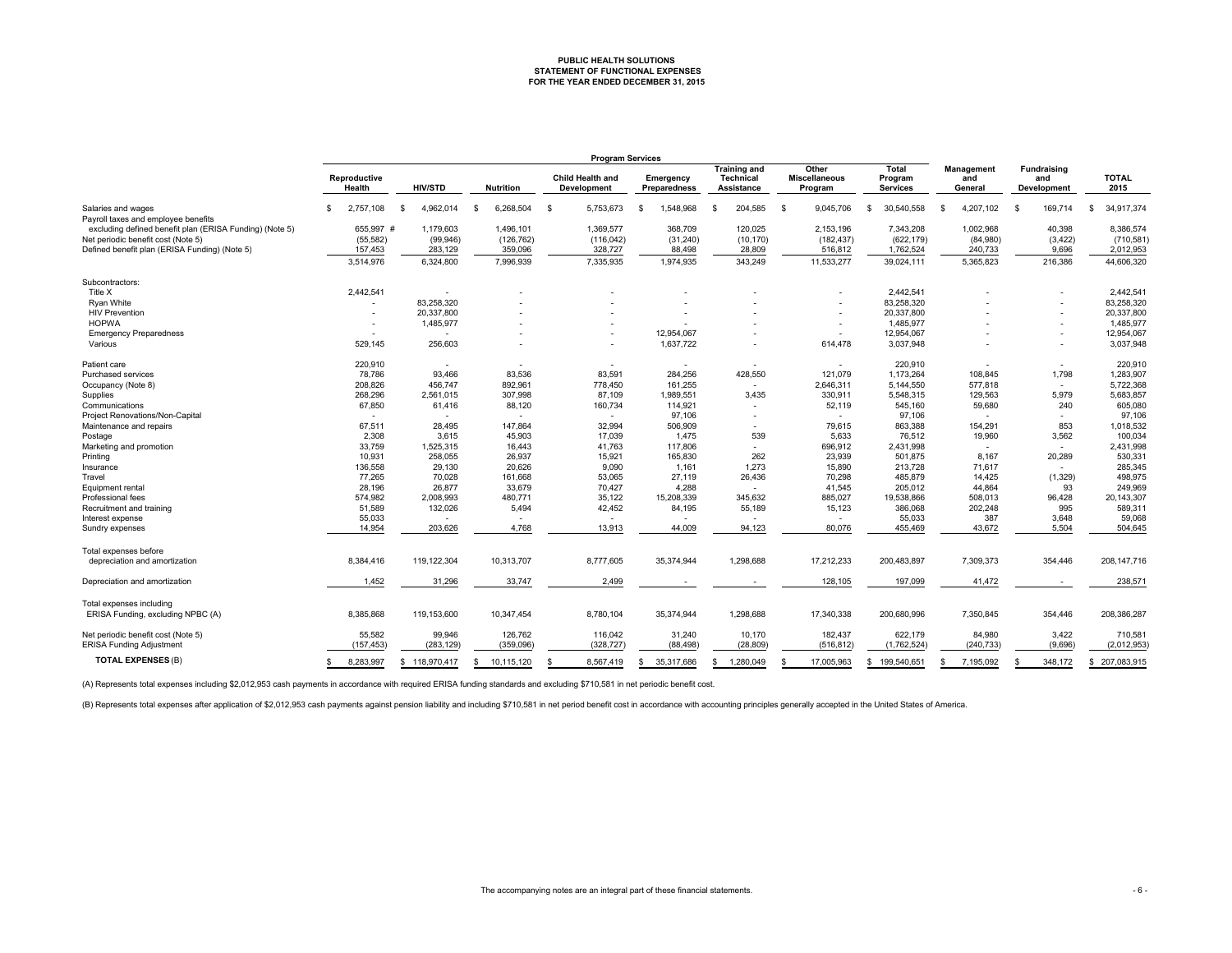#### **PUBLIC HEALTH SOLUTIONS STATEMENTS OF CASH FLOWS FOR THE YEARS ENDED DECEMBER 31, 2016 AND 2015**

|                                                                                                | 2016              | 2015             |
|------------------------------------------------------------------------------------------------|-------------------|------------------|
| <b>CASH FLOWS FROM OPERATING ACTIVITIES</b>                                                    |                   |                  |
| Change in net assets                                                                           | \$<br>(1,508,093) | \$<br>58,243     |
| Adjustments to reconcile change in net assets to                                               |                   |                  |
| net cash (used in) provided by operating activities:                                           |                   |                  |
| Depreciation and amortization                                                                  | 184,223           | 238,571          |
| Pension related changes other than net periodic pension cost<br>Decrease (increase) in assets: | 2,273,715         | 345,656          |
| Grants receivable                                                                              | (22,968,288)      | (9,802,824)      |
| Contribution receivable                                                                        | 48,390            | 34,560           |
| Service reimbursements receivable                                                              | 199,254           | 302,051          |
| Supplies inventory                                                                             | (59, 564)         | (4,978)          |
| Advances to subcontractors                                                                     | 717,570           | (787, 787)       |
| Deposits and other assets                                                                      | 3,359             | (218, 722)       |
| Increase (decrease) in liabilities:                                                            |                   |                  |
| Accounts payable and accrued liabilities                                                       | 23,008,105        | 8,426,626        |
| Advances from government and other agencies                                                    | (5,675,506)       | 3,326,819        |
| Pension liability                                                                              | (1,387,081)       | (1, 176, 924)    |
| Net Cash (Used in) Provided by Operating Activities                                            | (5, 163, 916)     | 741,291          |
| <b>CASH FLOWS FROM INVESTING ACTIVITIES</b>                                                    |                   |                  |
| Purchases of property and equipment                                                            | (996, 698)        | (668, 801)       |
| Increase in certificates of deposit                                                            | (2,536)           | (2, 391)         |
| <b>Net Cash Used in Investing Activities</b>                                                   | (999, 234)        | (671,192)        |
| <b>CASH FLOWS FROM FINANCING ACTIVITIES</b>                                                    |                   |                  |
| Proceeds from line of credit                                                                   |                   | 2,000,000        |
| Repayment of borrowings on line of credit                                                      | (1,750,000)       |                  |
| Net Cash (Used in) Provided by Financing Activities                                            | (1,750,000)       | 2,000,000        |
| NET (DECREASE) INCREASE IN CASH AND CASH EQUIVALENTS                                           | (7,913,150)       | 2,070,099        |
| Cash and Cash Equivalents - Beginning of Year                                                  | 24,864,976        | 22,794,877       |
| <b>CASH AND CASH EQUIVALENTS - END OF YEAR</b>                                                 | \$<br>16,951,826  | \$<br>24,864,976 |
| Supplemental Disclosure of Cash Flow Information:                                              |                   |                  |
| Cash paid during the year for interest                                                         | \$<br>94,209      | \$<br>54,770     |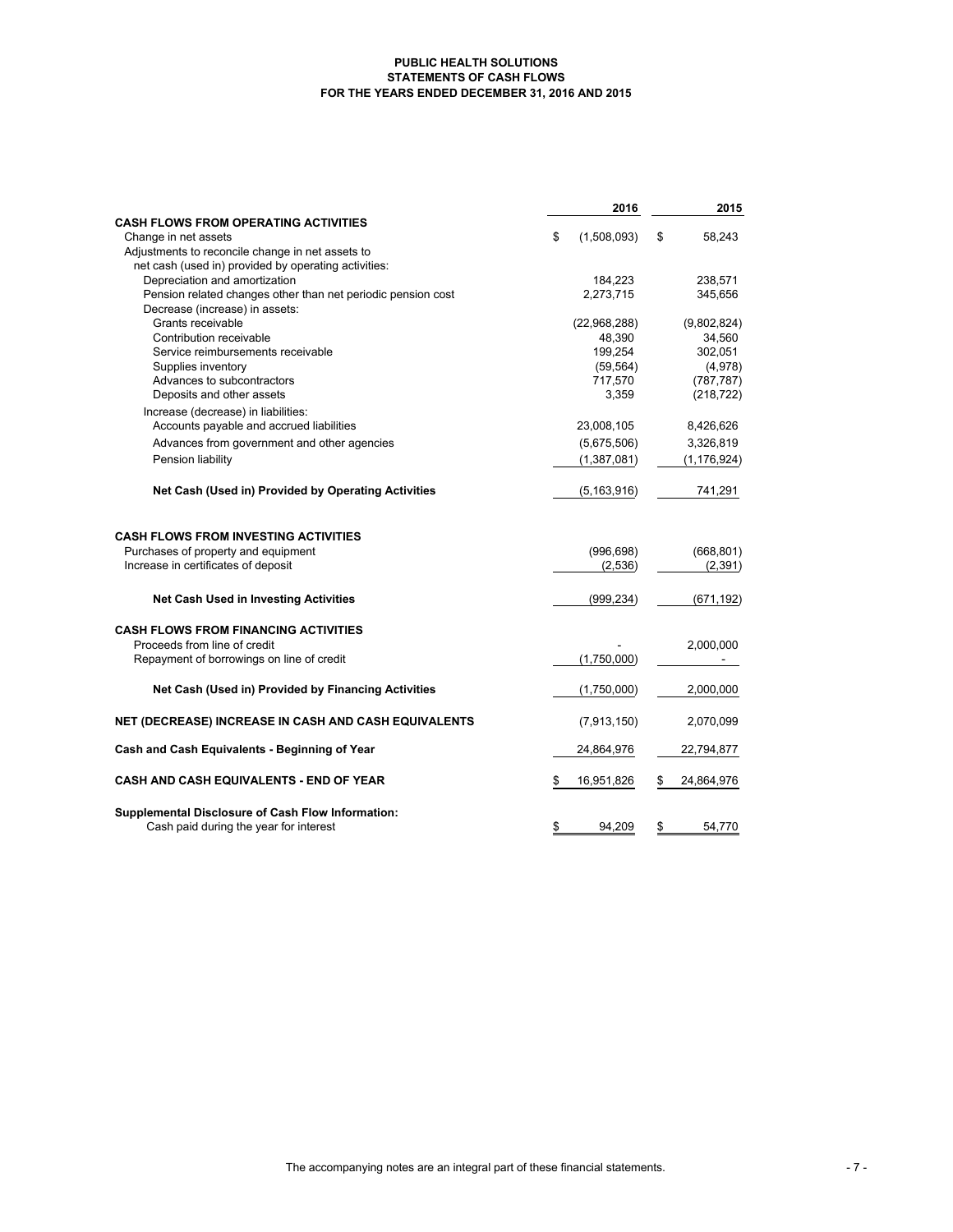## **NOTE 1 – NATURE OF ACTIVITIES**

Incorporated in November 1957 in the State of New York, Public Health Solutions is a major New York Citybased nonprofit organization. As one of the country's largest public health institutes, its mission is to integrate research, policy, capacity building, and service to improve the health of people and communities throughout the country.

For more than 50 years, it has led the quest for innovation and progress in community health through its three core areas of work: both direct and contracted services to improve health, with a focus on disparities in access and outcomes; capacity and organization-building support for the nonprofit and governmental sectors; and cutting-edge research and evaluation across its fields.

Public Health Solutions is a public charity, classified as a 501(c)(3) organization and is exempt from federal income taxes under Section 501(a) of the Internal Revenue Code. Accordingly, no provision for income taxes has been reflected in the accompanying financial statements.

## **NOTE 2 – SUMMARY OF SIGNIFICANT ACCOUNTING POLICIES**

#### A. *Basis of Presentation*

The accompanying financial statements have been prepared on the accrual basis of accounting in conformity with accounting principles generally accepted in the United States of America ("U.S. GAAP").

#### B. *Cash Equivalents*

Cash and cash equivalents include all cash balances and highly liquid investments with a maturity of three months or less when acquired.

Under provisions stipulated by certain of Public Health Solutions' funding agencies, cash advances for program services are required to be held in separate accounts. Cash maintained in these segregated accounts for the Ryan White, HIV Prevention, Minority AIDS Initiative, CTL Master Administrator and One City Health programs totaled approximately \$13,959,000 and \$22,025,000 at December 31, 2016 and 2015, respectively.

## C. *Certificates of Deposit*

Certificates of deposit that are not debt securities are carried at cost, which approximates fair value because of the short maturities of the certificates of deposit.

#### D. *Grants Receivable*

Grants receivable are recognized to the extent of support earned in excess of advances and payments received.

## E. *Supplies Inventory*

Supplies inventory, consisting primarily of pharmaceuticals, is stated at cost using the first-in, first-out method.

#### F. *Property and Equipment*

Public Health Solutions capitalizes property and equipment valued at \$5,000 or greater. Capital assets are stated at cost at the date of acquisition or fair value at the date of contribution, if donated. Public Health Solutions retains assets purchased with grantor restricted funds, unless the grantor requests that such equipment be returned. Purchases of property and equipment reimbursed by governmental funding sources and for which the contractual agreement specifies that title to these assets rests with the governmental funding sources are expensed.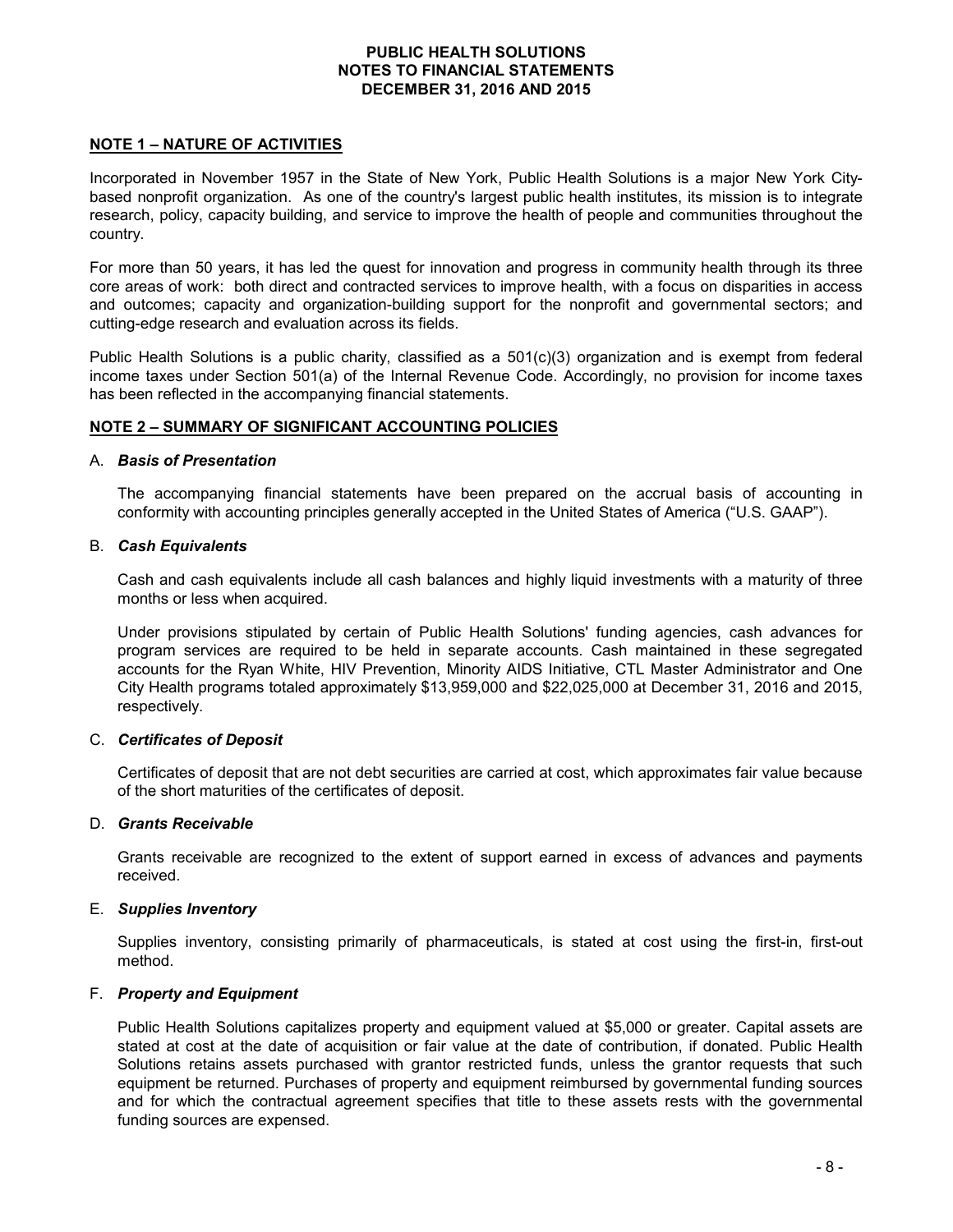#### **NOTE 2 – SUMMARY OF SIGNIFICANT ACCOUNTING POLICIES (Continued)**

Equipment, furniture and fixtures are depreciated over a five-year estimated useful life using the straight-line method. Leasehold improvements are amortized over the shorter of the lease term or the estimated useful life of the asset. Improvements on premises having no lease are amortized over estimated useful lives of five years. Amortization of fixed assets held under capital leases is included in depreciation and amortization expense.

#### G. *Advances to Subcontractors*

Advances to subcontractors consist of advances Public Health Solutions has made to subcontractors under various agreements. The amounts advanced are generally equal to 25 percent of the total grant award and will be offset against expenses incurred by the subcontractor during the grant award year. Unreimbursed allowable expenditures incurred by the subcontractors are recorded as accounts payable prior to final settlement.

#### H. *Advances from Government Agencies*

Advances from government agencies and all other sources are deferred when received and recorded as revenue in the period in which the related services are rendered.

#### I. *Net Assets (Net Deficit)*

Public Health Solutions' resources are classified and reported based on the existence or absence of donorimposed restrictions as follows:

*Unrestricted* - include resources not subject to donor-imposed restrictions.

*Temporarily restricted* - include resources subject to donor-imposed stipulations that limit their use either through purpose or time restrictions. When donor restrictions expire, that is, when a time restriction ends or a purpose restriction is accomplished, temporarily restricted net assets are reclassified as unrestricted net assets and reported as net assets released from restrictions.

*Permanently restricted* - include resources subject to donor-imposed stipulations, requiring that the principal be maintained in perpetuity, but permit Public Health Solutions to expend part or all of the income and gains derived therefrom.

### J. *Contributions*

Public Health Solutions records contributions of cash and other assets when an unconditional promise to give is received from a donor. Contributions are recorded at the fair value of the assets received and are classified as either unrestricted, temporarily restricted or permanently restricted support depending on the existence of any donor restrictions.

Donor-restricted contributions whose restrictions are met in the same reporting period are reported as unrestricted contributions.

Material contributions of noncash assets are recorded at their fair value in the period received.

#### K. *Government Grants, Service Contracts and Medical Reimbursement Revenue*

Public Health Solutions' grants and contracts are primarily expense reimbursement agreements; however, some arrangements are performance based.

The terms under which government grants are awarded for reimbursement of actual expenditures within the grant period. Funds are received in either predetermined installments or in increments based on estimated or actual expenditures for the period. When grants end, unexpended funds received are returnable to the grantor. Accordingly, grant income under these awards is recognized in amounts equal to actual expenditures incurred.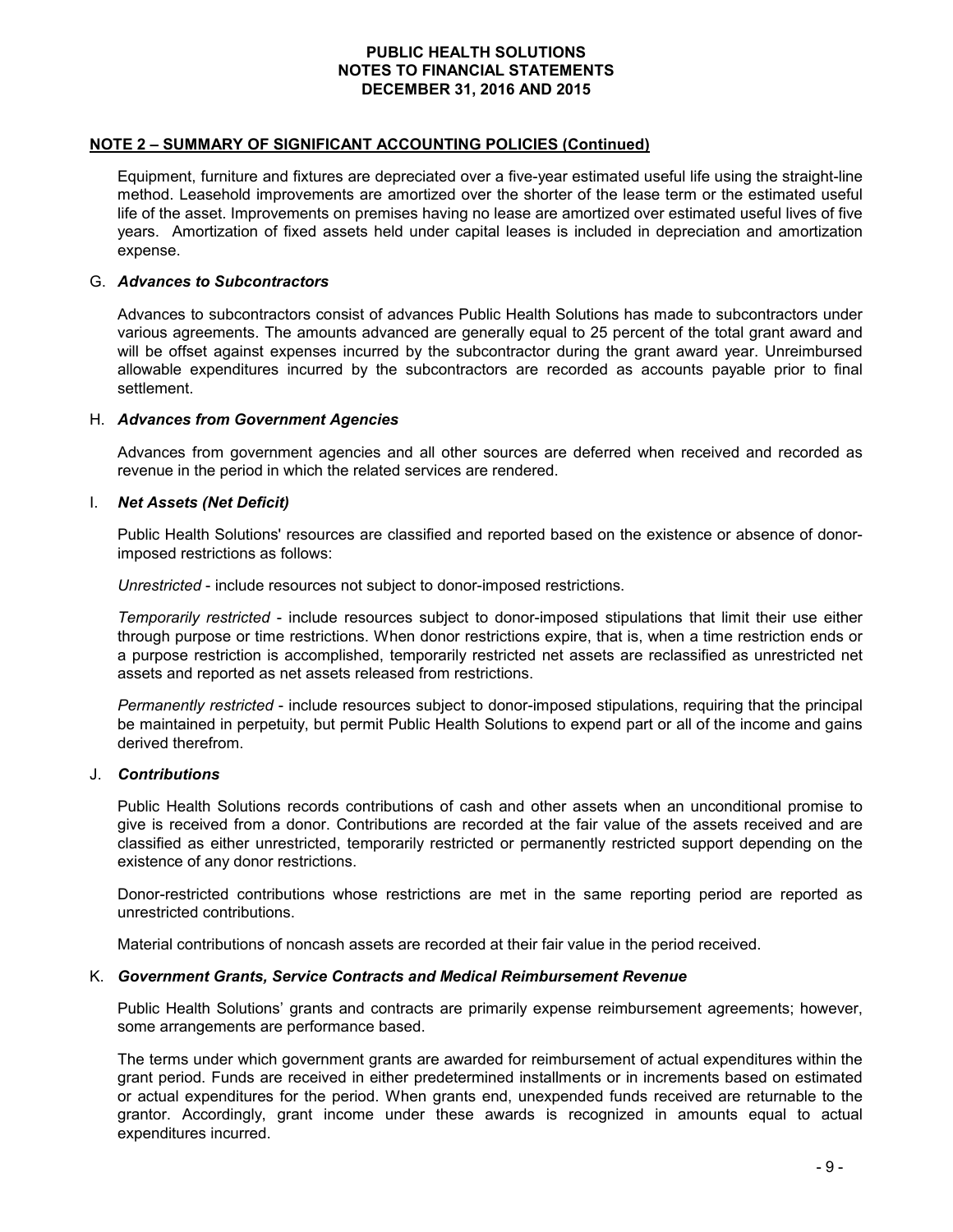#### **NOTE 2 – SUMMARY OF SIGNIFICANT ACCOUNTING POLICIES (Continued)**

Any deficiency or excess of receipts under or over actual expenditures incurred is reported in the financial statements under the appropriate captions "Grants receivable" or "Advances from government and other agencies."

For performance based agreements, revenue is recognized when performance goals are met and/or contract deliverables are completed.

Service contract revenue and medical reimbursement revenue are recognized at the time the contractual service is delivered.

#### L. *Use of Estimates*

The preparation of financial statements in conformity with U.S. GAAP requires management to make estimates and assumptions that affect certain reported amounts and disclosures. Accordingly, actual results could differ from those estimates.

#### M. *Functional Expense Allocation*

The costs of providing various programs and other activities have been summarized on a functional basis in the statements of activities. Accordingly, certain costs have been allocated among the programs and supporting services.

#### N. *Fair Value Measurements*

Fair value measurements are based on the price that would be received to sell an asset or paid to transfer a liability in an orderly transaction between market participants at the measurement date. In order to increase consistency and comparability in fair value measurements, a fair value hierarchy prioritizes observable and unobservable inputs used to measure fair value into three levels, as described in Note 5.

## **NOTE 3 – CONCENTRATION OF CREDIT RISK**

The financial instruments that potentially subject Public Health Solutions to concentrations of credit risk consist principally of cash and cash equivalents, certificates of deposit, and grants and service reimbursement receivables.

At times during the year, Public Health Solutions' cash balances and certificates of deposit may exceed the limits of Federal Deposit Insurance Corporation ("FDIC") insurance coverage. At December 31, 2016 and 2015, Public Health Solutions' uninsured cash balances and certificates of deposit totaled approximately \$20.7 million and \$30.4 million, respectively. Management does not anticipate nonperformance by the financial institution and believes that the credit risk related to these accounts is negligible.

Grants and service reimbursement receivables' credit risk is limited due to the nature of the grants and the services. Public Health Solutions regularly monitors its grant and service reimbursement receivables by investigating delayed payments and differences when payments received do not conform to the amount billed. Public Health Solutions considered all grant and service reimbursements receivables at December 31, 2016 and 2015 as collectible.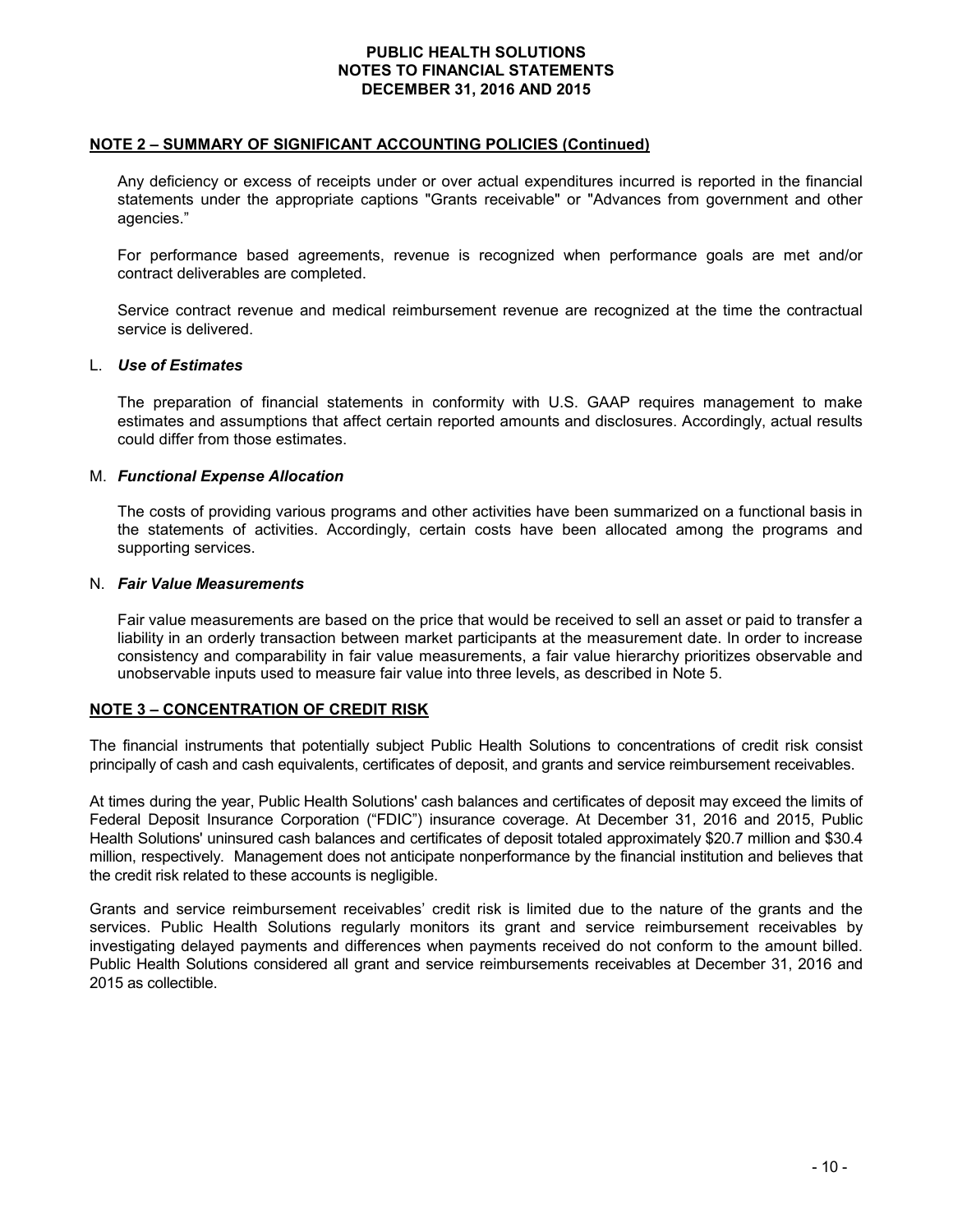#### **NOTE 4 – PROPERTY AND EQUIPMENT**

Property and equipment consisted of the following as of December 31:

|                                                 | 2016           | 2015            | Estimated<br><b>Useful Lives</b> |
|-------------------------------------------------|----------------|-----------------|----------------------------------|
| Leasehold improvements                          | 4,993,754<br>S | 3,861,005<br>\$ | 5 to 10 Years                    |
| Equipment, furniture and fixtures               | 1,365,140      | 1,279,350       | 5 Years                          |
| Construction in progress                        |                | 441,613         | $\overline{\phantom{a}}$         |
| Total cost                                      | 6,358,894      | 5,581,968       |                                  |
| Less: Accumulated depreciation and amortization | (4,657,761)    | (4,693,310)     |                                  |
| Net book value                                  | 1,701,133      | 888,658         |                                  |

Depreciation expenses amounted to \$184,223 and \$238,571 for the years ended December 31, 2016 and 2015, respectively. During the years ended December 31, 2016 and 2015, Public Health Solutions wrote-off fully depreciated property and equipment of \$219,772 and \$160,076, respectively.

As of December 31, 2015, construction in progress primarily consists of the renovation of the Early Intervention program site. It was completed in January 2016.

#### **NOTE 5 – PENSION PLANS**

Public Health Solutions has a frozen defined benefit pension plan (the "Plan") covering certain employees who completed 1,000 hours of service for each of the five years required to vest. The Plan calls for benefits to be paid to eligible employees at retirement based primarily on years of service and average salary, as defined.

Plan valuation for funding purposes and for financial reporting purposes is prepared using the required projected unit credit method. Public Health Solutions' policy is to fund the pension expenses determined by the projected unit credit method, subject to the Internal Revenue Service funding limitation rules.

The obligations and funded status of the Plan was as follows:

|                                                                               |    | 2016                            |    | 2015                       |
|-------------------------------------------------------------------------------|----|---------------------------------|----|----------------------------|
| Benefit obligation at December 31<br>Fair value of Plan assets at December 31 | \$ | $(61,685,606)$ \$<br>38,002,530 |    | (59,995,608)<br>37,199,166 |
| Net unfunded status of the Plan at December 31                                |    | <u>(23,683,076)</u>             | \$ | (22, 796, 442)             |
| Net periodic benefit cost                                                     |    | 234,303                         | \$ | <u>710,581</u>             |
| Accumulated benefit obligation at December 31                                 |    | <u>(61,685,606)</u>             | S  | <u>(59,995,608)</u>        |
| <b>Employer contributions</b>                                                 | S  | 1.621.384                       |    | <u>1,887,733</u>           |
| Benefits paid                                                                 |    | <u>3,264,513</u>                | \$ | <u>3,141,304</u>           |

Estimated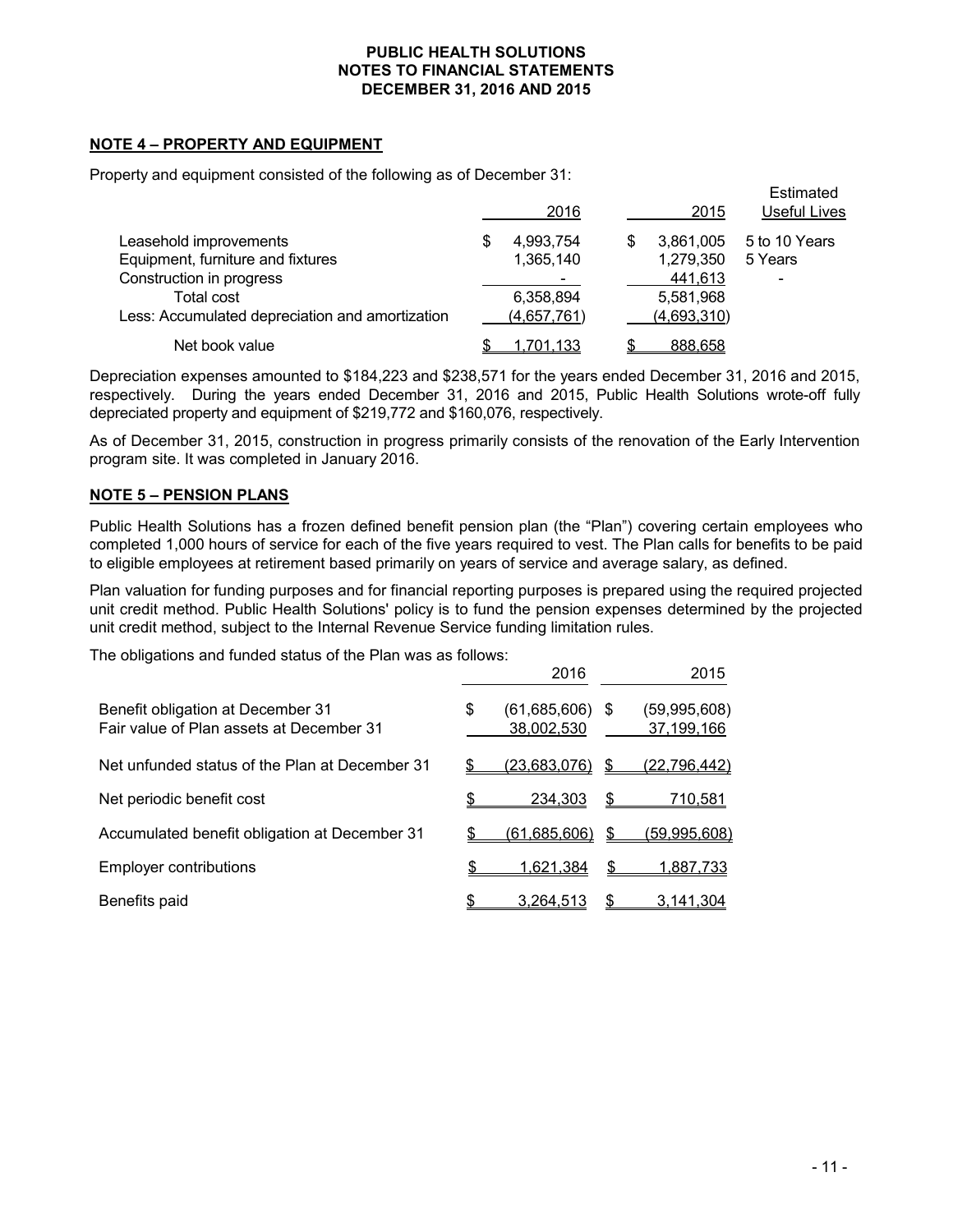## **NOTE 5 – PENSION PLANS (Continued)**

|                                                                                | 2016       | 2015       |
|--------------------------------------------------------------------------------|------------|------------|
| Accrued pension liability recognized in the<br>statement of financial position | 23.683.076 | 22.796.442 |
| Net unrecognized actuarial loss included in<br>unrestricted net assets         | 37.075.944 | 34.802.229 |

The change in net unrecognized actuarial loss during 2016 and 2015 included the following:

|                                              | 2016             |   | 2015        |
|----------------------------------------------|------------------|---|-------------|
| January 1, net unrecognized actuarial loss   |                  |   |             |
| included in unrestricted net assets          | \$<br>34.802.229 | S | 34,456,573  |
| Actual (return) loss on plan assets          | (3,216,993)      |   | 412,507     |
| Expected return on plan assets               | 2,842,617        |   | 2,841,142   |
| Actuarial loss (gain)                        | 2,905,632        |   | (2,446,588) |
| Amortization of net loss                     | (1,028,041)      |   | (1,068,158) |
| Plan expenses paid                           | 770,500          |   | 606,753     |
| December 31, net unrecognized actuarial loss |                  |   |             |
| included in unrestricted net assets          | 37.075.944       |   | 34.802.229  |

Other changes in plan assets and benefit obligations recognized in the change in unrestricted net assets for the years ended December 31, 2016 and 2015 were as follows:

|                                                                                        | 2016                           |    | 2015                     |
|----------------------------------------------------------------------------------------|--------------------------------|----|--------------------------|
| Net loss<br>Amortization of net loss                                                   | \$<br>3,301,756<br>(1,028,041) | S. | 1,413,814<br>(1,068,158) |
| Total recognized in change in<br>unrestricted net assets                               | 2.273.715                      |    | 345.656                  |
| Total recognized in net periodic pension cost and<br>change in unrestricted net assets | 2.508.018                      |    | 1.056.237                |

The estimated net loss for the pension plan that will be amortized from the unrestricted net asset balance into net periodic benefit cost over the next fiscal year is \$1,166,765.

The following table provides weighted average assumptions and certain other information for the Plan:

|                                                                                                   | 2016       | 2015   |
|---------------------------------------------------------------------------------------------------|------------|--------|
| The weighted average assumptions used to determine benefit<br>obligations were as follows:        |            |        |
| Discount rate                                                                                     | $4.11\%$ * | 4.37%* |
| The weighted average assumptions used to determine net periodic<br>benefit costs were as follows: |            |        |
| Discount rate                                                                                     | 4.37%      | 4.00%  |
| Expected long-term return on plan assets                                                          | 7.50%      | 7.50%  |

\* Single effective rate representing end of year benefit obligation determined by applying the individual spot rates from the bond yield curve to each future year's cash flows. As such, a single effective rate no longer applies. PHS has elected to use the SYC20 curve for discounting the cash flows.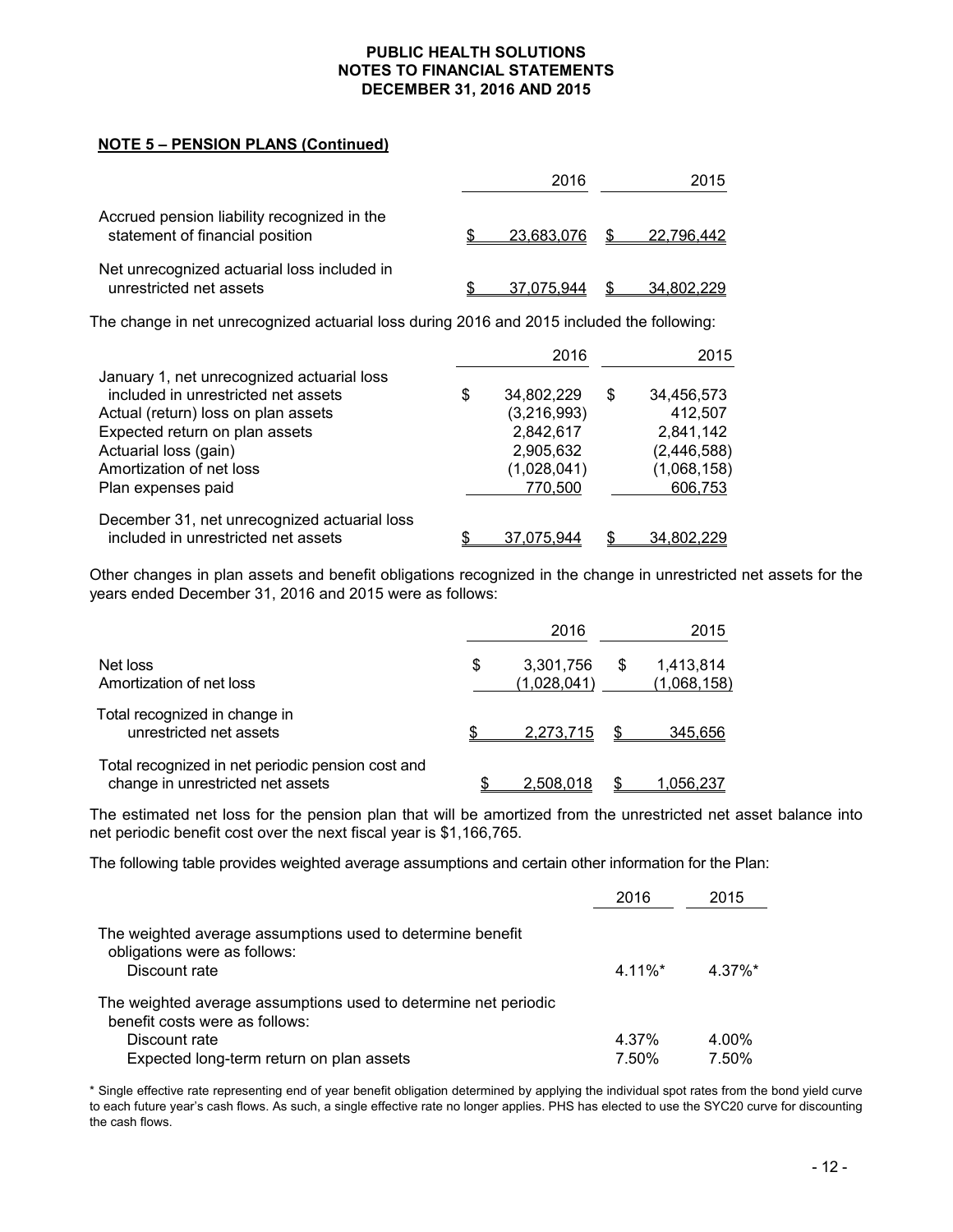#### **NOTE 5 – PENSION PLANS (Continued)**

The expected long-term rate of return on assets assumption represents the average earnings rate expected on the funds invested or to be invested to cover the accumulated benefit obligation. The assumption reflects expectations regarding future rates of return for the investment portfolio, with consideration given to the distribution of investments by asset class and historical rates of return for each individual asset class.

Estimated future benefit payments based on expected future service for each of the five years subsequent to December 31, 2016 and in the aggregate for the five years thereafter are as follows:

| 2017      | 3.620.984<br>S |  |
|-----------|----------------|--|
| 2018      | 3,647,028      |  |
| 2019      | 3,688,130      |  |
| 2020      | 3.689.236      |  |
| 2021      | 3.658.957      |  |
| 2022-2026 | 18,113,372     |  |

#### *Investment Policies and Strategies*

State Street Bank & Trust Company is the custodian for all Plan funds.

The Plan is managed under a diversified investment program with the goals of capital preservation and income generation. Plan assets are allocated among specialized long-term investment strategies designed to maximize total return while minimizing the risk of loss of principal and the erosion of principal due to inflation.

The primary means by which capital preservation is to be achieved is through the diversification of the Plan's investments across asset classes. The appropriate level of risk for the Plan is determined by examining the risk and reward of numerous asset allocation alternatives.

The adopted asset allocation policy as of December 31, 2016 was as follows:

|                                         | Target | Range             |
|-----------------------------------------|--------|-------------------|
| Domestic Equity - Large Cap             | 14.50% | $9.50 - 19.50\%$  |
| Domestic Equity - Small Cap             | 13.50% | $8.50 - 18.50\%$  |
| International Equity - Developed        | 15.00% | $10.00 - 20.00\%$ |
| International Equity - Emerging Markets | 7.75%  | $2.75 - 12.75%$   |
| Fixed Income - Core                     | 15.00% | $10.00 - 20.00\%$ |
| Fixed Income - High Yield               | 4.75%  | $0.00 - 9.75%$    |
| <b>Real Estate</b>                      | 9.50%  | $4.50 - 14.50\%$  |
| Hedge Fund of Funds                     | 5.00%  | $0.00 - 10.00\%$  |
| <b>Real Assets</b>                      | 5.00%  | $0.00 - 10.00\%$  |
| Private Market - Debt                   | 5.00%  | $0.00 - 10.00\%$  |
| Private Market - Equity                 | 5.00%  | $0.00 - 10.00\%$  |

The Plan's Trustees desire to achieve investment results that will culminate in promised plan benefits being ultimately paid to plan participants and their beneficiaries. Benefits will be paid from a combination of employer contributions and investment earnings of the Plan's assets. The amount the employer is obligated to contribute to the Plan is dependent on the performance of the invested assets.

It is the intention of the Trustees to allow each Investment Manager discretion in investing the account it manages on the Plan's behalf (its "Account") within the scope of the Plan's statement of overall investment objectives and policy, and any legal documentation such as prospectuses or other representations and warrantees.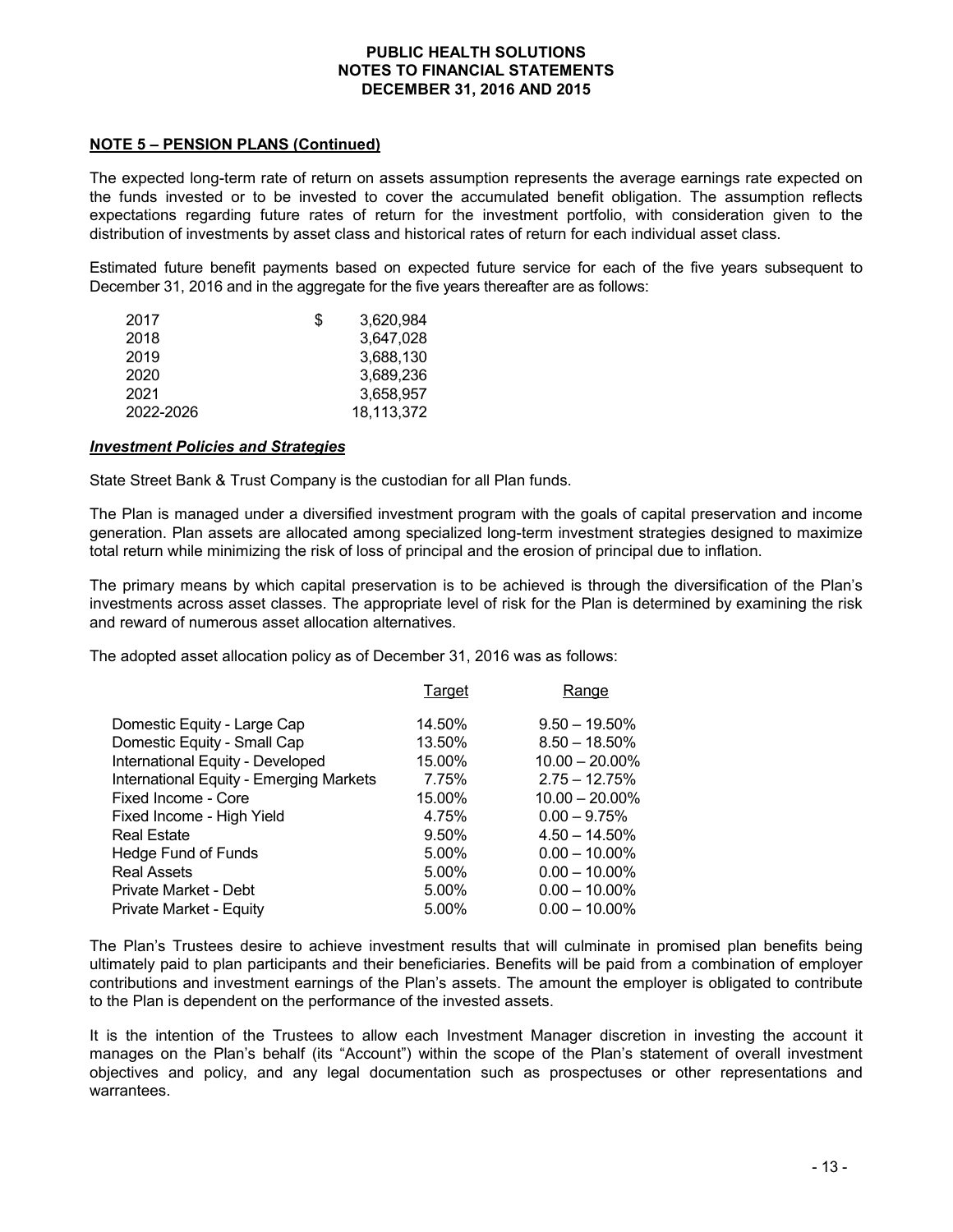### **NOTE 5 – PENSION PLANS (Continued)**

The Plan will invest in:

Six commingled funds, managed by State Street Global Advisors:

- S&P 500 Index Fund
- Russell 2000 Index Fund
- Passive Bond Market Index Fund
- Daily MSCI EAFE Index Non-Lending Fund
- MSCI Emerging Markets Index Fund
- Real Asset Non-Lending Fund

Three funds, managed by Neuberger Berman:

- The Neuberger Berman High Income Bond R6 Fund (NRHIX)
- The Neuberger Berman Private Debt Fund
- The Neuberger Berman Crossroads XXI Fund (Private Equity)

An open-ended real estate fund, managed by UBS Realty Advisors:

UBS Trumbull Property Fund

An open-ended hedge fund of funds, managed by Aetos Capital:

Capital Growth Portfolio

The investment strategies used will be determined by mutual consent of the Trustees and the investment managers, and no changes in the accounts will be made without the mutual consent of both parties.

The expected long term rate of return on assets is between 7% and 8% per annum. The assumption is based on the investment consultant's projected returns for each major category. The assumptions combine a historical and forward thinking approach. The building blocks approach is utilized to determine the major categories' assumptions. The 10-year Treasury Strip is used as the initial building block for a number of reasons. The yield on the 10-year Treasury Strip is a guaranteed payment in 10 years, which would correspond to a more predictable risk-free rate. In addition, it has the same horizon that the capital market assumptions are intended to forecast.

The next building block for the equity assumptions is the risk premium. The equity risk premium is determined by taking into account various white papers, presentations, and interviews with thought leaders and industry experts coupled with the consultant's view of the economic environment. For each equity category, various additions to this premium are made based on the specific asset class.

For fixed income the consultant begins with the risk-free rate adding various premia based on historical spread and default risk, mindful of specific characteristics relevant to each asset class.

A similar approach is taken in the alternative space to develop assumptions for real estate, hedge funds and commodities. The fixed income framework is applied for real estate.

In order to allow for uncertainties associated with forecasting capital market assumptions, the consultant uses stochastic modeling for all asset allocation studies, which provides a broad range of possible outcomes. Stochastic modeling generates a thousand iterations or possible outcomes, which are then averaged to present results for further analysis, including the probability of achieving a particular outcome. Asset allocation studies include return and wealth percentile charts that emphasize the range of probable outcomes.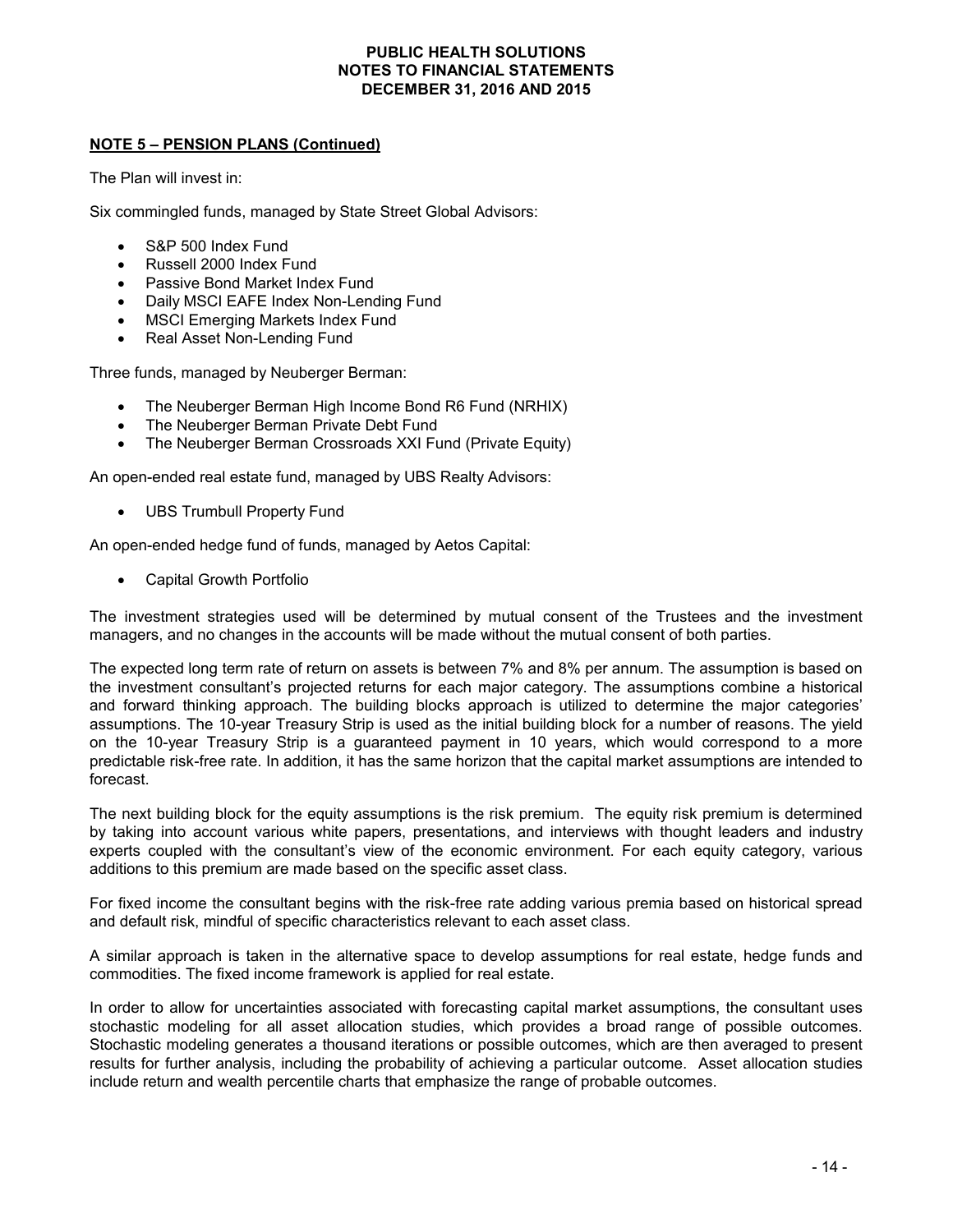#### **NOTE 5 – PENSION PLANS (Continued)**

#### *Significant Concentrations of Risk*

Investments within each major category are diversified among type of investment, sectors within the investment and weight in the total account to reduce concentration risk. The major categories can be categorized from least risky to most risky in terms of investment mandate as follows: domestic fixed income, real estate, high yield fixed income, large cap equity, small cap equity, international equity, emerging markets equity.

#### *Fair Value Measurements of Plan Assets*

The Plan values its assets and liabilities based on the price that would be received to sell an asset or paid to transfer a liability in an orderly transaction between market participants at the measurement date. In order to increase consistency and comparability in fair value measurements, a fair value hierarchy prioritizes observable and unobservable inputs used to measure fair value into three levels as follows:

Level 1: Valuations based on quoted prices (unadjusted) in an active market that are accessible at the measurement date for identical assets or liabilities. The fair value hierarchy gives the highest priority to Level 1 inputs.

Level 2: Valuations based on observable inputs other than Level 1 prices such as quoted prices for similar assets or liabilities; quoted prices in inactive markets; or model-derived valuations in which all significant inputs are observable or can be derived principally from or corroborated with observable market data.

Level 3: Valuations based on unobservable inputs are used when little or no market data is available. The fair value hierarchy gives lowest priority to Level 3 inputs.

The three levels denote a classification of the inputs used to measure fair value and are not intended to provide an indication of the quality or safety of the investments and other financial assets.

The Plan's financial assets measured at fair value on a recurring basis as of December 31, 2016 were classified in the tables below in one of the three categories as defined above:

|                                         | Level 1 | Level 2         | Level 3   | Total           |
|-----------------------------------------|---------|-----------------|-----------|-----------------|
| Common/Collective Trusts:               |         |                 |           |                 |
| Domestic Equity - Large Cap             | \$      | \$<br>5,643,827 | \$        | \$<br>5,643,827 |
| Domestic Equity - Small Cap             |         | 5,301,121       |           | 5,301,121       |
| International Equity - Developed        |         | 5,962,241       |           | 5,962,241       |
| Fixed Income - High Yield               |         | 3,095,615       |           | 3,095,615       |
| <b>Total Common Collective Trusts</b>   |         | 20,022,804      |           | 20,022,804      |
| Registered Investment Company:          |         |                 |           |                 |
| <b>Real Asset</b>                       |         | 5,935,214       |           | 5,935,214       |
| International Equity - Emerging Markets |         | 1,973,956       |           | 1,973,956       |
| Fixed Income High Yield                 |         | 1,815,405       |           | 1,815,405       |
| <b>Total Registered Inv. Company</b>    |         | 9,724,575       |           | 9,724,575       |
| Partnership/Joint Venture Interest:     |         |                 |           |                 |
| <b>Real Estate</b>                      |         |                 | 4,476,264 | 4,476,264       |
| Hedge Fund of Funds                     |         |                 | 1,925,627 | 1,925,627       |
| <b>Private Equity</b>                   |         |                 | 522,058   | 522,058         |
| <b>Private Debt</b>                     |         |                 | 1,364,897 | 1,364,897       |
| Cash Equivalents and Receivables for    |         |                 |           |                 |
| Securities Sold                         |         | (13,695)        |           | (13, 695)       |
| <b>Total Plan Assets</b>                |         | 29,713,684      | 8,288,846 | 38,002,530      |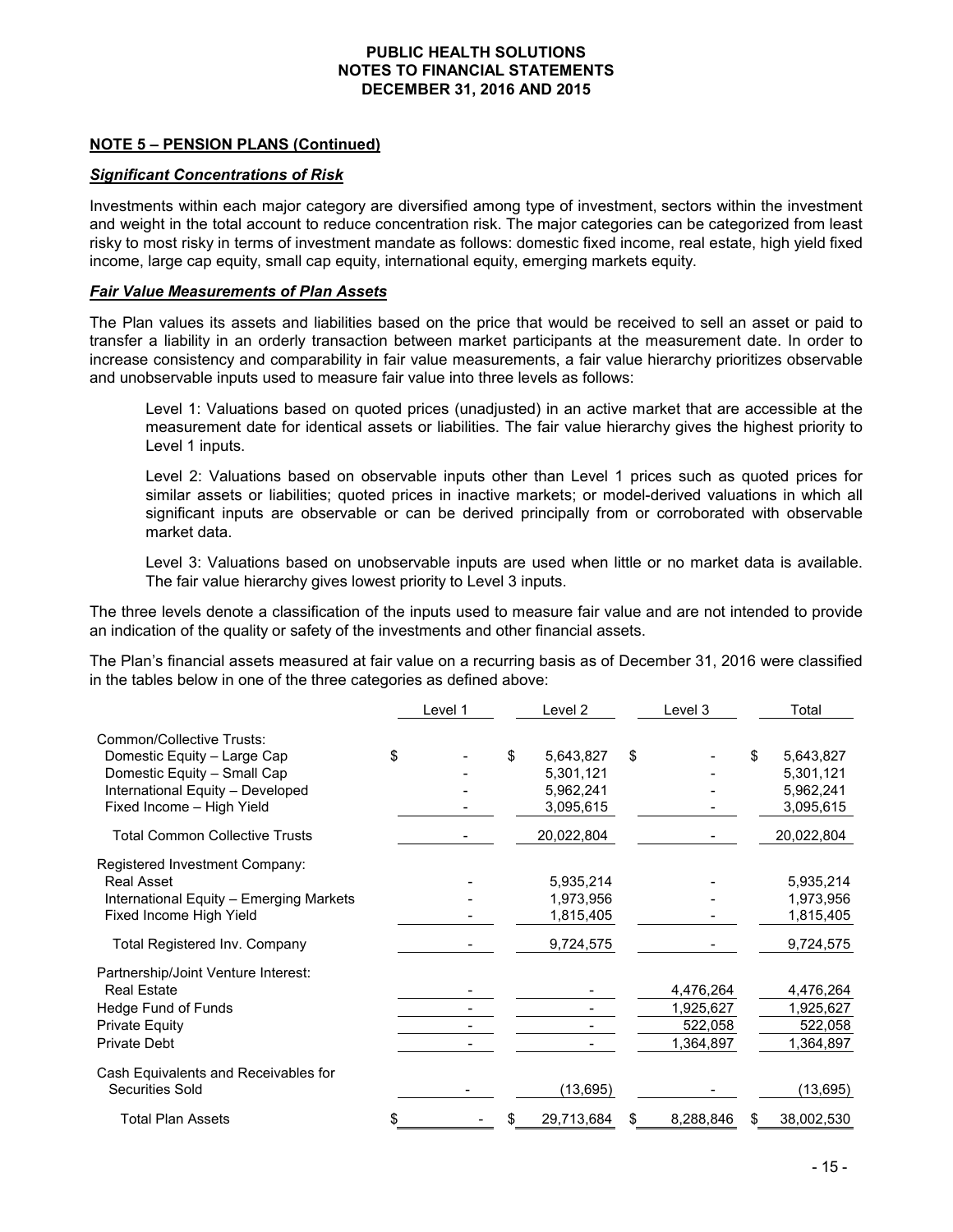#### **NOTE 5 – PENSION PLANS (Continued)**

The changes in assets measured at fair value for which the Plan has used Level 3 inputs to determine fair value are as follows for the year ended December 31, 2016:

|                                                 | Level 3 Reconciliation         |                                                       |                      |                                     |                                  |                                                                                                    |  |
|-------------------------------------------------|--------------------------------|-------------------------------------------------------|----------------------|-------------------------------------|----------------------------------|----------------------------------------------------------------------------------------------------|--|
|                                                 | Balance,<br>January 1,<br>2016 | Advisory,<br>Management<br>and<br>Performance<br>Fees | Investment<br>Income | Realized and<br>Unrealized<br>Gains | Balance.<br>December 31.<br>2016 | Change in<br>Unrealized<br>Gain (Loss) for<br>Investments<br>Still Held at<br>December 31,<br>2016 |  |
| Real Estate/Hedge Funds/<br><b>Private Debt</b> | \$7,240,801                    | (80,043)                                              | 361,943 \$           | 766,145                             | 8,288,846                        | 130,701                                                                                            |  |

The Plan's financial assets measured at fair value on a recurring basis as of December 31, 2015 were classified in the tables below in one of the three categories as defined above:

|                                         | Level 1  |    | Level 2    | Level 3         |    | Total      |
|-----------------------------------------|----------|----|------------|-----------------|----|------------|
| Common/Collective Trusts:               |          |    |            |                 |    |            |
| Domestic Equity - Large Cap             | \$       | \$ | 7,227,733  | \$              | \$ | 7,227,733  |
| Domestic Equity - Small Cap             |          |    | 4,676,727  |                 |    | 4,676,727  |
| International Equity - Developed        |          |    | 5,246,181  |                 |    | 5,246,181  |
| Fixed Income - High Yield               |          |    | 6,638,637  |                 |    | 6,638,637  |
| <b>Total Common Collective Trusts</b>   |          |    | 23,789,278 |                 |    | 23,789,278 |
| Registered Investment Company:          |          |    |            |                 |    |            |
| Real Asset                              |          |    | 1,772,364  |                 |    | 1,772,364  |
| International Equity - Emerging Markets |          |    | 2,691,875  |                 |    | 2,691,875  |
| Fixed Income High Yield                 |          |    | 1,704,789  |                 |    | 1,707,789  |
| Total Registered Inv. Company           |          |    | 6,169,028  |                 |    | 6,169,028  |
| Partnership/Joint Venture Interest:     |          |    |            |                 |    |            |
| <b>Real Estate</b>                      |          |    |            | 4,225,488       |    | 4,225,488  |
| Hedge Fund of Funds                     |          |    |            | 1,890,677       |    | 1,890,677  |
| <b>Private Debt</b>                     |          |    |            | 1,124,636       |    | 1,124,636  |
| Cash Equivalents and Receivables for    |          |    |            |                 |    |            |
| Securities Sold                         | 59       |    |            |                 |    | 59         |
| <b>Total Plan Assets</b>                | \$<br>59 | S  | 29,958,306 | \$<br>7,240,801 | S  | 37,199,166 |

The changes in assets measured at fair value for which the Plan has used Level 3 inputs to determine fair value are as follows for the year ended December 31, 2015:

| Level 3 Reconciliation                          |                                |                                                       |                      |                                     |                                  |                                                                                                    |  |
|-------------------------------------------------|--------------------------------|-------------------------------------------------------|----------------------|-------------------------------------|----------------------------------|----------------------------------------------------------------------------------------------------|--|
|                                                 | Balance,<br>January 1,<br>2015 | Advisory,<br>Management<br>and<br>Performance<br>Fees | Investment<br>Income | Realized and<br>Unrealized<br>Gains | Balance.<br>December 31,<br>2015 | Change in<br>Unrealized<br>Gain (Loss) for<br>Investments<br>Still Held at<br>December 31,<br>2015 |  |
| Real Estate/Hedge Funds/<br><b>Private Debt</b> | \$6.672.282                    | (49.818)                                              | 297.554              | 320.783                             | 7.240.801                        | 292.440                                                                                            |  |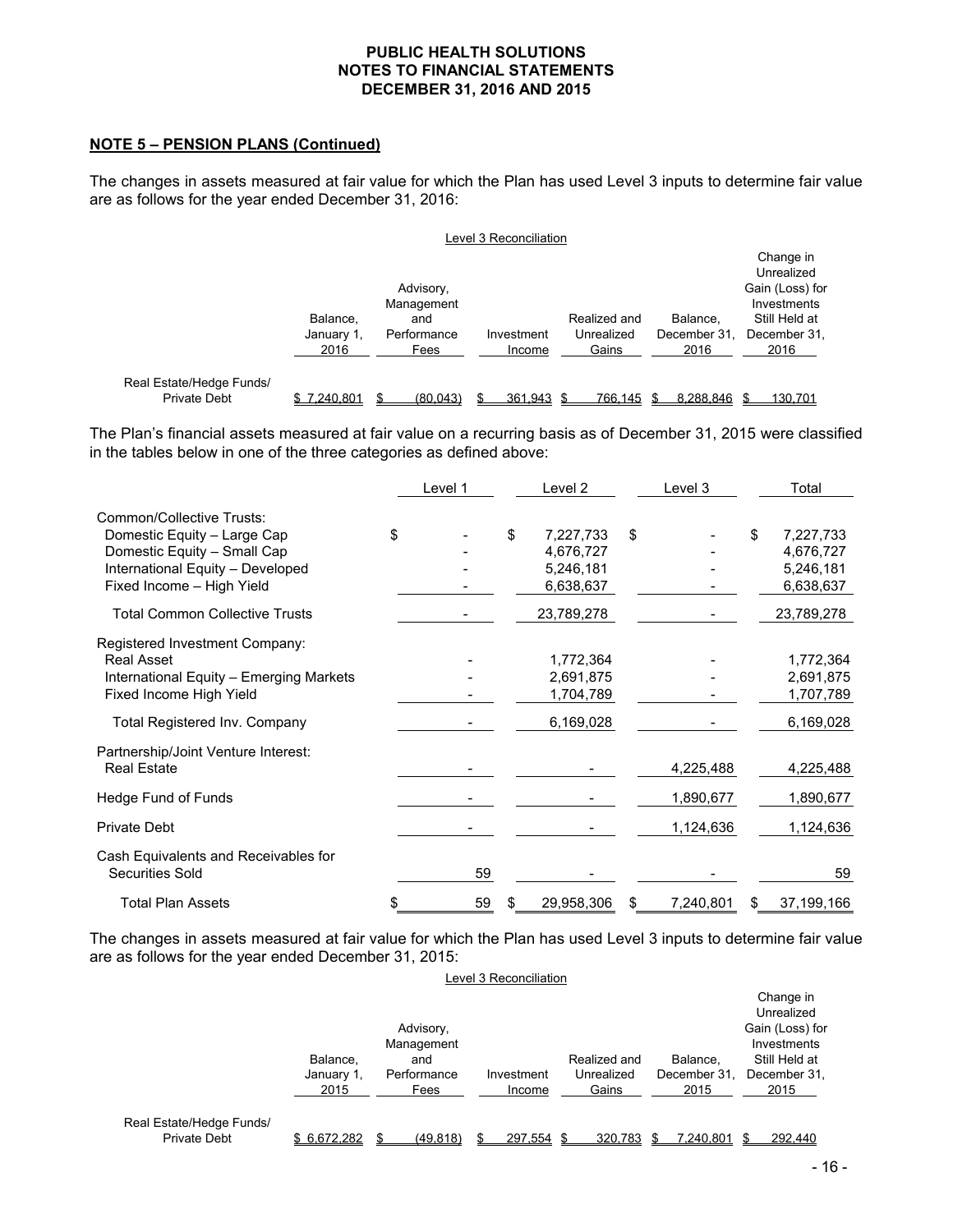#### **NOTE 5 – PENSION PLANS (Continued)**

Public Health Solutions' policy is to recognize transfers in and transfers out as of the beginning of the reporting period of the event or change in circumstance that caused the transfer. There was no transfer between levels as of December 31, 2016 and 2015.

In determining fair value, the Plan utilizes valuation techniques that maximize the use of observable inputs, such as prices and other relevant information generated by market transactions involving identical or comparable assets ("market approach"), and minimize the use of unobservable inputs to the extent possible, and also considers counterparty credit risk.

The following is a description of the valuation methodology used for assets at fair value. There have been no changes in the methodologies used at December 31, 2016 and 2015.

#### **Common/Collective Trusts:**

The Plan's interests in the common/collective trusts are valued using the net asset value ("NAV") provided by the administrator of the trust and are based on the value of the underlying assets owned by the fund, minus its liabilities and then divided by the number of shares outstanding.

#### **Registered Investment Companies:**

The investments in registered investment companies are valued at the NAV of shares held by the Plan at yearend as provided by the investment manager. The underlying investments are generally valued using market quotations or prices obtained from independent pricing services.

#### **Partnership/Joint Venture Interests and Hedge Fund of Funds:**

The fair value of the investments in partnership/joint venture interests and hedge fund of funds is provided by the general partner or fund manager, and may be based on historical cost, appraisals, obtainable prices for similar assets or other estimates.

The preceding methods described may produce a fair value calculation that may not be indicative of net realizable value or reflective of future fair values. Furthermore, although the Plan believes its valuation methods are appropriate and consistent with other market participants, the use of different methodologies or assumptions to determine the fair value of certain financial instruments could result in a different fair value measurement at the reporting date.

Redemption terms vary among the funds ranging to a maximum requirement of 60 days' notice. There were no redemption restrictions as of December 31, 2016 and 2015.

There are no unfunded commitments at December 31, 2016 and 2015.

Public Health Solutions plans to contribute approximately \$1,550,000 in either cash or cash and credits to fund the Plan in 2017.

#### *Other Plans*

In an effort to help stabilize future pension costs, Public Health Solutions' Board of Directors froze the defined benefit plan as of December 31, 2006, and a new defined contribution plan, the Retirement Savings Plan, was established for employees effective January 1, 2007.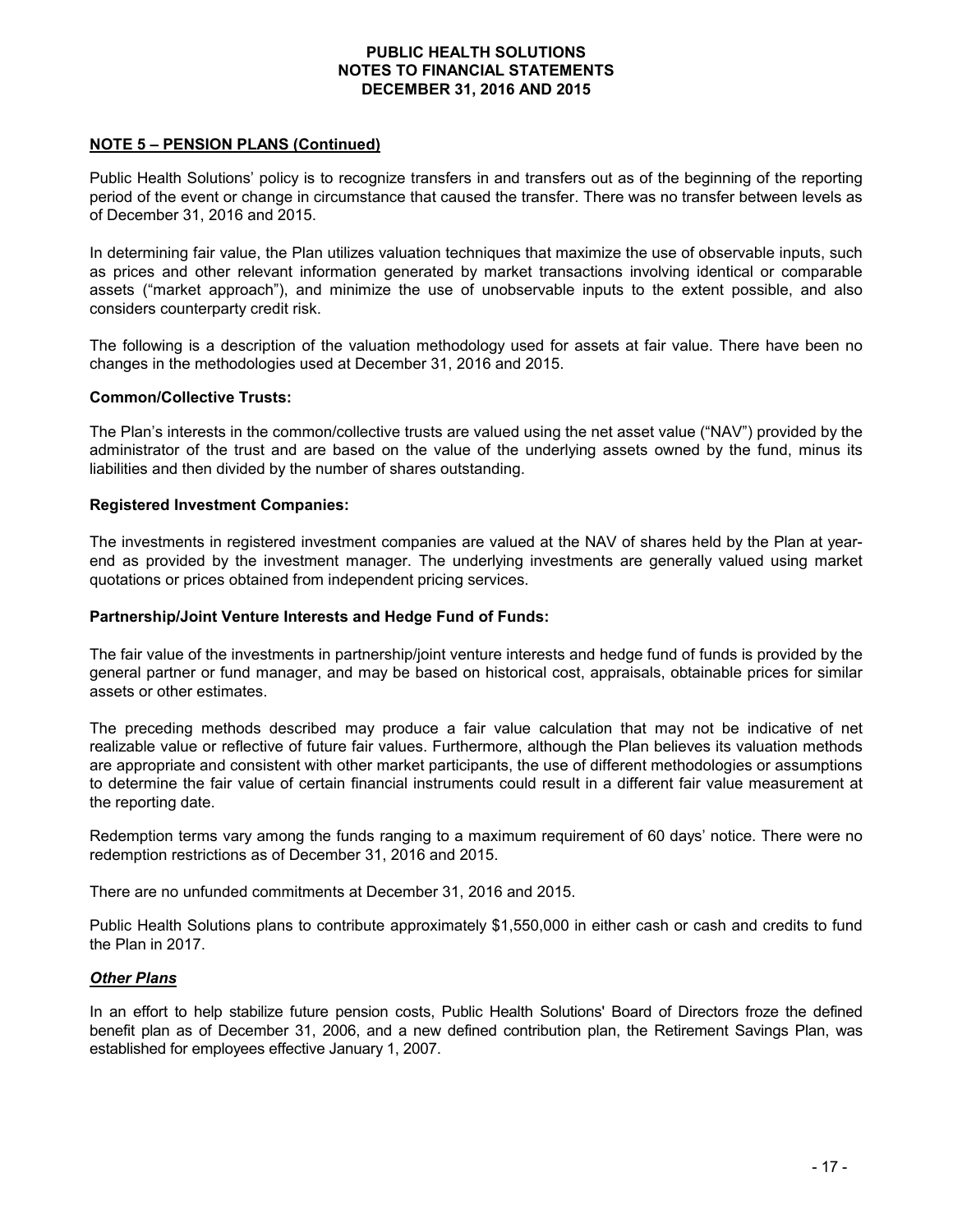#### **NOTE 5 – PENSION PLANS (Continued)**

The Retirement Savings Plan is a self-directed 403(b) plan open to all non-union employees. Under the Retirement Savings Plan's provisions, Public Health Solutions contributes a percentage of eligible pay, on a sliding scale based on years of service in the form of basic and transition funds, and matches employee contributions to a maximum of two percent of pay. For the years ended December 31, 2016 and 2015, Public Health Solutions contributed \$1,061,373 and \$916,681, respectively, to the Retirement Savings Plan. Employees vest in the employer match after three years of service. The Retirement Savings Plan offers a variety of investment choices including a range of lifecycle funds and is fully portable. All of the Retirement Savings Plan's assets, which totaled \$32,576,126 and \$30,583,193, respectively, on December 31, 2016 and 2015, are administered by Vanguard in 2016.

Effective January 1, 1978, Public Health Solutions adopted a 403(b) Tax Deferred Annuity ("TDA") Plan for all employees. The TDA is funded solely by employee contributions. In conjunction with the opening of the Retirement Savings Plan, the TDA was closed to additional active employee contributions effective January 1, 2007. All of the TDA's assets, which totaled \$13,234,466 and \$13,034,823 respectively, on December 31, 2016 and 2015, are administered by TIAA-CREF, Mutual of America, and Mass Mutual (formerly The Hartford).

Effective April 7, 2003, Public Health Solutions adopted a nonqualified 457(b) Deferred Compensation Plan for highly compensated employees. The Plan is funded solely by employee contributions. All of the Plan's assets, which totaled \$718,239 and \$856,716, respectively, on December 31, 2016 and 2015, are administered by TIAA-CREF and Vanguard.

During the years ended December 31, 2016 and 2015, Public Health Solutions contributed \$70,599 and \$65,603, respectively, into a multi-employer defined contribution pension plan for all union employees.

#### **NOTE 6 – LINE OF CREDIT**

At December 31, 2016 and 2015, Public Health Solutions had a \$5 million line of credit with a financial institution. The line of credit had outstanding balances of \$1,650,000 and \$3,400,000 at December 31, 2016 and 2015, respectively. The line expires on September 13, 2017 and is collateralized by Public Health Solutions' receivables, and carries interest at one-quarter percent below the Prime Rate (amounting to an interest rate of 3.50% and 3.25% as of December 31, 2016 and 2015, respectively). Management expects to renew the line of credit upon expiration. Interest expense incurred for the line of credit amounted to \$94,209 and \$54,770 for the years ended December 31, 2016 and 2015, respectively. As of June 20, 2017, there was \$1,650,000 borrowed.

## **NOTE 7 – RESTRICTED NET ASSETS**

Temporarily restricted net assets at December 31, 2016 and 2015 amounted to \$91,847 and \$393,046, respectively. The funds were received from donors to be used to support Public Health Solutions' programs.

Net assets released from restrictions for the years ended December 31, 2016 and 2015 were released by incurring expenses satisfying the program restrictions and the expiration of time restrictions specified by the donors.

Endowment net assets consist of donor-restricted funds. As required by U.S. GAAP, net assets associated with endowment funds are classified and reported based on existence or absence of donor imposed restrictions. See Note 2I for how Public Health Solutions maintains its net assets.

Public Health Solutions adheres to the New York Prudent Management of Institutional Funds Act ("NYPMIFA"). Public Health Solutions recognizes that NYPMIFA permits the Board of Directors to appropriate for expenditure all earnings of endowment funds (both realized and unrealized) with a presumption of prudence to a ceiling of 7% annually based on a quarterly rolling five year average of the fair value of the endowment funds. Any unappropriated earnings that would otherwise be considered unrestricted by the donor will be reflected in temporarily restricted until appropriated.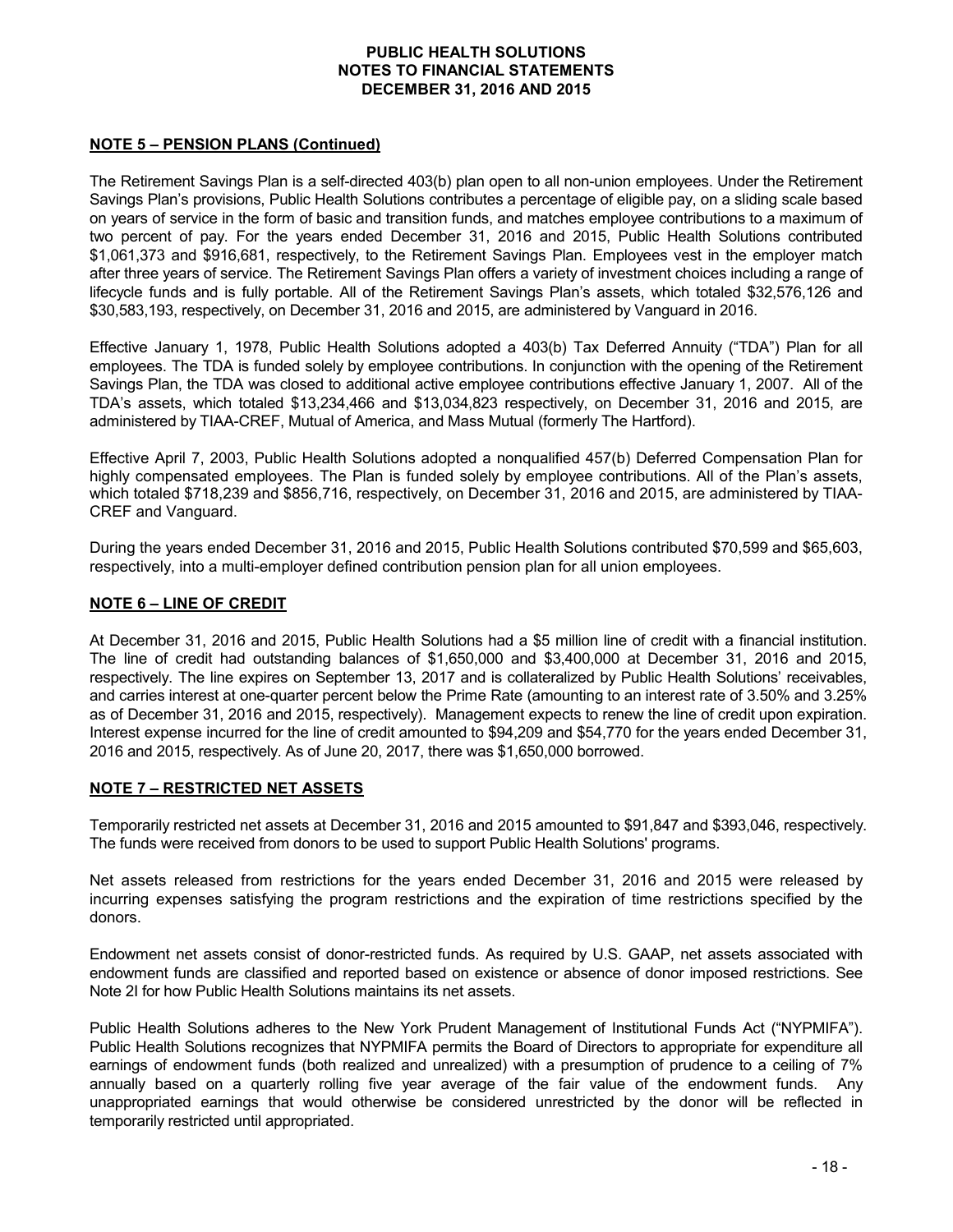# **NOTE 7 – RESTRICTED NET ASSETS (Continued)**

Public Health Solutions' Board has interpreted NYPMIFA as allowing the entity to appropriate for expenditure or accumulate so much of an endowment fund as the entity determines is prudent for the uses, benefits, purposes and duration for which the endowment fund is established, subject to the intent of the donor as expressed in the gift instrument.

The objective of Public Health Solutions is to maintain the principal endowment funds at the original amount designated by the donor. The investment policy to achieve this objective is to invest in low-risk investments that will provide a predictable stream of funding. Even though the donor did not restrict the earnings of the endowment, Public Health Solutions records earnings as temporarily restricted until appropriated by the Board for expenditure pursuant to U.S. GAAP.

In accordance with U.S. GAAP, organizations are required to disclose any deterioration of the fair value of assets associated with donor-restricted endowment funds that fall below the level the donor requires the organization to retain in perpetuity. Public Health Solutions has not incurred such deficiencies in its endowment funds as of December 31, 2016.

Changes in endowment net assets for the year ended December 31, 2016 are as follows:

|                                                                            |    | Unappropriated<br>Temporarily<br>Restricted |   | Permanently<br>Restricted | Total |                            |
|----------------------------------------------------------------------------|----|---------------------------------------------|---|---------------------------|-------|----------------------------|
| Endowment net assets, beginning of year<br>Contribution<br>Interest income | \$ | 927<br>1,855                                | S | 264.603<br>52,180         | \$    | 265,530<br>52,180<br>1,855 |
| Endowment net assets, end of year                                          |    | 2.782                                       |   | 316,783                   |       | 319.565                    |

## **NOTE 8 – LEASE COMMITMENTS**

Public Health Solutions holds 16 operating lease commitments (one for administrative offices and 15 for project services) that have expiration dates through 2031. The following is a yearly schedule of future minimum rental commitments under these leases:

| Year Ending       |                 |
|-------------------|-----------------|
| December 31,      | Amount          |
| 2017              | 4,822,039<br>\$ |
| 2018              | 4,796,476       |
| 2019              | 4,710,302       |
| 2020              | 4,682,257       |
| 2021              | 4,635,794       |
| <b>Thereafter</b> | 10,454,246      |
| Total             | 34.101.114      |
|                   |                 |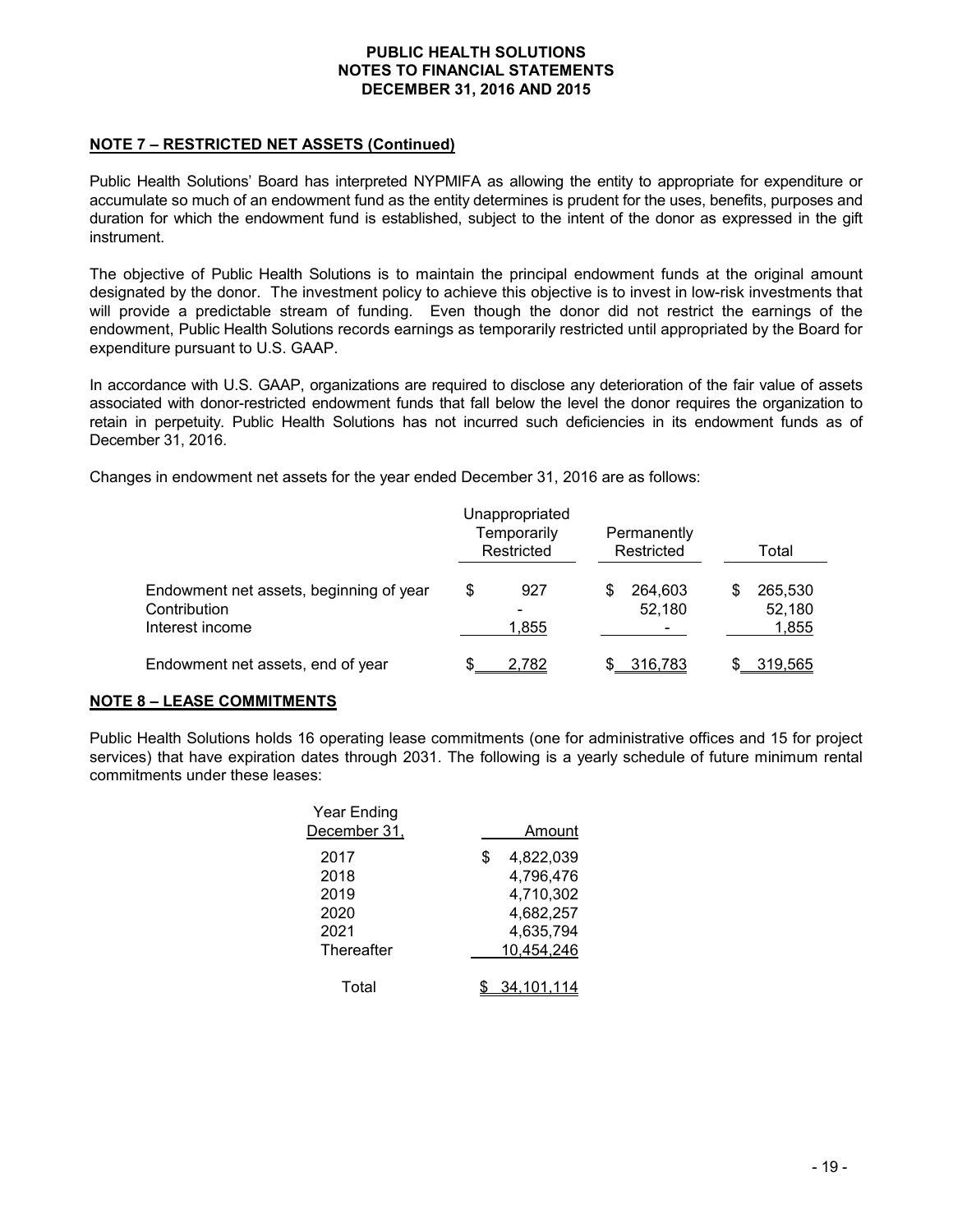## **NOTE 8 – LEASE COMMITMENTS (Continued)**

Public Health Solutions anticipates that as leases expire new leases will be entered into at rentals which are not less than those previously paid for the equivalent facilities. Rent expense totaled approximately \$5,229,000 and \$5,430,000 in 2016 and 2015, respectively.

# **NOTE 9 – CONTINGENCIES**

- A. Grant awards received from governmental agencies provide grantors the right to audit transactions charged to projects and services rendered by Public Health Solutions with right of reimbursement. No audits were conducted in 2016.
- B. In the normal course of its operations, Public Health Solutions is a defendant or co-defendant in various legal proceedings, including medical malpractice and employment claims. While the ultimate outcomes of such proceedings cannot be determined with certainty, Management does not expect the resolution of the legal proceedings brought against it to have a material adverse effect on Public Health Solutions' financial position.

At the end of 2016, there were three pending lawsuits alleging malpractice by Public Health Solutions' MIC program's prenatal care services. In each of these cases, the professional medical services at MIC were provided pursuant to an Agreement between Public Health Solutions and a hospital, requiring the hospital to indemnify Public Health Solutions for the actions of the hospitals' professionals. One case involves still birth, another is a wrongful death action brought on behalf of the decedent MIC patient and the third is a case alleging untreated fetal distress. The case involving still birth is currently at the end of the discovery phase. The case involving wrongful death was scheduled for trial on January 30, 2017 but it has been delayed and is not yet rescheduled. The case involving fetal distress has been settled as of April 12, 2017 and PHS is responsible for the \$25,000 self-insured retention deductible. The outside attorneys representing Public Health Solutions in these matters have opined that recoveries, if any, would be below our insurance limits.

Additionally, on March 30, 2017, Public Health Solutions filed a Settlement Agreement in the Supreme Court of the State of New York related to a class action lawsuit alleging unpaid overtime. The lawsuit was brought by an employee in Public Health Solutions' Early Intervention Service Coordination program. The parties agreed to settle. The settlement is on a "claims made" basis where claimants are required to opt-in and submit verified claims in order to participate in the settlement. The total amount Public Health Solutions will be required to pay will depend on the number of claims submitted which is indeterminate. After PHS' \$75,000 deductible, PHS' insurance will cover up to \$150,000 of the defense costs.

C. Effective July 1, 2010, Public Health Solutions changed its employee health insurance program from an indemnification plan to a self-insured plan. Under self insurance, Public Health Solutions pays administrative fees, stop-loss insurance premiums, and the actual cost of claims to the plan's third-party administrator. Claim costs are capped under the terms of the stop-loss protection. However, there are typically other assets and liabilities to consider in evaluating a self-insured plan's total run-out costs. These include the imprest balance or letter of credit, pharmacy rebate accruals and run-out cost of immature administrative fees. In the case of Public Health Solutions however, there are no pharmacy rebates paid to the plan sponsor and the administrative fee is mature, leaving Public Health Solutions with no administrative cost liability in the event of plan termination. As of December 31, 2016 and 2015, the plan's third-party administrator was holding a letter of credit of \$63,500 as collateral for the imprest balance. Such letter of credit was secured by certificates of deposit held by Public Health Solutions.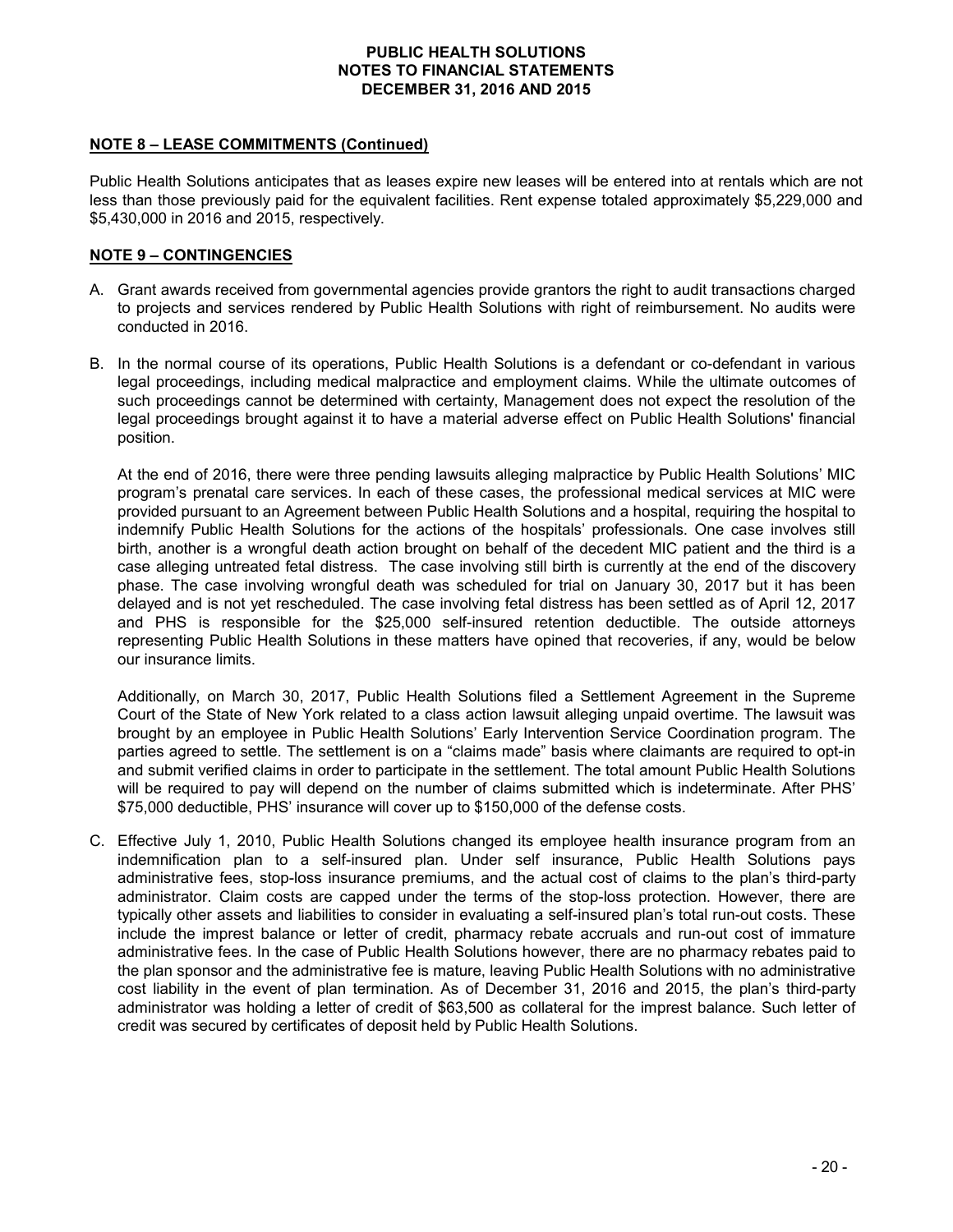#### **NOTE 9 – CONTINGENCIES (Continued)**

The plan's cost also incorporates a health insurance reserve, which is an estimate of incurred but unreported medical claims. The reserve estimate, developed by Public Health Solutions' benefits consultant's actuary, is based on a chain ladder approach, wherein historical claim payout patterns were evaluated and averaged in order to estimate the outstanding liability of claims incurred prior to year-end. The estimated loss reserve of approximately \$576,000 and \$589,000 as of December 31, 2016 and 2015 respectively, is included in accounts payable and accrued liabilities in the accompanying financial statements. Public Health Solutions intends to continue monitoring claims experience, claims cost, and the adequacy of the reserve requirement.

D. Public Health Solutions believes it has no uncertain income tax positions as of December 31, 2016 and 2015 in accordance with Accounting Standards Codification ("ASC") Topic 740 ("Income Taxes"), which provides standards for establishing and classifying any tax provisions for uncertain tax positions. Public Health Solutions is no longer subject to federal or state and local income tax examinations by tax authorities for years ended before 2013.

#### **NOTE 10 – RELATED PARTY TRANSACTIONS**

As a major player in New York City's public health arena, Public Health Solutions seeks and obtains Board of Director candidates from a wide range of hospitals, universities and other New York City area organizations that provide health services or are otherwise connected to the public health field. In addition, Article 1, Sections 2 and 4 of Public Health Solutions' by-laws mandate the appointment of two local public health officials as ex-officio Directors; the Commissioner of the New York City Department of Health, and the President of the New York City Health & Hospitals Corporation. Together, all of these individuals bring indispensable skills and expertise to Public Health Solutions' Board of Directors. However, due to the broad scope of services Public Health Solutions provides, Public Health Solutions has business arrangements with certain public agencies and private organizations where the ex-officio Directors and certain other Directors are agency heads or key employees.

The total amount contracted with such agencies and organizations approximated \$195 million and \$146 million in 2016 and 2015, respectively. Contracts with local government agencies are awarded in accordance with rigorous government procurement regulations. The award of contracts to Director and ex-officio Director-affiliated organizations comply with Public Health Solutions' purchasing procedures; Directors and ex-officio Directors play no role in the process in either their organizational or directorship capacities. Management believes that Public Health Solutions is in full compliance with its comprehensive conflict of interest policy.

#### **NOTE 11 – SUBSEQUENT EVENTS**

A. Management has evaluated events subsequent to the date of the statement of financial position through June 20, 2017, the date the financial statements were available to be issued.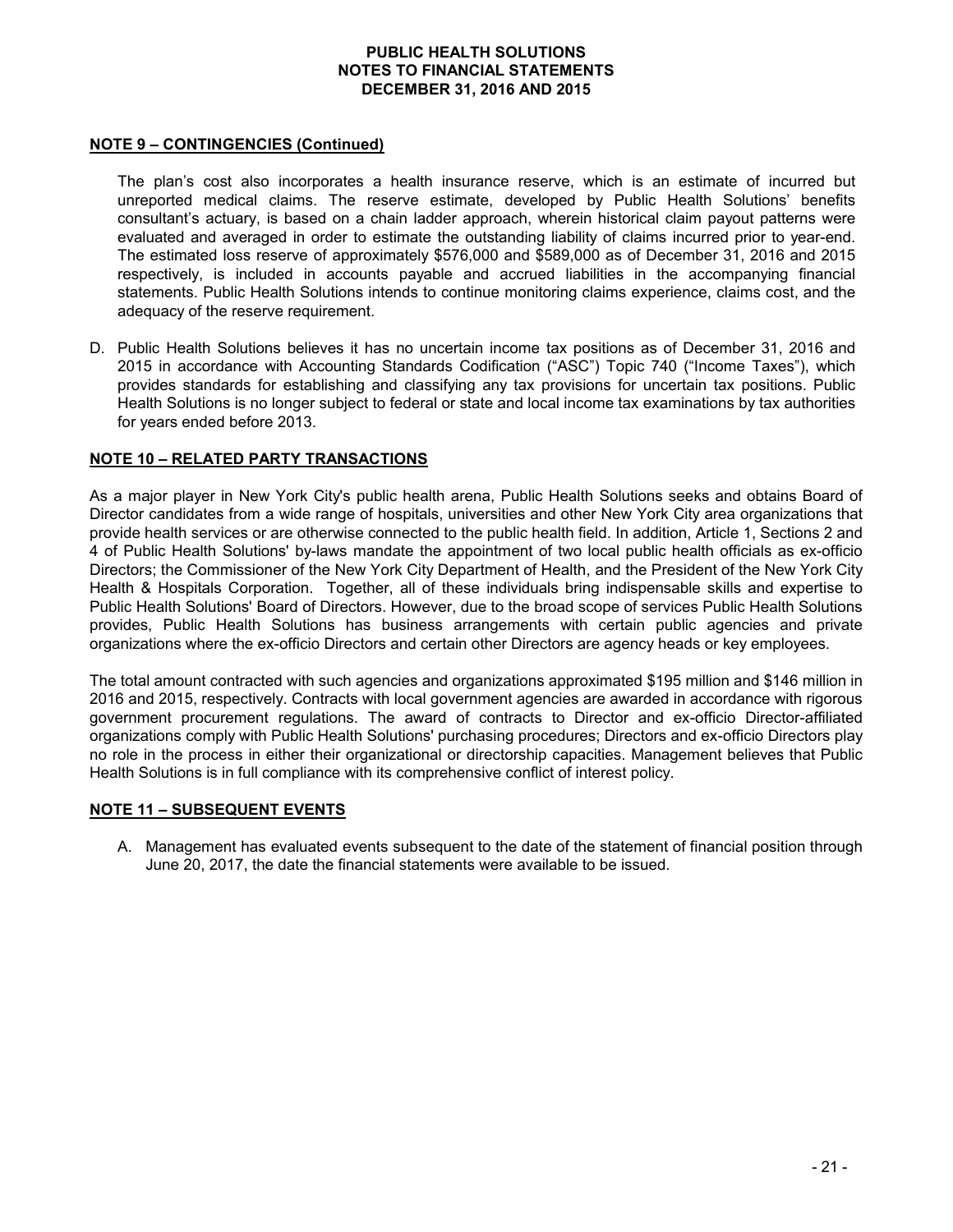# **NOTE 11 – SUBSEQUENT EVENTS (Continued)**

B. On February 14, 2017, after over 25 years of providing widely-recognized early intervention services, Public Health Solutions' Board of Directors voted to close the organization's Early Intervention Service Coordination (EISC) program. The New York State Department of Health's (DOH) fee structure for coordination activities is set so low that it became increasingly impossible for Public Health Solutions, which is a service coordination-only provider, to cover the costs of operating the program. Public Health Solutions' program, unlike other New York State Early Intervention (EI) organizations, provides only service coordination and then refers patients to other providers for evaluation and intervention services. This is an anomaly in the EI sphere, where virtually all of the other EI organizations provide both coordination and the actual intervention services. Generally, providers lose money on service coordination, but make up for the losses by profits earned on evaluation and intervention services which are more richly reimbursed by DOH. Public Health Solutions' management, however, has always assiduously avoided the inherent conflict of interest of referring patients to its own evaluation and intervention providers. EISC is a fee-for-service program which bills DOH for eligible 15-minute work units. The State's current \$18.00 per work-unit billing rate increased by only \$0.75 since 1994, an effective 4.3% rate increase during a period when the CPI had risen 61%. Further, the State places numerous restrictions on the work products that are eligible to be billed. Management's appeals directly to DOH to increase the rates, revise the payment structure and make more of the service coordinators' tasks eligible for payment have been largely unsuccessful, and despite management's years-long efforts fine-tuning operations, and streamlining work processes, Public Health Solutions has been frustrated in all its attempts to make the program financially viable. Starting in 2015 it became clear that the EISC program could no longer cover its operating costs, prompting management to begin to seriously explore program closure options. In 2016 a Board of Directors EI Task Force, consisting of Board representatives with financial and programmatic expertise, was convened to review and monitor the EI situation. The Task Force, in conjunction with the Board Finance Committee, recommended closure which was then approved by the full Public Health Solutions' Board. Management anticipates that EISC program operations will result in an operating deficit in 2017, however, it is confident that any such deficit and resulting cash outlays can be covered with economic resources available to the organization, and will not result in any infringement on Public Health Solutions' ability to continue to support its mission in 2017 or succeeding fiscal periods. The EISC program will be closed as of August 31, 2017.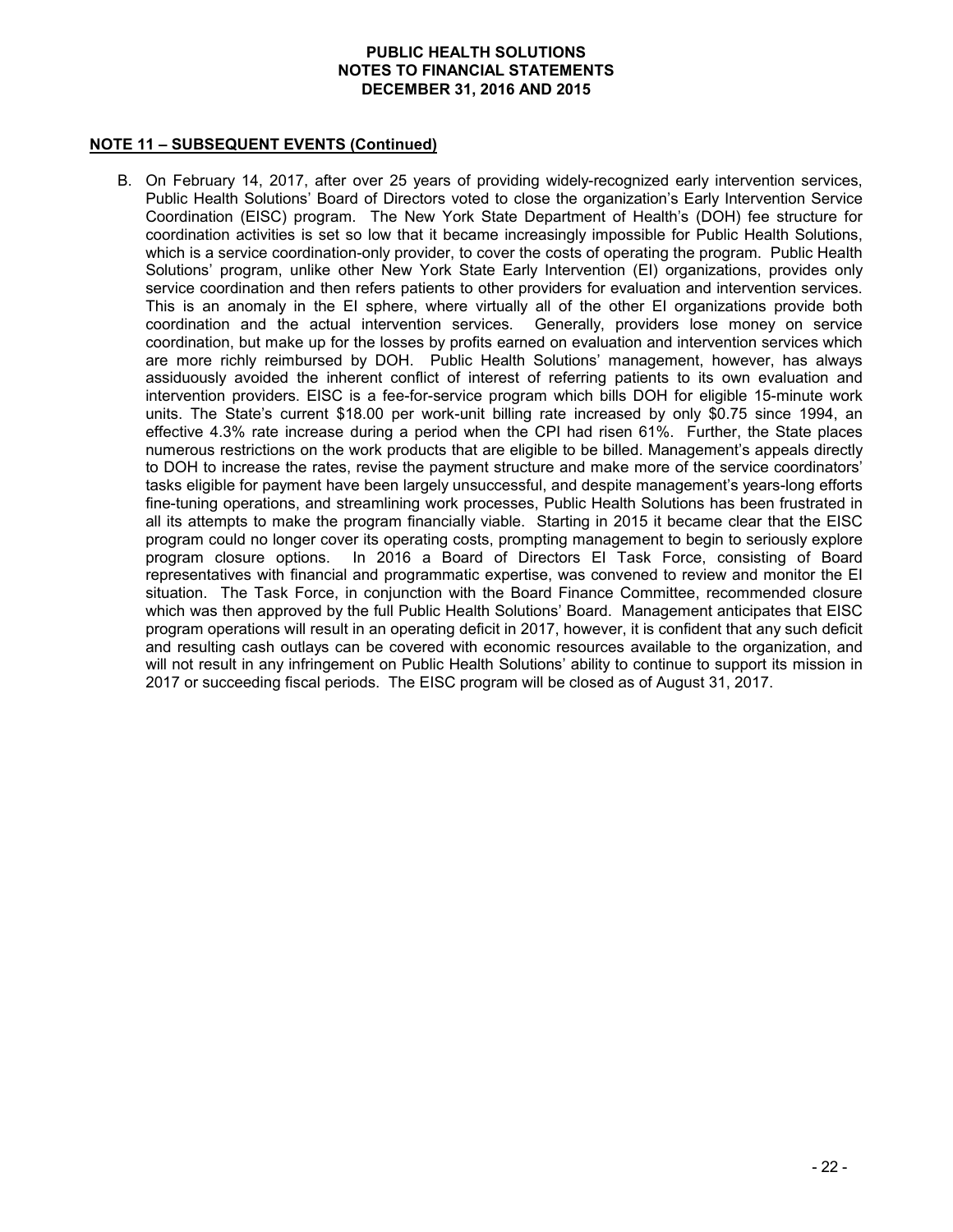### **PUBLIC HEALTH SOLUTIONS SCHEDULE OF EXPENDITURES OF FEDERAL AWARDS FOR THE YEAR ENDED DECEMBER 31, 2016**

|                                                                                                          | Pass-Through                  |                                        |                                |                                                              |  |
|----------------------------------------------------------------------------------------------------------|-------------------------------|----------------------------------------|--------------------------------|--------------------------------------------------------------|--|
| Federal Grantor/Pass-Through Grantor/Program or Cluster Title                                            | Federal<br><b>CFDA Number</b> | <b>Entity</b><br>Identifying<br>Number | Federal<br><b>Expenditures</b> | <b>Amounts</b><br><b>Provided to</b><br><b>Subrecipients</b> |  |
| U.S. Department of Health and Human Services:                                                            |                               |                                        |                                |                                                              |  |
| Public Health Emergency Preparedness:                                                                    | 93.069                        |                                        |                                |                                                              |  |
| <b>Emergency Preparedness</b>                                                                            |                               |                                        | \$<br>16,925,800               | \$<br>9,484,365                                              |  |
| NYCDOHMH PHPR Zika Project                                                                               |                               |                                        | 233,458                        |                                                              |  |
|                                                                                                          |                               |                                        | 17, 159, 258                   | 9,484,365                                                    |  |
| Adult Viral Hepatitis Prevention and Control:                                                            | 93.270                        |                                        |                                |                                                              |  |
| Perinatal Hepatitis B Prevention                                                                         |                               |                                        | 3,130                          |                                                              |  |
| Auxiliary Perinatal Hepatitis B Prevention Program                                                       |                               |                                        | 72,267                         |                                                              |  |
|                                                                                                          |                               |                                        | 75,397                         | $\sim$                                                       |  |
| Family Planning Services :                                                                               | 93.217                        |                                        |                                |                                                              |  |
| Family Planning Services - Title X                                                                       |                               |                                        | 3,782,745                      | 1,626,712                                                    |  |
| Routine HIV Testing, HIV Care and Treatment                                                              |                               |                                        | 374,519                        | 259,715                                                      |  |
| <b>Enhancing Links Primary Care</b>                                                                      |                               |                                        | 64,580                         | $\sim$                                                       |  |
|                                                                                                          |                               |                                        | 4,221,844                      | 1,886,427                                                    |  |
| Drug Abuse National Research Service Awards for Research Training:                                       | 93.279                        |                                        |                                |                                                              |  |
| <b>Behavioral Science Training</b>                                                                       |                               |                                        | 387,933                        |                                                              |  |
|                                                                                                          |                               |                                        |                                |                                                              |  |
| National Bioterrorism Hospital Preparedness Program:                                                     | 93.889                        |                                        |                                |                                                              |  |
| Hospital Preparedness Program - HPP                                                                      |                               |                                        | 8,561,904                      | 5,946,718                                                    |  |
| Mental Health Research Grants:                                                                           | 93.242                        |                                        |                                |                                                              |  |
| Scale-up of an Internet-Delivered Randomized Controlled Trial for HIV+Men                                |                               |                                        | 559,027                        | 9,299                                                        |  |
|                                                                                                          |                               |                                        |                                |                                                              |  |
| Pass-Through from New York City Department of Health & Mental Hygiene:                                   |                               |                                        |                                |                                                              |  |
| Mental Health Research Grants:<br><b>CHORDS NIMH</b>                                                     | 93.242                        | N/A                                    | 20,000                         | 20,000                                                       |  |
|                                                                                                          |                               |                                        | 579,027                        | 29,299                                                       |  |
| Capacity Building Assistance to Strengthen Public Health Immunization                                    |                               |                                        |                                |                                                              |  |
| Infrastructure and Performance - financed in part by the                                                 |                               |                                        |                                |                                                              |  |
| Prevention and Public Health Fund (PPHF):                                                                | 93.733                        |                                        |                                |                                                              |  |
| PPHF 2014: NYCDOHMH Enhance an IIS to Interface with VTRCKS                                              |                               |                                        | 258,449                        |                                                              |  |
| PPHF 2014: NYCDOHMH Immunization Infrastructure Enhancements to Meet                                     |                               |                                        |                                |                                                              |  |
| Interoperability Requirements<br><b>AFIX Assessments</b>                                                 |                               |                                        | 1,042,044<br>87,712            |                                                              |  |
| Standards for Adult Immunization                                                                         |                               |                                        | 288,019                        |                                                              |  |
|                                                                                                          |                               |                                        | 1,676,224                      | $\blacksquare$                                               |  |
| Healthy Start Initiative:                                                                                | 93.926                        |                                        |                                |                                                              |  |
| <b>Healthy Start Initiative</b>                                                                          |                               |                                        | 705,254                        | 419,663                                                      |  |
|                                                                                                          |                               |                                        |                                |                                                              |  |
| Hospital Preparedness Program (HPP) and Public Health Emergency                                          |                               |                                        |                                |                                                              |  |
| Preparedness (PHEP) Aligned Cooperative Agreements                                                       | 93.074                        |                                        |                                |                                                              |  |
| PHEP - Supplemental Ebola Response                                                                       |                               |                                        | 2,352,914                      | 20,082                                                       |  |
| Hospital Preparedness Program (HPP) Ebola Preparedness                                                   |                               |                                        |                                |                                                              |  |
| and Response Activities                                                                                  | 93.817                        |                                        |                                |                                                              |  |
| NYC DOHMH HPP Ebola Part A                                                                               |                               |                                        | 4,573,700                      | 2,074,422                                                    |  |
| NYC DOHMH HPP Ebola Part B                                                                               |                               |                                        | 223,402                        | 97,423                                                       |  |
|                                                                                                          |                               |                                        | 4,797,102                      | 2,171,845                                                    |  |
| Preventive Health Services - Sexually Transmitted Diseases Research,                                     |                               |                                        |                                |                                                              |  |
| Demonstrations, and Public Information and Education:                                                    | 93.941                        |                                        |                                |                                                              |  |
| HIV Prevention Training Center                                                                           |                               |                                        | 194,140                        | 161,214                                                      |  |
|                                                                                                          |                               |                                        |                                |                                                              |  |
| Pass-Through from Emory University:                                                                      |                               |                                        |                                |                                                              |  |
| HIV Demonstration, Research, Public and Professional Education Projects<br>Mobile Messaging Intervention | 93.941                        | T459517                                |                                |                                                              |  |
|                                                                                                          |                               |                                        | 87,303<br>281,443              | 161,214                                                      |  |
|                                                                                                          |                               |                                        |                                |                                                              |  |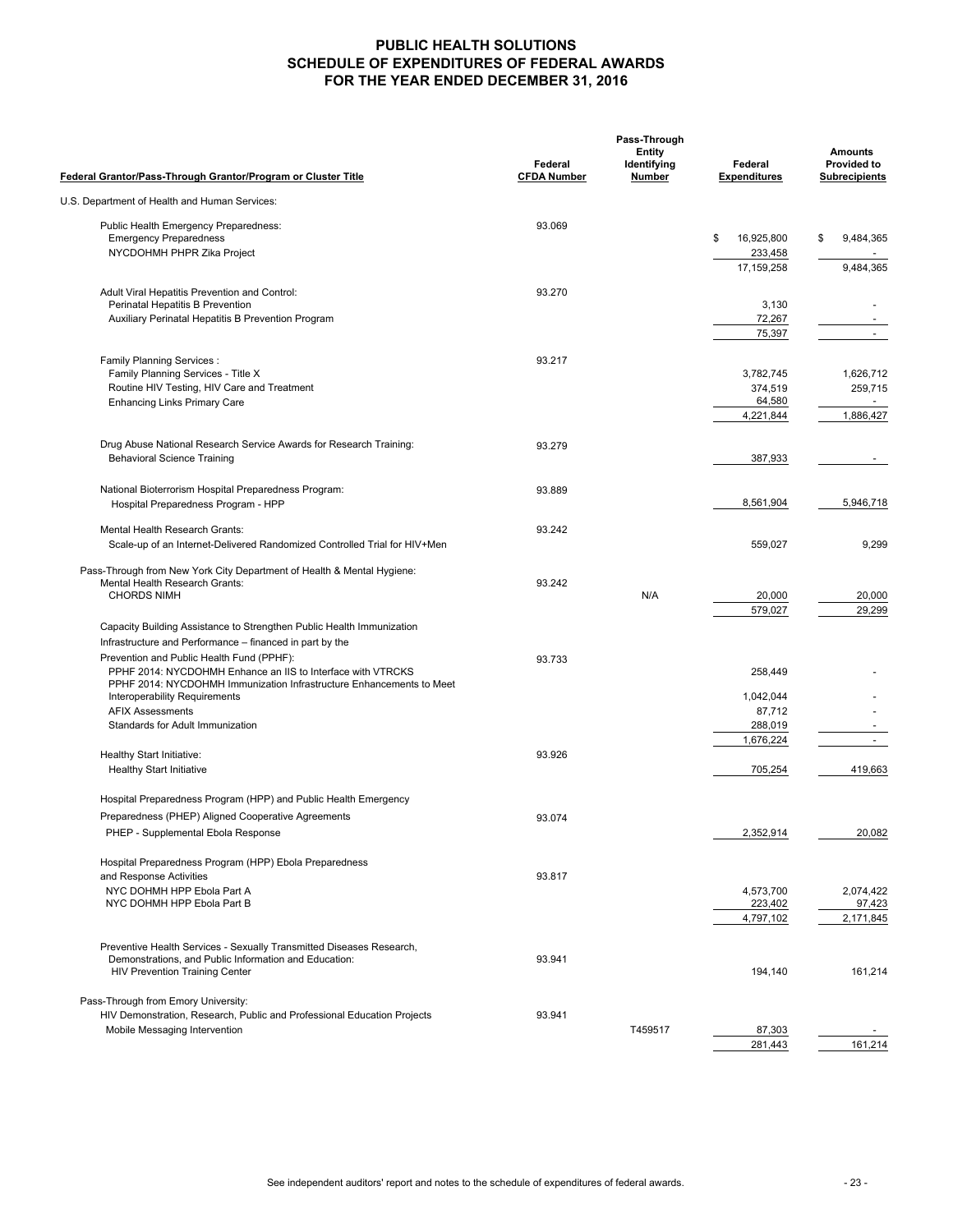#### **PUBLIC HEALTH SOLUTIONS SCHEDULE OF EXPENDITURES OF FEDERAL AWARDS FOR THE YEAR ENDED DECEMBER 31, 2016**

|                                                                                                                                             |                               | Pass-Through                           |                                |                                                              |  |
|---------------------------------------------------------------------------------------------------------------------------------------------|-------------------------------|----------------------------------------|--------------------------------|--------------------------------------------------------------|--|
| Federal Grantor/Pass-Through Grantor/Program or Cluster Title                                                                               | Federal<br><b>CFDA Number</b> | <b>Entity</b><br>Identifying<br>Number | Federal<br><b>Expenditures</b> | <b>Amounts</b><br><b>Provided to</b><br><b>Subrecipients</b> |  |
| Pass-Through from New York City Department of Health and Mental Hygiene:                                                                    |                               |                                        |                                |                                                              |  |
| HIV Emergency Relief Project Grants:<br>Ryan White HIVCS                                                                                    | 93.914                        | H89HA00015-24-00                       | 95,028,078<br>\$               | 57,829,675<br>\$                                             |  |
| HIV Prevention Activities - Health Department Based:<br><b>HIV Prevention Program</b>                                                       | 93.940                        | 2U62PS223460-06-2                      | 18,389,069                     | 7,973,847                                                    |  |
| HIV Prevention Activities_Non-Governmental Organization Based                                                                               | 93.939                        |                                        |                                |                                                              |  |
| Capacity Building Assistance for High-Impact HIV Prevention                                                                                 |                               | 1U65PS00451-01<br>(PS14-1403)          | 587,705                        |                                                              |  |
| Human Immunodeficiency Virus (HIV)/Acquired Immunodeficiency                                                                                |                               |                                        |                                |                                                              |  |
| Virus Syndrome (AIDS) Surveillance<br><b>HIV Prevention Program</b>                                                                         | 93.944                        | 2U62PS223460-06-2                      | 6,161                          |                                                              |  |
|                                                                                                                                             |                               |                                        |                                |                                                              |  |
| Preventive Health Services_Sexually Transmitted Diseases Control Grants<br><b>HIV Prevention Program</b>                                    | 93.977                        | 2U62PS223460-06-2                      | 36,967                         |                                                              |  |
| <b>TANF Cluster:</b>                                                                                                                        |                               |                                        |                                |                                                              |  |
| Temporary Assistance for Needy Families:<br>PHS Nurse Family Partnership                                                                    | 93.558                        | 15FN000301R0X00                        | 318,750                        |                                                              |  |
| Medicaid Cluster:                                                                                                                           |                               |                                        |                                |                                                              |  |
| Pass-Through from New York State Department of Health:                                                                                      |                               |                                        |                                |                                                              |  |
| Medical Assistance Program:                                                                                                                 | 93.778                        |                                        |                                |                                                              |  |
| IPA Navigator Program<br><b>MICHC</b>                                                                                                       |                               | C028889<br>C028971                     | 388.000<br>269,059             |                                                              |  |
| Consumer Assistance for Aged, Blind and Disabled)                                                                                           |                               | C029904                                | 1,212,391                      | 1,080,416                                                    |  |
|                                                                                                                                             |                               |                                        | 1,869,450                      | 1,080,416                                                    |  |
| Children's Health Insurance Program:                                                                                                        | 93.767                        |                                        |                                |                                                              |  |
| IPA Navigator Program                                                                                                                       |                               | C028889                                | 66,514                         |                                                              |  |
| Maternal and Child Health Services Block Grant to the States:<br>MIC-Women's Health Service MCH                                             | 93.994                        | C027053                                | 192,629                        |                                                              |  |
|                                                                                                                                             |                               |                                        |                                |                                                              |  |
| Pass-Through from Research Foundation of the State University of New York:<br>Maternal and Child Health Services Block Grant to the States: | 93.994                        |                                        |                                |                                                              |  |
| SIDS Info Counseling                                                                                                                        |                               | RF#1091697/2/5596                      |                                |                                                              |  |
|                                                                                                                                             |                               | RF#1114596-3-6600                      |                                |                                                              |  |
|                                                                                                                                             |                               | RF#69296-2-112120                      | 196,126                        |                                                              |  |
|                                                                                                                                             |                               |                                        | 388,755                        |                                                              |  |
| Pass-Through from Fund for Public Health in New York:                                                                                       |                               |                                        |                                |                                                              |  |
| Community Transformation Grants and National Dissemination and                                                                              |                               |                                        |                                |                                                              |  |
| Support for Community Transformation Grants:                                                                                                | 93.531                        |                                        |                                |                                                              |  |
| FPHNY-Tobacco Control Reimbursement                                                                                                         |                               | 80404                                  | 18,603                         |                                                              |  |
| Implementing Healthy Eating and Active Living Interventions<br>in Corona and Surrounding Neighborhoods                                      |                               | 80420                                  | 449                            |                                                              |  |
|                                                                                                                                             |                               |                                        | 19,052                         | $\sim$                                                       |  |
|                                                                                                                                             |                               |                                        |                                |                                                              |  |
| Partnerships to Improve Community Health                                                                                                    | 93.331                        |                                        |                                |                                                              |  |
| Partnership to Improve Community Health                                                                                                     |                               | 80726                                  | 119,424                        |                                                              |  |
| Pass-Through from Community Health Network:                                                                                                 |                               |                                        |                                |                                                              |  |
| Special Projects of National Significance:                                                                                                  | 93.928                        |                                        |                                |                                                              |  |
| <b>TWEET Care</b>                                                                                                                           |                               | N/A                                    | 32,706                         |                                                              |  |
| Pass-Through from General Hospital Corporation :                                                                                            |                               |                                        |                                |                                                              |  |
| Centers for Disease Control and Prevention-Investigation and Training Assistance:                                                           | 93.283                        |                                        |                                |                                                              |  |
| <b>Global Travepinet</b>                                                                                                                    |                               | 224928                                 | 16,241                         |                                                              |  |
| Pass-Through from The Trustees of Columbia University                                                                                       |                               |                                        |                                |                                                              |  |
| Minority Health and Health Disparities Research:                                                                                            | 93.307                        |                                        |                                |                                                              |  |
| Culture and HIV Risk in a Diverse Population                                                                                                |                               | GG010626-01                            | 25,484                         |                                                              |  |
| Nursing Research                                                                                                                            | 93.361                        |                                        |                                |                                                              |  |
| <b>VIP HANA</b>                                                                                                                             |                               | GG012114-01                            | 24,326                         |                                                              |  |
|                                                                                                                                             |                               |                                        |                                |                                                              |  |
| Pass-Through from National Association of Countries                                                                                         |                               |                                        |                                |                                                              |  |
| Medical Reserve Corps Small Grant Program:                                                                                                  | 93.008                        |                                        |                                |                                                              |  |
| Medical Reserve Corps-MRC                                                                                                                   |                               | 253                                    | 707                            |                                                              |  |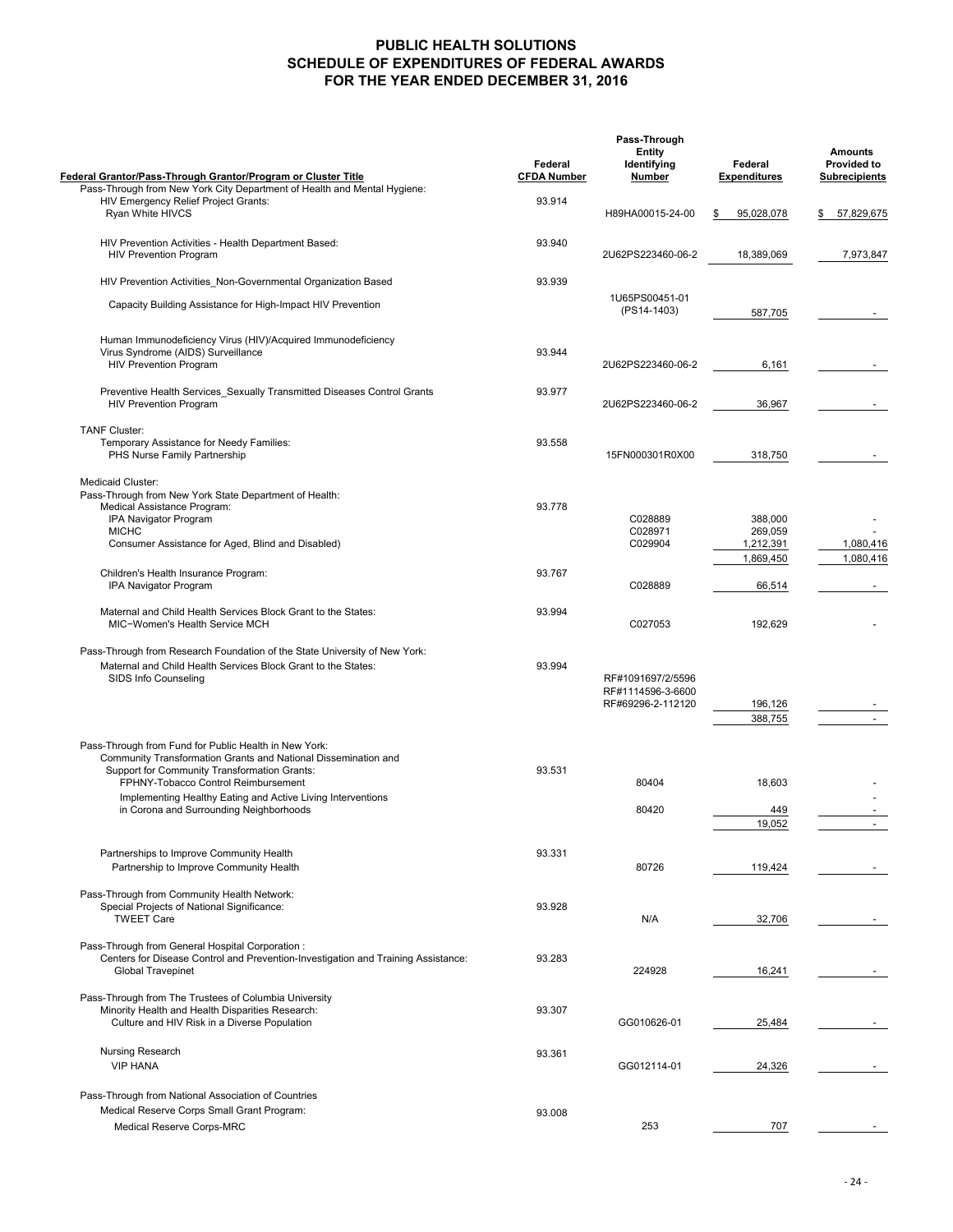### **PUBLIC HEALTH SOLUTIONS SCHEDULE OF EXPENDITURES OF FEDERAL AWARDS FOR THE YEAR ENDED DECEMBER 31, 2016**

|                                                                                                                                                                                                                                                                                                                           |                               | Pass-Through                           |                                                    |                                                              |  |
|---------------------------------------------------------------------------------------------------------------------------------------------------------------------------------------------------------------------------------------------------------------------------------------------------------------------------|-------------------------------|----------------------------------------|----------------------------------------------------|--------------------------------------------------------------|--|
| Federal Grantor/Pass-Through Grantor/Program or Cluster Title                                                                                                                                                                                                                                                             | Federal<br><b>CFDA Number</b> | <b>Entity</b><br>Identifying<br>Number | Federal<br><b>Expenditures</b>                     | <b>Amounts</b><br><b>Provided to</b><br><b>Subrecipients</b> |  |
| Pass-Through from New York Blood Center, Inc.<br>Child Health and Human Development Extramural Research:<br>Using Technology to Match Young Black MSM to HIV Testing Options                                                                                                                                              | 93.865                        | NIH000262                              | \$<br>50,459                                       | \$                                                           |  |
|                                                                                                                                                                                                                                                                                                                           |                               |                                        |                                                    |                                                              |  |
| Pass-Through from National Development and Research                                                                                                                                                                                                                                                                       |                               |                                        |                                                    |                                                              |  |
| Child Health and Human Development Extramural Research:                                                                                                                                                                                                                                                                   | 93.865                        | N/A                                    |                                                    |                                                              |  |
| Impact of Abuse Men's Risk Behavior                                                                                                                                                                                                                                                                                       |                               |                                        | 12,882                                             |                                                              |  |
|                                                                                                                                                                                                                                                                                                                           |                               |                                        | 63,341                                             |                                                              |  |
| Pass-Through from Greater Jamaica Development Corporation.<br>Community Services Block Grant Discretionary Awards:<br>Queens Healthy Store Initiative                                                                                                                                                                     | 93.570                        | 90EE1027-01-00                         | 175,834                                            |                                                              |  |
| Pass-Through from Emory University                                                                                                                                                                                                                                                                                        |                               |                                        |                                                    |                                                              |  |
| Prevention of Disease, Disability, and Death by Infectious Diseases<br><b>Emory Camp</b>                                                                                                                                                                                                                                  | 93.084                        | N/A                                    | 913                                                |                                                              |  |
| Pass-Through from The General Hospital Corporation                                                                                                                                                                                                                                                                        |                               |                                        |                                                    |                                                              |  |
| Prevention of Disease, Disability, and Death by Infectious Diseases                                                                                                                                                                                                                                                       | 93.084                        | N/A                                    | 3,474                                              |                                                              |  |
| <b>Global Travepinet</b>                                                                                                                                                                                                                                                                                                  |                               |                                        | 4,387                                              |                                                              |  |
|                                                                                                                                                                                                                                                                                                                           |                               |                                        |                                                    |                                                              |  |
| Total Funded by U.S. Department of Health and Human Services:                                                                                                                                                                                                                                                             |                               |                                        | 157,971,251                                        | 87,003,551                                                   |  |
| U.S. Department of Agriculture:<br>Pass-Through from New York State Department of Health:<br>Special Supplemental Nutrition Program for Women, Infants and<br>Children:<br>Women, Infants & Children Supplemental Food Program<br>Women, Infants & Children Vendor Consolidation Program<br><b>WIC Noncash Assistance</b> | 10.557                        | C025785<br>C025816<br>C025785          | 8,838,890<br>1.398.467<br>31,416,935<br>41,654,292 |                                                              |  |
| Pass-Through from NYU School of Medicine                                                                                                                                                                                                                                                                                  |                               |                                        |                                                    |                                                              |  |
| Agriculture and Food Research Initiative:                                                                                                                                                                                                                                                                                 | 10.310                        |                                        |                                                    |                                                              |  |
| Starting Early: Obesity Prevention                                                                                                                                                                                                                                                                                        |                               | 10-02175                               | 23,561                                             |                                                              |  |
| Total Funded by U.S. Department of Agriculture                                                                                                                                                                                                                                                                            |                               |                                        | 41,677,853                                         |                                                              |  |
|                                                                                                                                                                                                                                                                                                                           |                               |                                        |                                                    |                                                              |  |
| U.S. Department of Labor:<br>Pass-Through from New York State Department of Labor:                                                                                                                                                                                                                                        |                               |                                        |                                                    |                                                              |  |
| Compensation and Working Conditions:                                                                                                                                                                                                                                                                                      | 17.005                        |                                        |                                                    |                                                              |  |
| Fatal Occupational Injuries                                                                                                                                                                                                                                                                                               |                               | C015071                                | 80,982                                             |                                                              |  |
|                                                                                                                                                                                                                                                                                                                           |                               |                                        |                                                    |                                                              |  |
| Total Funded by U.S. Department of Labor                                                                                                                                                                                                                                                                                  |                               |                                        | 80,982                                             |                                                              |  |
| U.S. Department of Housing and Urban Development                                                                                                                                                                                                                                                                          |                               |                                        |                                                    |                                                              |  |
| Pass-Through from New York City Department of Health:                                                                                                                                                                                                                                                                     |                               |                                        |                                                    |                                                              |  |
| Housing Opportunities for Persons with AIDS - HOPWA<br><b>HOPWA Transitional Housing</b>                                                                                                                                                                                                                                  | 14.241                        | 2U62PS223460-06-2                      | 2,798,956                                          | 1,570,177                                                    |  |
|                                                                                                                                                                                                                                                                                                                           |                               |                                        |                                                    |                                                              |  |
| Total Funded by U.S. Department of Housing and Urban Development                                                                                                                                                                                                                                                          |                               |                                        | 2,798,956                                          | 1,570,177                                                    |  |
| Amounts Provided to Subrecipients                                                                                                                                                                                                                                                                                         |                               |                                        |                                                    | 88,573,728                                                   |  |
| <b>Total Expenditures of Federal Awards</b>                                                                                                                                                                                                                                                                               |                               |                                        | 202,529,042<br>\$                                  |                                                              |  |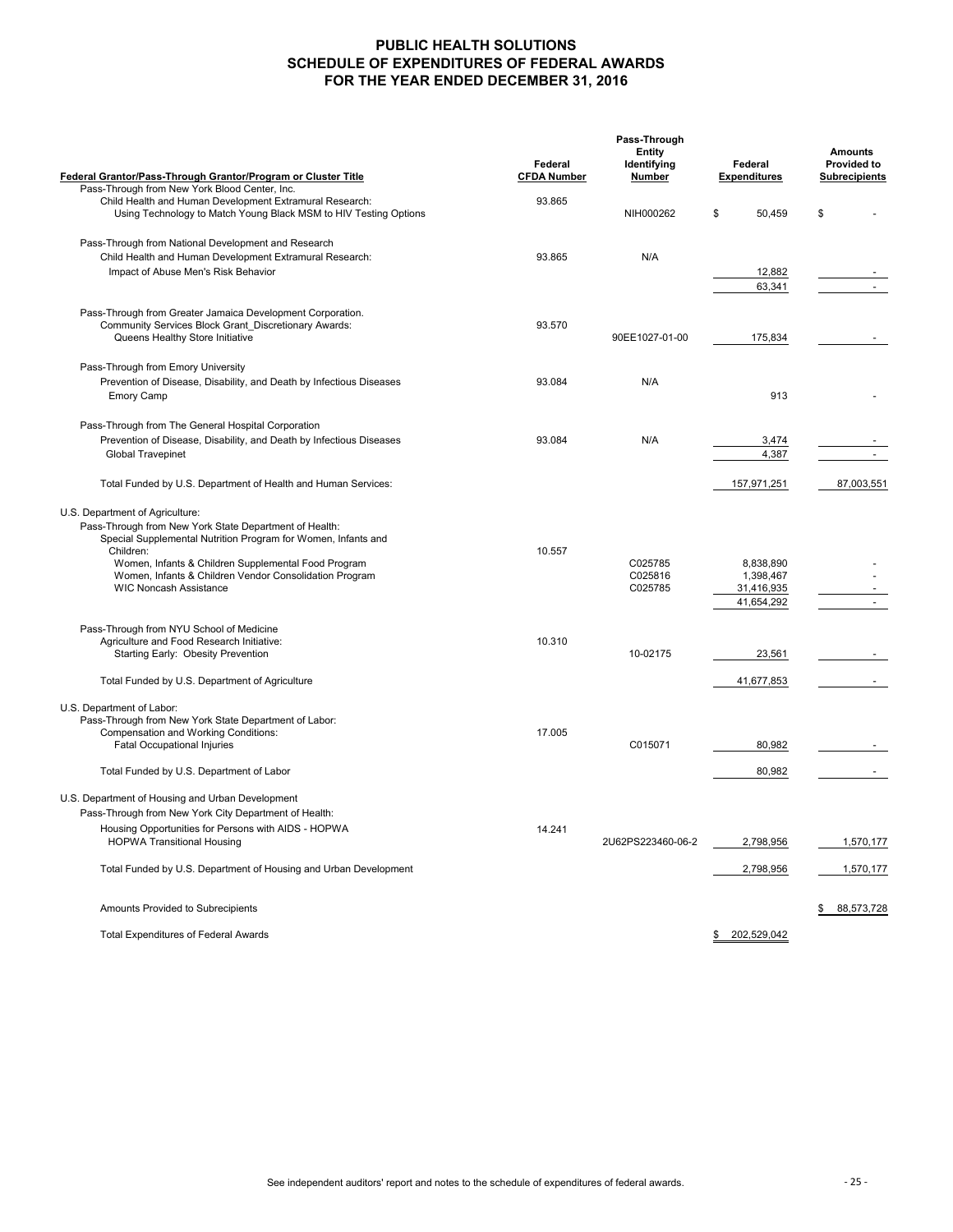#### **PUBLIC HEALTH SOLUTIONS NOTES TO THE SCHEDULE OF EXPENDITURES OF FEDERAL AWARDS FOR THE YEAR ENDED DECEMBER 31, 2016**

#### **NOTE 1 – BASIS OF PRESENTATION**

The accompanying schedule of expenditures of federal awards (the "Schedule") includes the federal award activity of Public Health Solutions (the "Organization") for the year ended December 31, 2016. The information in the Schedule is presented in accordance with the requirements of Title 2 U.S. Code of Federal Regulations Part 200, (*Uniform Administrative Requirements, Cost Principles, and Audit Requirements for Federal Awards*) (the "Uniform Guidance"). Because the Schedule presents only a selected portion of the operations of the Organization, it is not intended to and does not present the financial position, changes in net assets, or cash flows of the Organization.

The schedule of expenditures of federal awards includes Women, Infants and Children ("WIC") Supplemental Food Program checks redeemed totaling \$31,416,935, which are not recognized as revenue or expense in Public Health Solutions' financial statements. Such amount represents checks distributed directly by the New York State Department of Health to clients screened at Public Health Solutions' WIC clinic sites.

#### **NOTE 2 – SUMMARY OF SIGNIFICANT ACCOUNTING POLICIES**

Expenditures reported on the Schedule are reported on the accrual basis of accounting except for amounts passed through to subrecipients which are reported on a cash basis. Such expenditures are recognized following the cost principles contained in the Uniform Guidance, wherein certain types of expenditures are not allowable or limited as to reimbursement.

#### **NOTE 3 – INDIRECT COST RATES**

The Organization has a federal approved indirect cost rate and therefore cannot use the 10 percent de minimis indirect cost rate as allowed under the Uniform Guidance.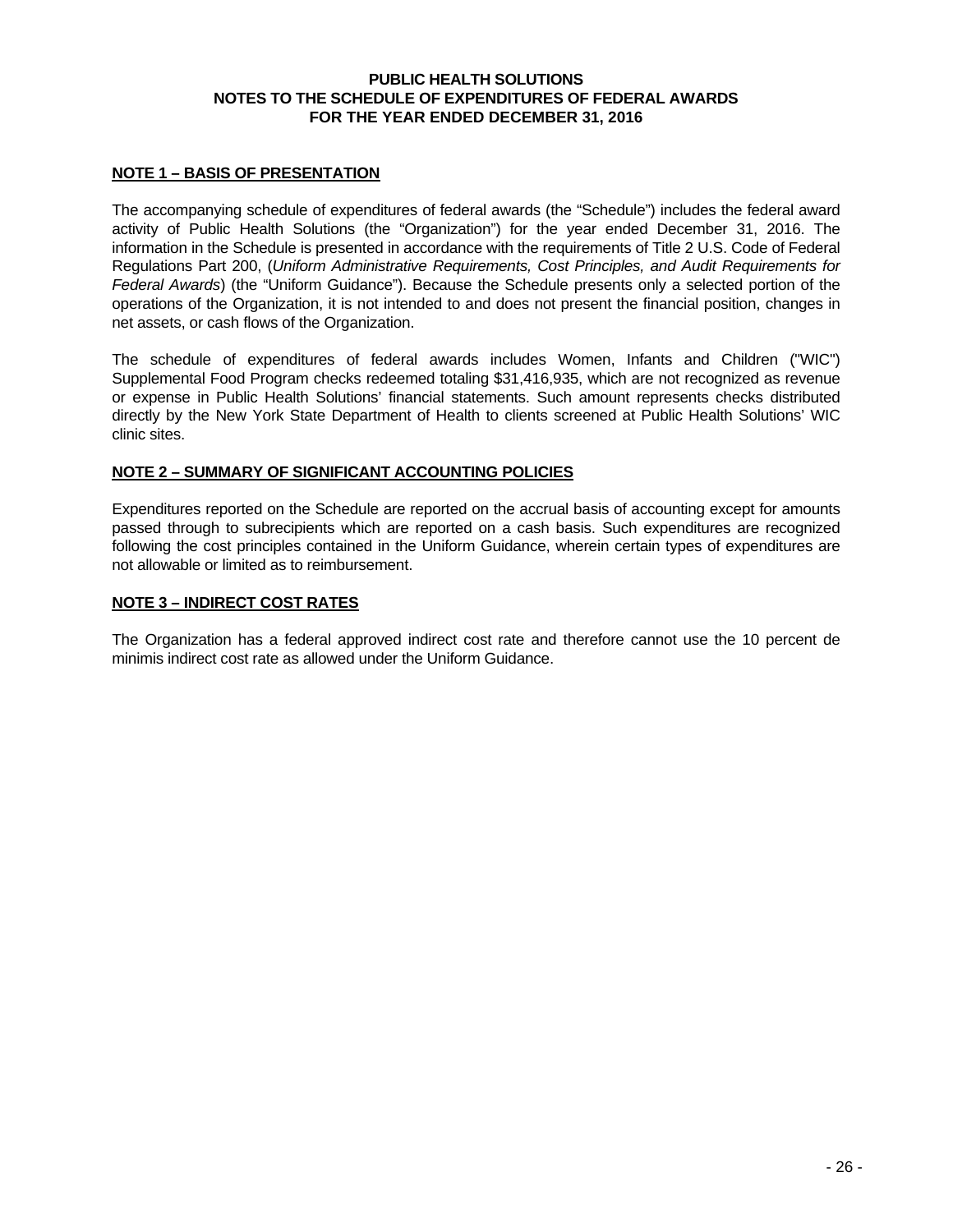Marks Paneth LLP New York 685 Third Avenue New Jersey<br>New York NY 10017 Pennsylvania New York, NY 10017 P 212.503.8800 Washington, DC F 212.370.3759 www.markspaneth.com



# **INDEPENDENT AUDITORS' REPORT ON INTERNAL CONTROL OVER FINANCIAL REPORTING AND ON COMPLIANCE AND OTHER MATTERS BASED ON AN AUDIT OF FINANCIAL STATEMENTS PERFORMED IN ACCORDANCE WITH**  *GOVERNMENT AUDITING STANDARDS*

The Board of Directors of Public Health Solutions

We have audited, in accordance with the auditing standards generally accepted in the United States of America and the standards applicable to financial audits contained in *Government Auditing Standards* issued by the Comptroller General of the United States, the financial statements of Public Health Solutions (the "Organization"), which comprise the statements of financial position as of December 31, 2016 and 2015, and the related statements of activities, functional expenses and cash flows for the years then ended, and the related notes to the financial statements, and have issued our report thereon dated June 20, 2017.

#### **Internal Control Over Financial Reporting**

In planning and performing our audit of the financial statements, we considered the Organization's internal control over financial reporting (internal control) to determine the audit procedures that are appropriate in the circumstances for the purpose of expressing our opinion on the financial statements, but not for the purpose of expressing an opinion on the effectiveness the Organization's internal control. Accordingly, we do not express an opinion on the effectiveness of the Organization's internal control.

A deficiency in internal control exists when the design or operation of a control does not allow management or employees, in the normal course of performing their assigned functions, to prevent, or detect and correct, misstatements on a timely basis. A material weakness is a deficiency, or a combination of deficiencies, in internal control, such that there is a reasonable possibility that a material misstatement of the entity's financial statements will not be prevented, or detected and corrected on a timely basis. A significant deficiency is a deficiency, or a combination of deficiencies, in internal control that is less severe than a material weakness, yet important enough to merit attention by those charged with governance.

Our consideration of internal control was for the limited purpose described in the first paragraph of this section and was not designed to identify all deficiencies in internal control that might be material weaknesses or significant deficiencies. Given these limitations, during our audit we did not identify any deficiencies in internal control that we consider to be material weaknesses. However, material weaknesses may exist that have not been identified.

#### **Compliance and Other Matters**

As part of obtaining reasonable assurance about whether the Organization's financial statements are free from material misstatement, we performed tests of its compliance with certain provisions of laws, regulations, contracts, and grant agreements, noncompliance with which could have a direct and material effect on the determination of financial statement amounts. However, providing an opinion on compliance with those provisions was not an objective of our audit, and accordingly, we do not express such an opinion. The results of our tests disclosed no instances of noncompliance or other matters that are required to be reported under *Government Auditing Standards.*

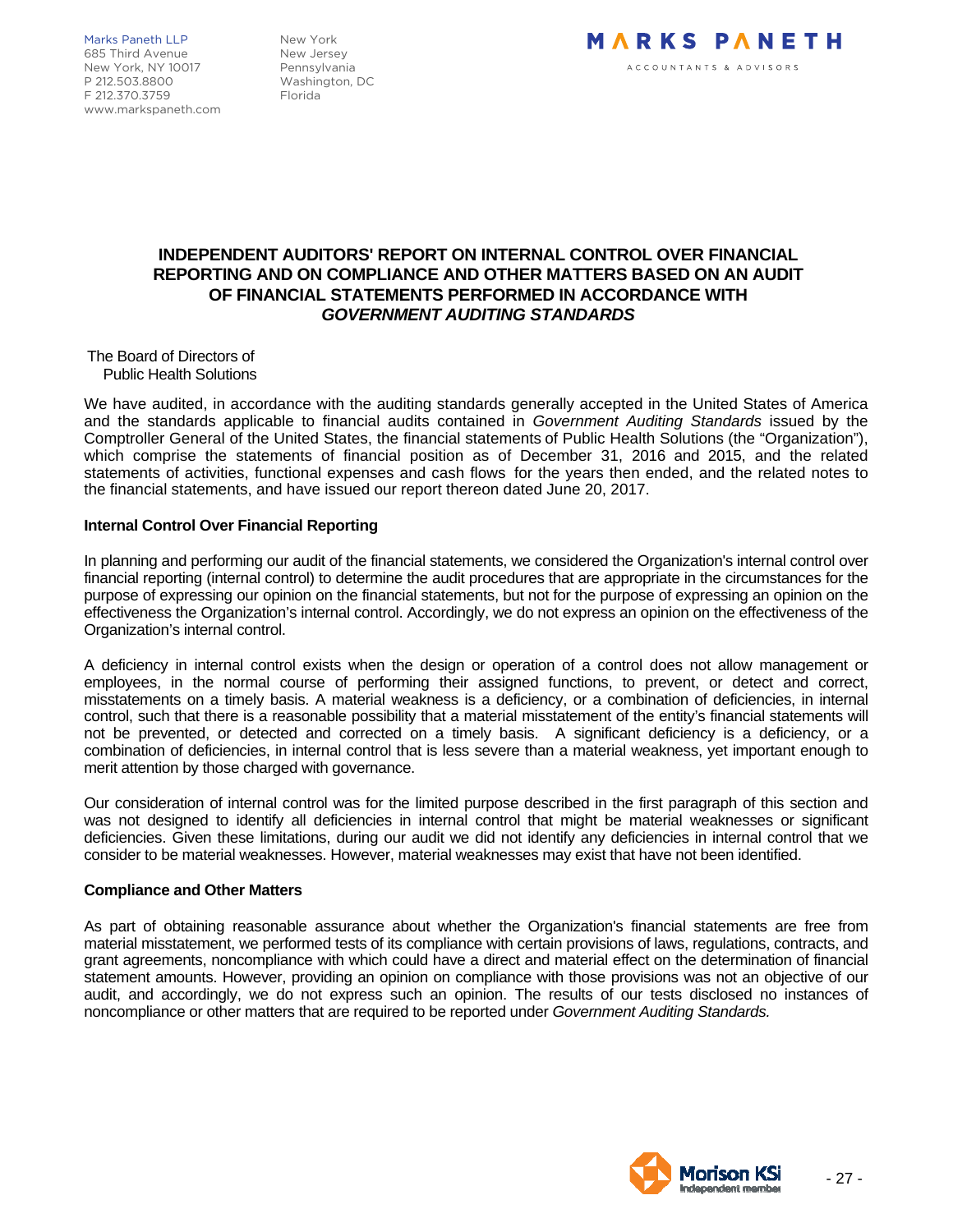#### **Purpose of this Report**

The purpose of this report is solely to describe the scope of our testing of internal control and compliance and the results of that testing, and not to provide an opinion on the effectiveness of the Organization's internal control or on compliance. This report is an integral part of an audit performed in accordance with *Government Auditing Standards* in considering the entity's internal control and compliance. Accordingly, this communication is not suitable for any other purpose.

Markes Pareth LLP

New York, NY June 20, 2017

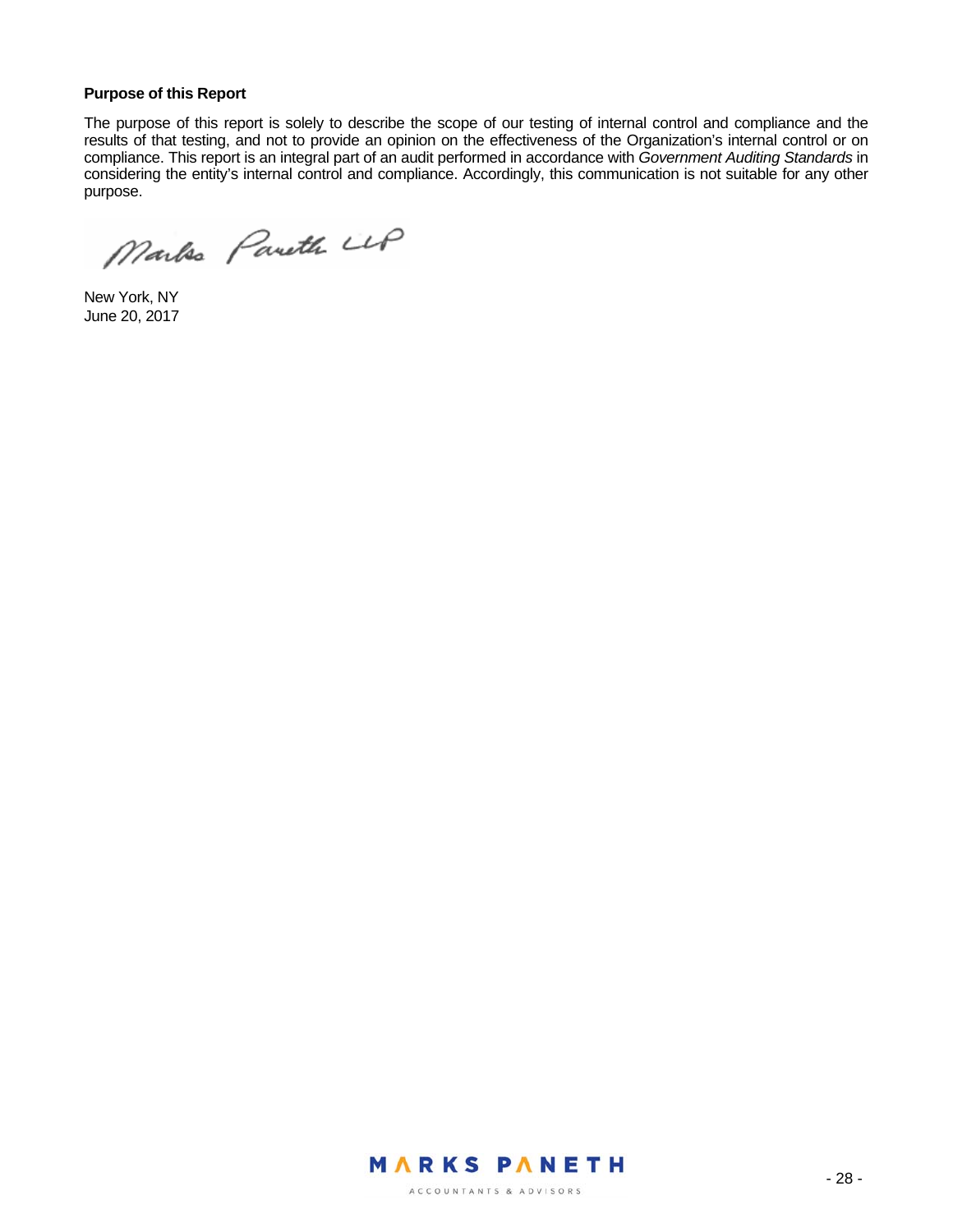Marks Paneth LLP New York 685 Third Avenue New Jersey New York, NY 10017 Pennsylvania P 212.503.8800 Washington, DC F 212.370.3759 Florida www.markspaneth.com



# **INDEPENDENT AUDITORS' REPORT ON COMPLIANCE FOR EACH MAJOR FEDERAL PROGRAM AND REPORT ON INTERNAL CONTROL OVER COMPLIANCE REQUIRED BY UNIFORM GUIDANCE**

The Board of Directors of Public Health Solutions

#### **Report on Compliance for Each Major Federal Program**

We have audited Public Health Solutions' (the "Organization") compliance with the types of compliance requirements described in the *U.S. Office of Management and Budget Compliance Supplement* that could have a direct and material effect on each of the Organization's major federal programs for the year ended December 31, 2016. The Organization's major federal programs are identified in the summary of auditors' results section of the accompanying schedule of findings and questioned costs.

#### *Management's Responsibility*

Management is responsible for compliance with the requirements of laws, regulations, contracts, and grants applicable to its federal programs.

#### *Auditor's Responsibility*

Our responsibility is to express an opinion on compliance for each of the Organization's major federal programs based on our audit of the types of compliance requirements referred to above. We conducted our audit of compliance in accordance with auditing standards generally accepted in the United States of America; the standards applicable to financial audits contained in *Government Auditing Standards*, issued by the Comptroller General of the United States ("GAS"), and the audit requirements of Title 2 U.S. Code of Federal Regulations ("CFR") Part 200, *Uniform Administrative Requirements, Cost Principles, and Audit Requirements for Federal Awards* (the "Uniform Guidance"). Those standards and Uniform Guidance require that we plan and perform the audit to obtain reasonable assurance about whether noncompliance with the types of compliance requirements referred to above that could have a direct and material effect on a major federal program occurred. An audit includes examining, on a test basis, evidence about the Organization's compliance with those requirements and performing such other procedures as we considered necessary in the circumstances.

We believe that our audit provides a reasonable basis for our opinion on compliance for each major federal program. However, our audit does not provide a legal determination of the Organization's compliance.

#### *Opinion on Each Major Federal Program*

In our opinion, the Organization complied, in all material respects, with the types of compliance requirements referred to above that could have a direct and material effect on each of its major federal programs for the year ended December 31, 2016.

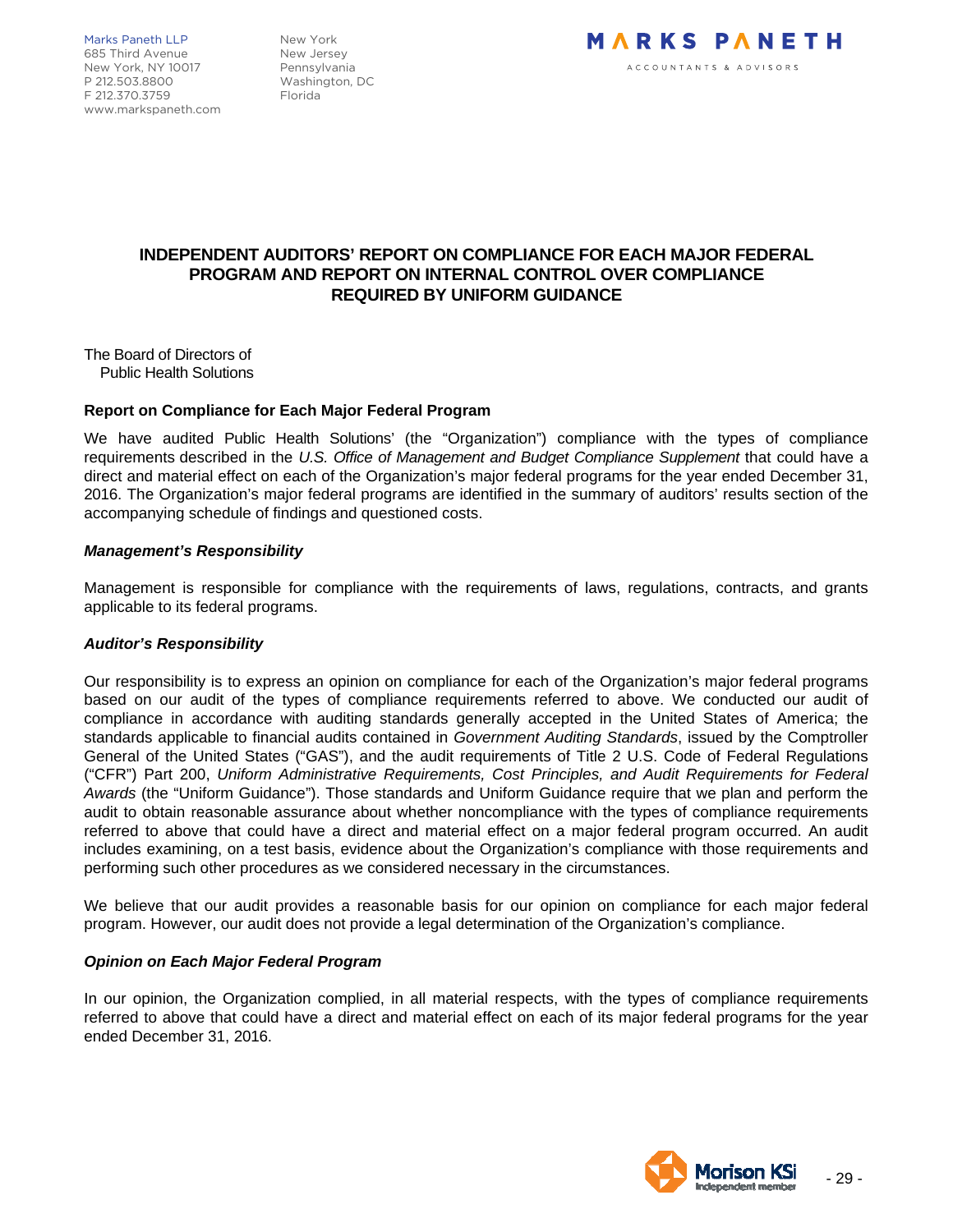#### **Report on Internal Control Over Compliance**

Management of the Organization is responsible for establishing and maintaining effective internal control over compliance with the types of compliance requirements referred to above. In planning and performing our audit of compliance, we considered the Organization's internal control over compliance with the types of requirements that could have a direct and material effect on each major federal program to determine the auditing procedures that are appropriate in the circumstances for the purpose of expressing an opinion on compliance for each major federal program and to test and report on internal control over compliance in accordance with the Uniform Guidance, but not for the purpose of expressing an opinion on the effectiveness of internal control over compliance. Accordingly, we do not express an opinion on the effectiveness of the Organization's internal control over compliance.

A *deficiency in internal control over compliance* exists when the design or operation of a control over compliance does not allow management or employees, in the normal course of performing their assigned functions, to prevent, or detect and correct, noncompliance with a type of compliance requirement of a federal program on a timely basis. A *material weakness in internal control over compliance* is a deficiency, or combination of deficiencies, in internal control over compliance, such that there is a reasonable possibility that material noncompliance with a type of compliance requirement of a federal program will not be prevented, or detected and corrected, on a timely basis. A *significant deficiency in internal control over compliance* is a deficiency, or a combination of deficiencies, in internal control over compliance with a type of compliance requirement of a federal program that is less severe than a material weakness in internal control over compliance, yet important enough to merit attention by those charged with governance.

Our consideration of internal control over compliance was for the limited purpose described in the first paragraph of this section and was not designed to identify all deficiencies in internal control over compliance that might be material weaknesses or significant deficiencies. We did not identify any deficiencies in internal control over compliance that we consider to be material weaknesses. However, material weaknesses may exist that have not been identified.

#### **Purpose of this Report**

The purpose of this report on internal control over compliance is solely to describe the scope of our testing of internal control over compliance and the results of that testing based on the Uniform Guidance. Accordingly, this report is not suitable for any other purpose.

Markes Pareth LLP

New York, NY September 22, 2017

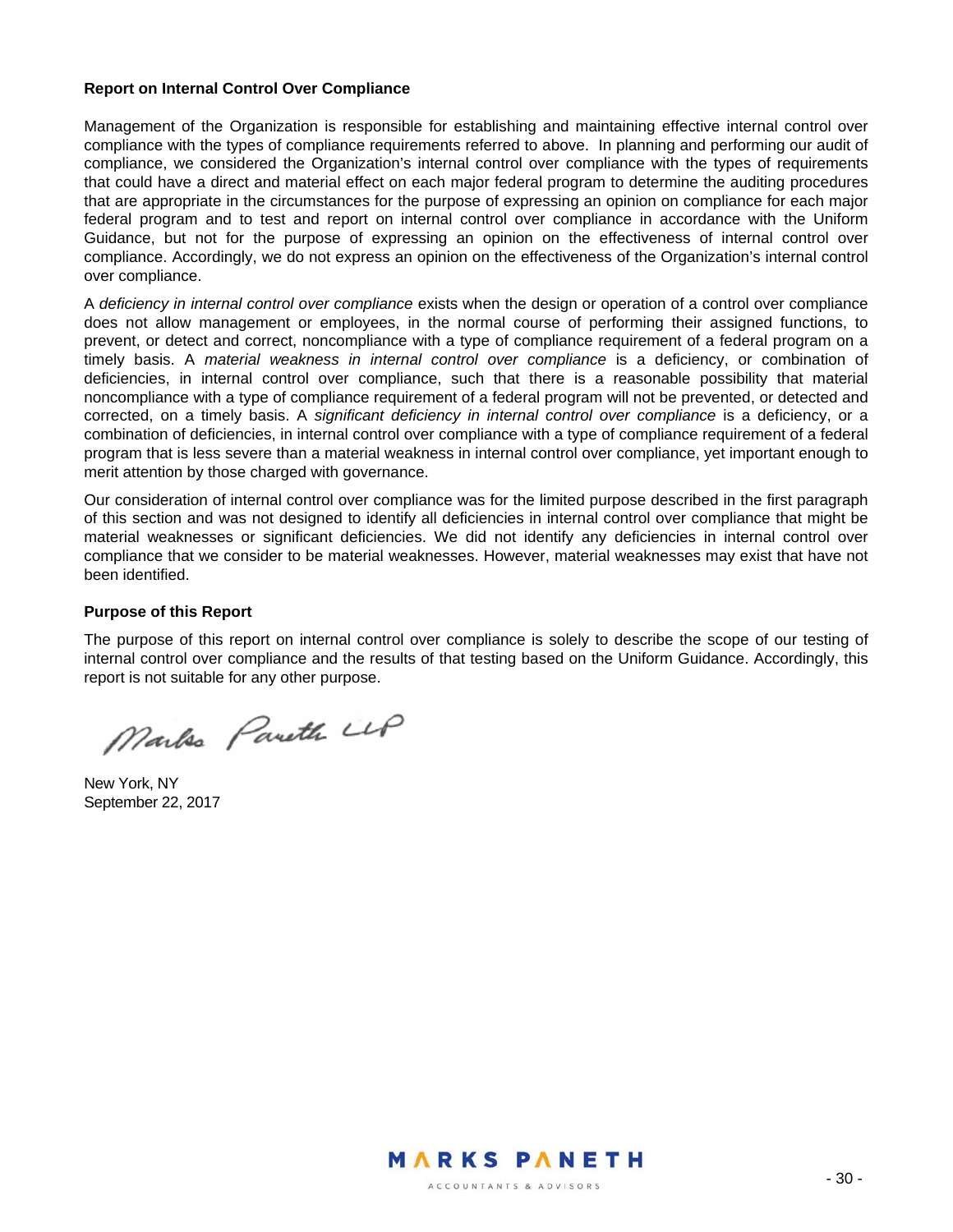#### **PUBLIC HEALTH SOLUTIONS SCHEDULE OF FINDINGS AND QUESTIONED COSTS FOR THE YEAR ENDED DECEMBER 31, 2016**

### **Section I—Summary of Auditors' Results**

# *Financial Statements*

| Type of Auditors' report issued:                                                                                                                                | Unmodified  |            |              |               |
|-----------------------------------------------------------------------------------------------------------------------------------------------------------------|-------------|------------|--------------|---------------|
| Internal control over financial reporting:<br>Material weaknesses identified?<br>Significant deficiency identified not considered                               |             | Yes        | X —          | <b>No</b>     |
| to be material weaknesses?                                                                                                                                      |             | Yes        | $X \sim$     | None reported |
| Noncompliance material to financial statements noted?                                                                                                           |             | Yes        | $\mathsf{X}$ | No            |
| <b>Federal Awards</b>                                                                                                                                           |             |            |              |               |
| Internal control over major programs:<br>Material weaknesses identified?<br>Significant deficiency identified not considered                                    |             | Yes        | X.           | No            |
| to be material weaknesses?                                                                                                                                      |             | Yes        | $X -$        | None reported |
| Type of auditors' report issued on compliance<br>for major programs:                                                                                            |             | Unmodified |              |               |
| Any audit findings disclosed that are required<br>to be reported in accordance with Uniform Guidance?                                                           |             | Yes        | $\mathsf{X}$ | <b>No</b>     |
| Identification of major programs:                                                                                                                               |             |            |              |               |
| CFDA 93.217 - Family Planning Services<br>CFDA 93.889 - National Bioterrorism Hospital Preparedness Program<br>CFDA 93.914 - HIV Emergency Relief Project Grant |             |            |              |               |
| Dollar threshold used to distinguish between<br>Type A and Type B programs:                                                                                     | \$3,000,000 |            |              |               |
| Auditee qualified as low-risk auditee?                                                                                                                          |             | X Yes      |              | <b>No</b>     |
| <b>Section II-Financial Statement Findings</b>                                                                                                                  |             |            |              |               |

No matters were reported.

# **Section III—Federal Award Findings and Questioned Costs**

No matters were reported.